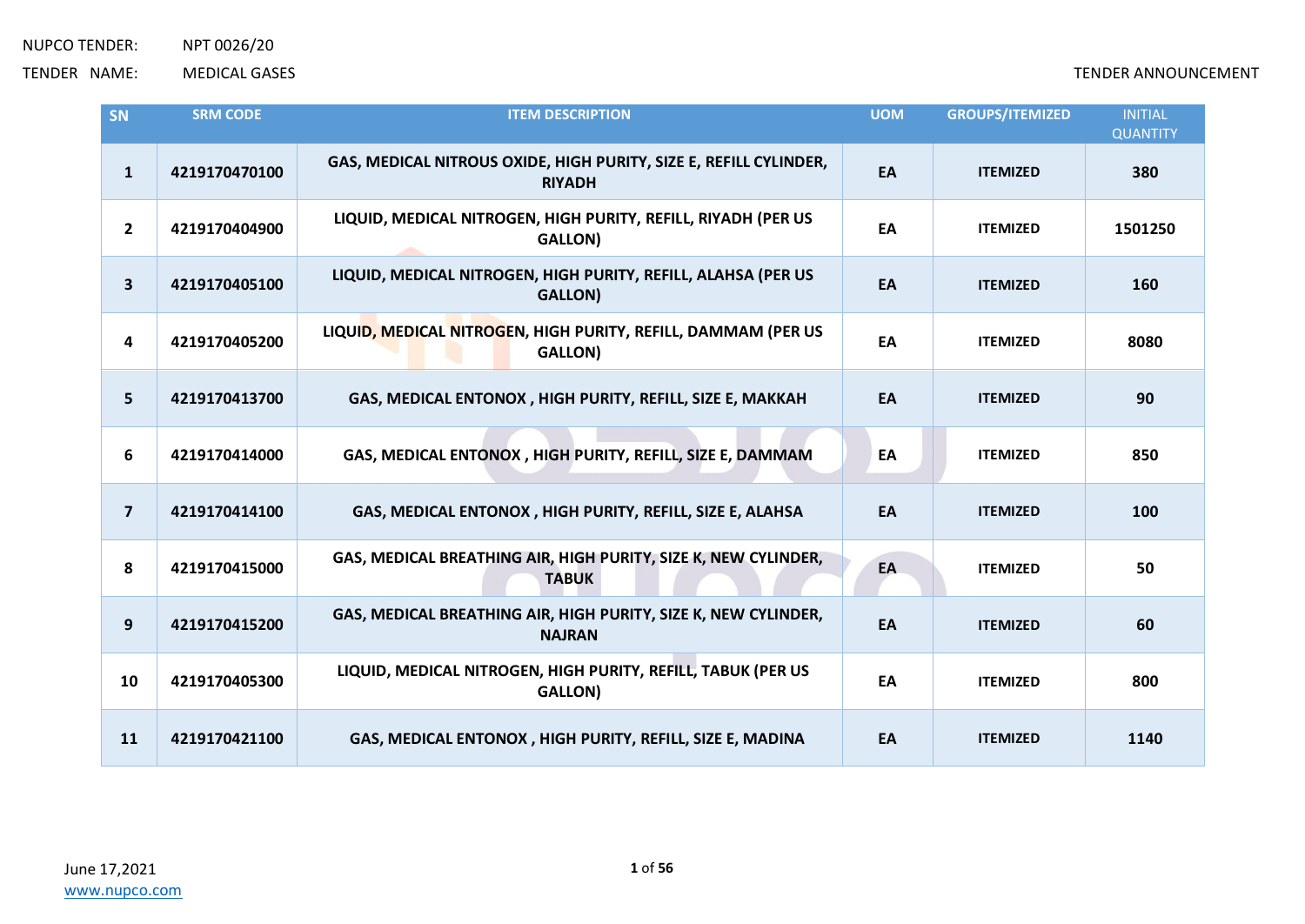| SN | <b>SRM CODE</b> | <b>ITEM DESCRIPTION</b>                                                                                                                                                                                                                                          | <b>UOM</b> | <b>GROUPS/ITEMIZED</b> | <b>INITIAL</b>  |
|----|-----------------|------------------------------------------------------------------------------------------------------------------------------------------------------------------------------------------------------------------------------------------------------------------|------------|------------------------|-----------------|
|    |                 |                                                                                                                                                                                                                                                                  |            |                        | <b>QUANTITY</b> |
| 12 | 4219170405600   | LIQUID, MEDICAL NITROGEN, HIGH PURITY, REFILL, NAJRAN (PER US<br><b>GALLON)</b>                                                                                                                                                                                  | EA         | <b>ITEMIZED</b>        | 360             |
| 13 | 4219170428500   | HYDROGEN (H2) PURITY 99.999%IMPURITIESTHC AND LT 1.0 PPM<br>MOL.WT 2.016 GA S CAPACITY OR CYLINDER SIZE 6 M 3 - 9 M 3 (43.6 L - 50<br>L) CYLINDER PRESSURE 2000 PSIVALVE TYPECGA - 350 OR<br><b>EQUIVALENTNOTEACTIVE FLAMMABLE COLOUR LESS ODORLESS - RIYADH</b> | EA         | <b>ITEMIZED</b>        | 30              |
| 14 | 4219170432400   | GAS, COMPRESSED AIR, GAS CYLINDER, HIGH PURITY, SIZE D, REFILL,<br><b>MAKKAH</b>                                                                                                                                                                                 | EA         | <b>ITEMIZED</b>        | 120             |
| 15 | 4219170432500   | GAS, COMPRESSED AIR, GAS CYLINDER, HIGH PURITY, SIZE J, REFILL,<br><b>RIYADH</b>                                                                                                                                                                                 | EA         | <b>ITEMIZED</b>        | 100             |
| 16 | 4219170432600   | GAS, COMPRESSED AIR, GAS CYLINDER, HIGH PURITY, SIZE J, REFILL,<br><b>TAIF</b>                                                                                                                                                                                   | EA         | <b>ITEMIZED</b>        | 500             |
| 17 | 4219170432700   | GAS, INDUSTRIAL ACETYLENE CYLINDER, PURITY 98%, 5KG, NEW<br><b>CYLINRDER, TAIF</b>                                                                                                                                                                               | EA         | <b>ITEMIZED</b>        | 100             |
| 18 | 4219170432800   | GAS, INDUSTRIAL ACETYLENE CYLINDER, PURITY 98%, 5KG, REFILL,<br><b>NAJRAN</b>                                                                                                                                                                                    | EA         | <b>ITEMIZED</b>        | 36              |
| 19 | 4219170432900   | GAS, INDUSTRIAL ACETYLENE CYLINDER, PURITY 98%, 5KG, REFILL,<br><b>RIYADH</b>                                                                                                                                                                                    | EA         | <b>ITEMIZED</b>        | 590             |
| 20 | 4219170433000   | GAS, INDUSTRIAL ACETYLENE CYLINDER, PURITY 98%, REFILL, SIZE D,<br><b>DAMMAM</b>                                                                                                                                                                                 | EA         | <b>ITEMIZED</b>        | 40              |
| 21 | 4219170433100   | GAS, INDUSTRIAL ACETYLENE CYLINDER, PURITY 98%, REFILL, SIZE D,<br><b>JEDDAH</b>                                                                                                                                                                                 | EA         | <b>ITEMIZED</b>        | 20              |
| 22 | 4219170433200   | GAS, INDUSTRIAL ACETYLENE CYLINDER, PURITY 98%, REFILL, SIZE J,<br><b>DAMMAM</b>                                                                                                                                                                                 | EA         | <b>ITEMIZED</b>        | 10              |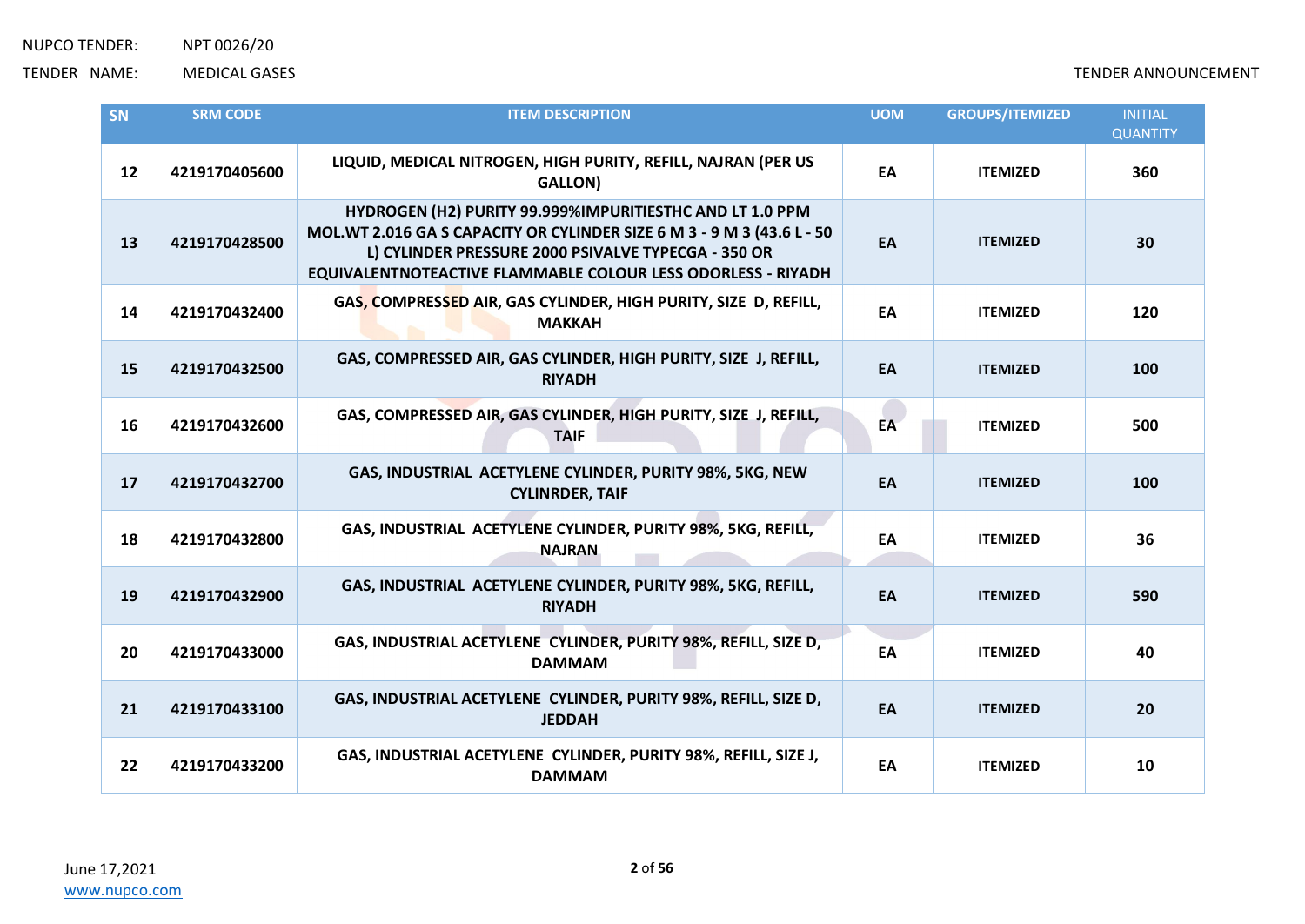| SN | <b>SRM CODE</b> | <b>ITEM DESCRIPTION</b>                                                                | <b>UOM</b> | <b>GROUPS/ITEMIZED</b> | <b>INITIAL</b><br><b>QUANTITY</b> |
|----|-----------------|----------------------------------------------------------------------------------------|------------|------------------------|-----------------------------------|
| 23 | 4219170433300   | GAS, INDUSTRIAL ACETYLENE CYLINDER, PURITY 98%, REFILL, SIZE J,<br><b>JEDDAH</b>       | EA         | <b>ITEMIZED</b>        | 20                                |
| 24 | 4219170433400   | GAS, INDUSTRIAL ACETYLENE CYLINDER, PURITY 98%, REFILL, SIZE K,<br><b>DAMMAM</b>       | EA         | <b>ITEMIZED</b>        | 30                                |
| 25 | 4219170433500   | GAS, INDUSTRIAL ACETYLENE CYLINDER, PURITY 98%, SIZE D, REFILL,<br><b>RIYADH</b>       | EA         | <b>ITEMIZED</b>        | 100                               |
| 26 | 4219170433600   | GAS, INDUSTRIAL ACETYLENE CYLINDER, PURITY 98%, SIZE J, REFILL,<br><b>RIYADH</b>       | EA         | <b>ITEMIZED</b>        | 30                                |
| 27 | 4219170433700   | GAS, INDUSTRIAL ACETYLENE CYLINDER, PURITY 98%, SIZE K, NEW<br><b>CYLINDER, RIYADH</b> | EA         | <b>ITEMIZED</b>        | 10                                |
| 28 | 4219170433800   | GAS, INDUSTRIAL ACETYLENE CYLINDER, PURITY 98%, SIZE K, REFILL,<br><b>RIYADH</b>       | EA         | <b>ITEMIZED</b>        | 45                                |
| 29 | 4219170433900   | GAS, INDUSTRIAL ARGON CYLINDER, PURITY 99.99%, SIZE E, REFILL,<br><b>MAKKAH</b>        | EA         | <b>ITEMIZED</b>        | 17                                |
| 30 | 4219170434000   | GAS, INDUSTRIAL ARGON, PURITY 99.997%, SIZE K, REFILL CYLINDER,<br><b>RIYADH</b>       | EA         | <b>ITEMIZED</b>        | 1175                              |
| 31 | 4219170434100   | GAS, INDUSTRIAL CARBON DIOXIDE CYLINDER, INDUSTRIAL PURITY,<br>SIZE K, REFILL, RIYADH  | EA         | <b>ITEMIZED</b>        | 1320                              |
| 32 | 4219170434200   | GAS, INDUSTRIAL LIQUID PROPANE, PURITY 99.5%, REFILL, RIYADH                           | L          | <b>ITEMIZED</b>        | 15                                |
| 33 | 4219170419600   | LIQUID, MEDICAL NITROGEN, HIGH PURITY, REFILL, MADINA (PER US<br><b>GALLON)</b>        | EA         | <b>ITEMIZED</b>        | 99                                |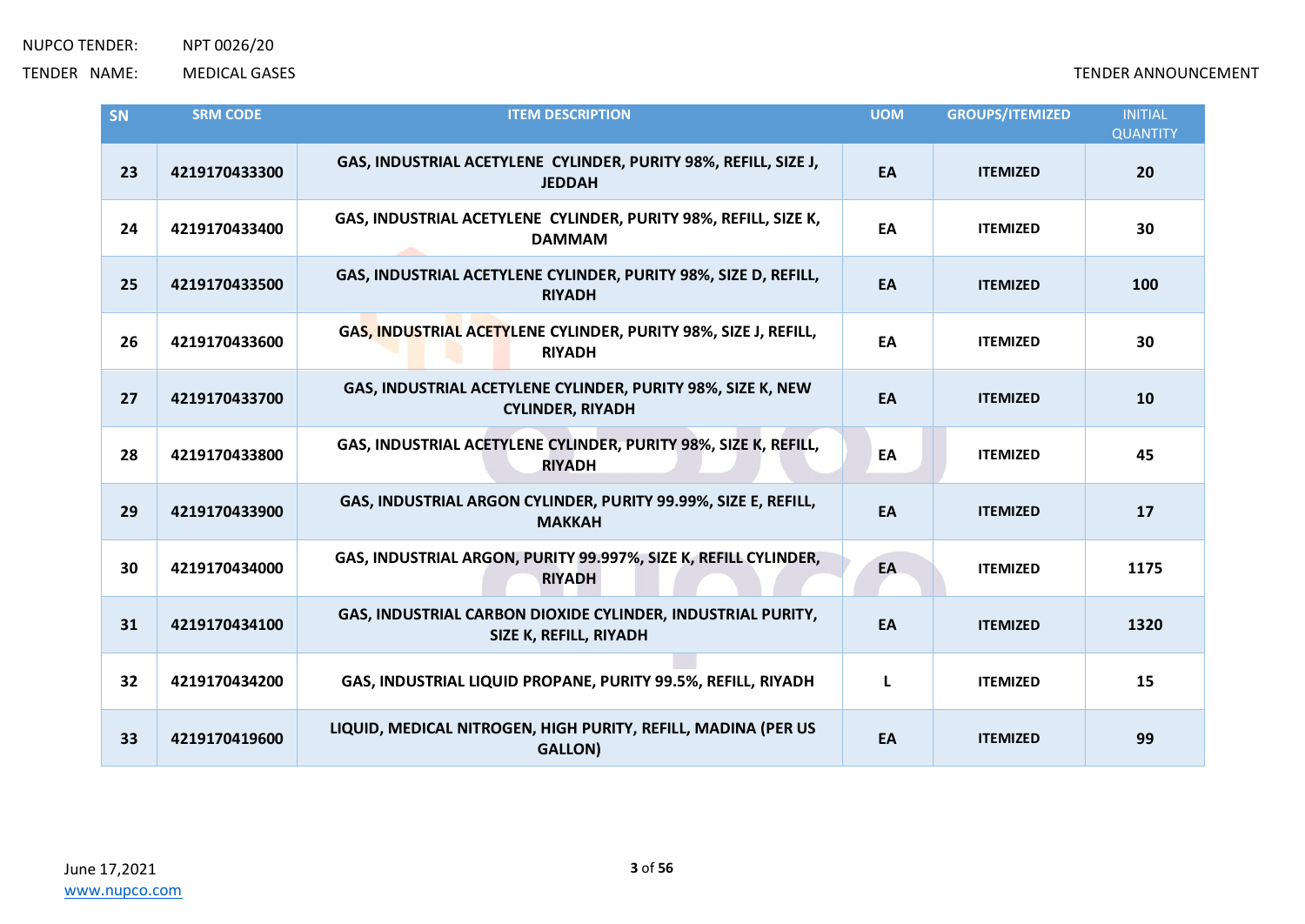| SN | <b>SRM CODE</b> | <b>ITEM DESCRIPTION</b>                                                                                                                                                                                                                                                                                        | <b>UOM</b> | <b>GROUPS/ITEMIZED</b> | <b>INITIAL</b><br><b>QUANTITY</b> |
|----|-----------------|----------------------------------------------------------------------------------------------------------------------------------------------------------------------------------------------------------------------------------------------------------------------------------------------------------------|------------|------------------------|-----------------------------------|
| 34 | 4219170427200   | NITROGEN (N) PURITY 99.9999%IMPURITIESO 2 AND LT 0.2 PPM H 2 O<br>AND LT 0.2 PPM TH C AND LT 0.1 PPM CO AND LT 0.1 PPM CO 2 AND LT<br>0.1 PPM TOTAL IMPURITY AND LT 1 PPM MOL.WT 28.01 GAS CAPACITY<br>OR CYLINDER SIZE 6 M 3 - 9 M 3 (43.6 L - 50 L) CYLINDER PRESSURE 2000<br><b>PSIVALVE TYPEB - DAMMAM</b> | EA         | <b>ITEMIZED</b>        | 170                               |
| 35 | 4219170434500   | GAS, INDUSTRIAL OXYGEN GAS CYLINDER, SIZE D, REFILL, RIYADH                                                                                                                                                                                                                                                    | EA         | <b>ITEMIZED</b>        | 30                                |
| 36 | 4219170434600   | GAS, INDUSTRIAL OXYGEN GAS CYLINDER, SIZE K, REFILL, MADINA                                                                                                                                                                                                                                                    | EA         | <b>ITEMIZED</b>        | 6                                 |
| 37 | 4219170434700   | GAS, INDUSTRIAL OXYGEN GAS CYLINDER, SIZE K, REFILL, RIYADH                                                                                                                                                                                                                                                    | EA         | <b>ITEMIZED</b>        | 30                                |
| 38 | 4219170434800   | GAS, INDUSTRIAL OXYGEN GAS, PURITY 99.5%, REFILL CYLINDER, SIZE<br>1.5 KG, DAMMAM                                                                                                                                                                                                                              | EA         | <b>ITEMIZED</b>        | 20                                |
| 39 | 4219170434900   | GAS, INDUSTRIAL OXYGEN GAS, PURITY 99.5%, REFILL CYLINDER, SIZE<br>1.5 KG, JEDDAH                                                                                                                                                                                                                              | EA         | <b>ITEMIZED</b>        | 30                                |
| 40 | 4219170435000   | GAS, INDUSTRIAL OXYGEN GAS, PURITY 99.5%, REFILL CYLINDER, SIZE K,<br><b>DAMMAM</b>                                                                                                                                                                                                                            | EA         | <b>ITEMIZED</b>        | 30                                |
| 41 | 4219170435100   | GAS, INDUSTRIAL OXYGEN, PURITY 99.5%, K SIZE, NEW CYLINDER,<br>RIYADH.                                                                                                                                                                                                                                         | EA         | <b>ITEMIZED</b>        | 15                                |
| 42 | 4219170435200   | GAS, INDUSTRIAL OXYGEN, PURITY 99.5%, K SIZE, REFILL CYLINDER,<br>RIYADH.                                                                                                                                                                                                                                      | EA         | <b>ITEMIZED</b>        | 200                               |
| 43 | 4219170435300   | GAS, INDUSTRIAL OXYGEN, PURITY 99.5%, SIZE J, REFILL CYLINDER,<br><b>DAMMAM</b>                                                                                                                                                                                                                                | EA         | <b>ITEMIZED</b>        | 30                                |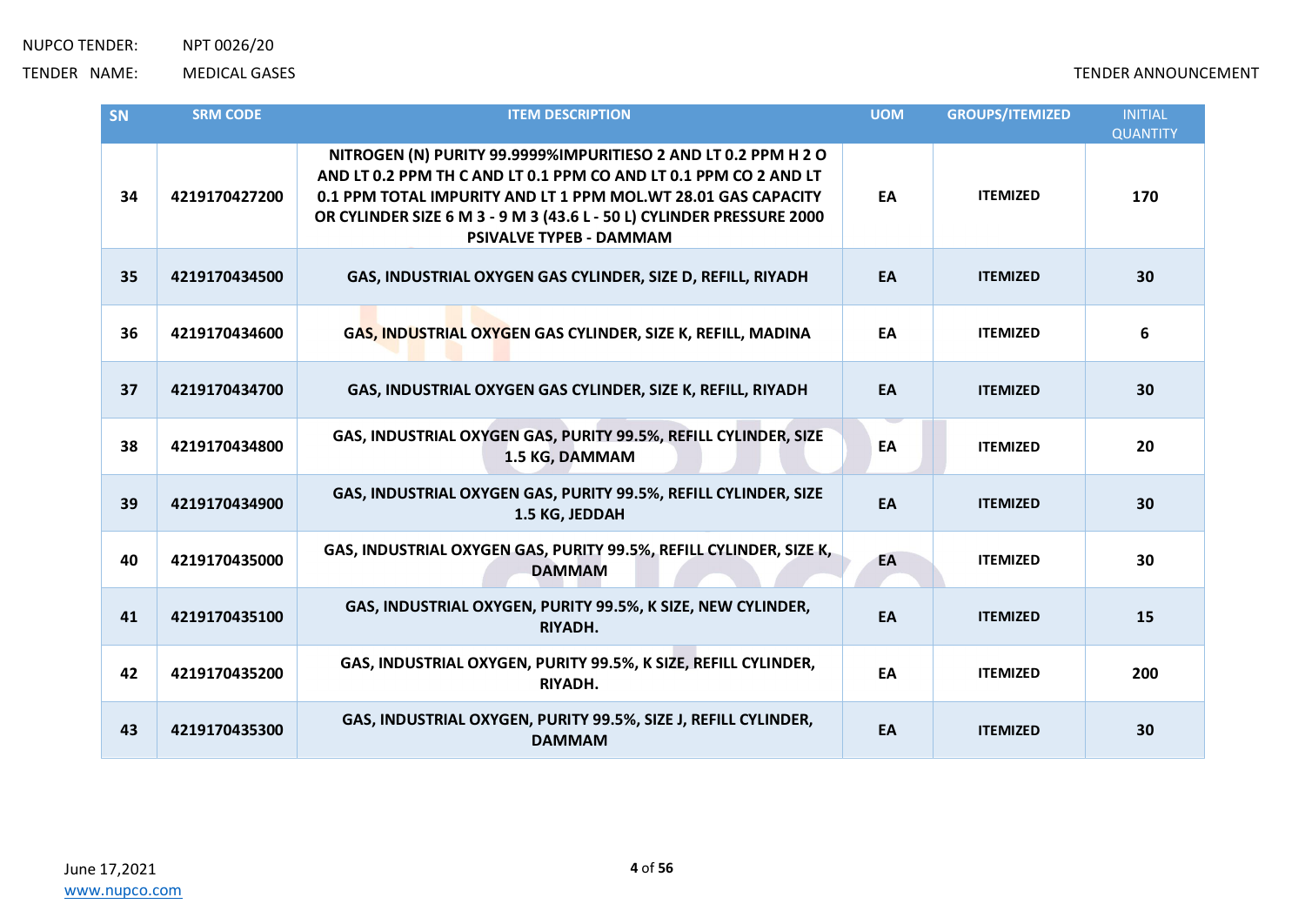| SN | <b>SRM CODE</b> | <b>ITEM DESCRIPTION</b>                                                               | <b>UOM</b> | <b>GROUPS/ITEMIZED</b> | <b>INITIAL</b><br><b>QUANTITY</b> |
|----|-----------------|---------------------------------------------------------------------------------------|------------|------------------------|-----------------------------------|
| 44 | 4219170435400   | GAS, INDUSTRIAL OXYGEN, PURITY 99.5%, SIZE J, REFILL CYLINDER,<br><b>JEDDAH</b>       | EA         | <b>ITEMIZED</b>        | 20                                |
| 45 | 4219170435500   | GAS, INDUSTRIAL OXYGEN, PURITY 99.5%, SIZE J, REFILL CYLINDER,<br><b>RIYADH</b>       | EA         | <b>ITEMIZED</b>        | 30                                |
| 46 | 4219170435600   | GAS, MEDICAL ACETYLENE CYLINDER, PURITY 99.999%, NEW CYLINDER,<br><b>5 KG, NAJRAN</b> | EA         | <b>ITEMIZED</b>        | 20                                |
| 47 | 4219170435700   | GAS, MEDICAL ACETYLENE CYLINDER, PURITY 99.999%, NEW CYLINDER,<br>5 KG, RIYADH        | EA         | <b>ITEMIZED</b>        | 20                                |
| 48 | 4219170435800   | GAS, MEDICAL ACETYLENE CYLINDER, PURITY 99.999%, NEW CYLINDER,<br>5 KG, TAIF          | EA         | <b>ITEMIZED</b>        | 20                                |
| 49 | 4219170435900   | GAS, MEDICAL ACETYLENE CYLINDER, PURITY 99.999%, REFILL, 5 KG,<br><b>RIYADH</b>       | EA         | <b>ITEMIZED</b>        | 40                                |
| 50 | 4219170436000   | GAS, MEDICAL ACETYLENE CYLINDER, PURITY 99.999%, REFILL, 5 KG,<br><b>TAIF</b>         | EA         | <b>ITEMIZED</b>        | 200                               |
| 51 | 4219170436100   | GAS, MEDICAL AIR CYLINDER, PURITY 99.999%, SIZE F, REFILL, MAKKAH                     | EA         | <b>ITEMIZED</b>        | 10                                |
| 52 | 4219170436200   | GAS, MEDICAL AIR GAS CYLINDER, PURITY 99.99%, SIZE E, NEW<br><b>CYLINDER, RIYADH</b>  | EA         | <b>ITEMIZED</b>        | 20                                |
| 53 | 4219170436300   | GAS, MEDICAL AIR GAS CYLINDER, PURITY 99.99%, SIZE E, REFILL,<br><b>RIYADH</b>        | EA         | <b>ITEMIZED</b>        | 280                               |
| 54 | 4219170436400   | GAS, MEDICAL AIR GAS CYLINDER, PURITY 99.99%, SIZE J, NEW<br><b>CYLINDER, RIYADH</b>  | EA         | <b>ITEMIZED</b>        | 10                                |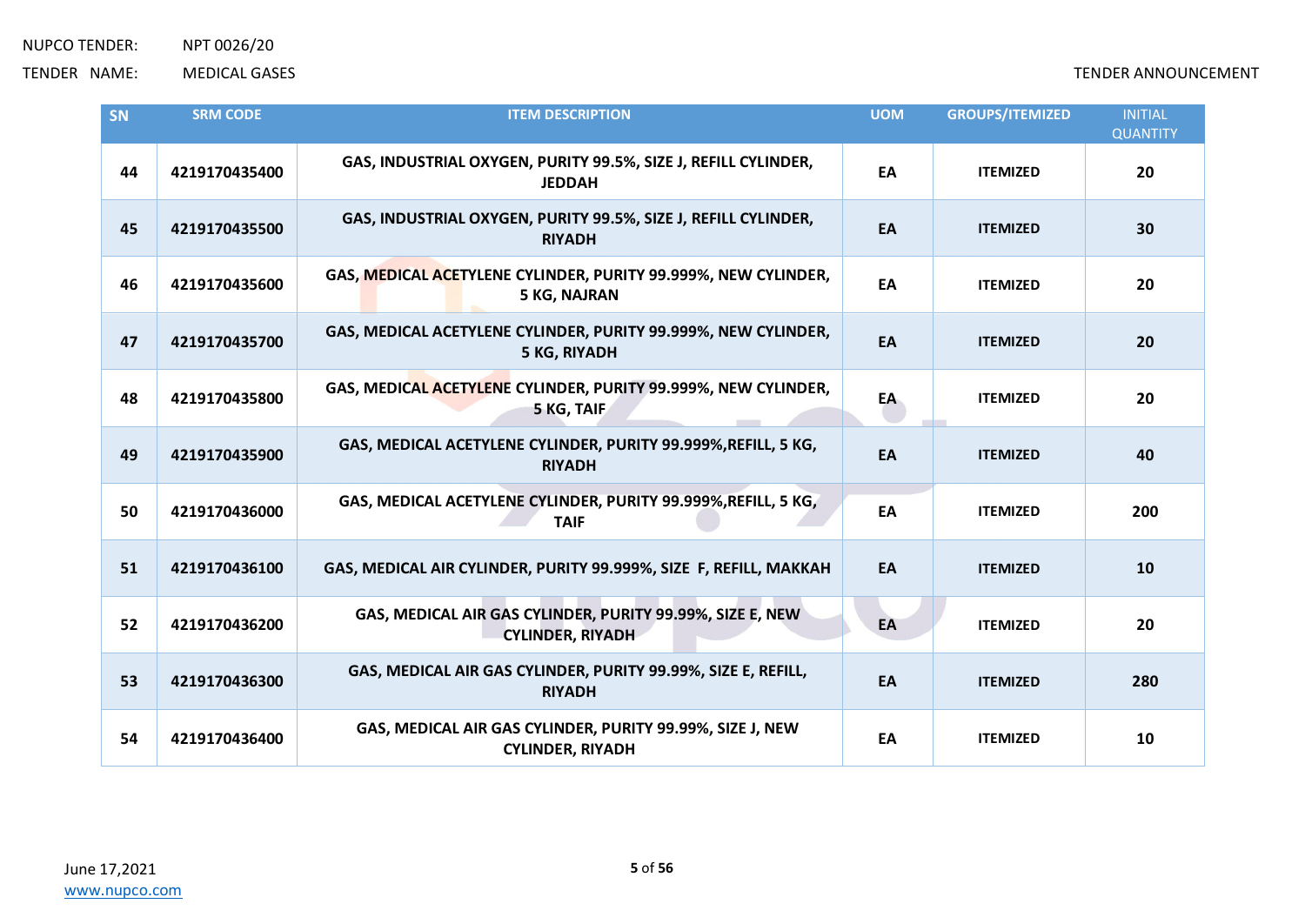| SN | <b>SRM CODE</b> | <b>ITEM DESCRIPTION</b>                                                                 | <b>UOM</b> | <b>GROUPS/ITEMIZED</b> | <b>INITIAL</b><br><b>QUANTITY</b> |
|----|-----------------|-----------------------------------------------------------------------------------------|------------|------------------------|-----------------------------------|
| 55 | 4219170436500   | GAS, MEDICAL AIR GAS CYLINDER, PURITY 99.99%, SIZE J, NEW<br><b>CYLINDER, TABUK</b>     | EA         | <b>ITEMIZED</b>        | 30                                |
| 56 | 4219170436600   | GAS, MEDICAL AIR GAS CYLINDER, PURITY 99.99%, SIZE J, NEW<br><b>CYLINDER, TAIF</b>      | EA         | <b>ITEMIZED</b>        | 100                               |
| 57 | 4219170436700   | GAS, MEDICAL AIR GAS CYLINDER, PURITY 99.99%, SIZE J, REFILL,<br><b>RIYADH</b>          | EA         | <b>ITEMIZED</b>        | 100                               |
| 58 | 4219170436800   | GAS, MEDICAL AIR GAS CYLINDER, PURITY 99.99%, SIZE J, REFILL, TABUK                     | EA         | <b>ITEMIZED</b>        | 2000                              |
| 59 | 4219170436900   | GAS, MEDICAL AIR GAS CYLINDER, PURITY 99.99%, SIZE K, NEW<br><b>CYLINDER, RIYADH</b>    | EA         | <b>ITEMIZED</b>        | 100                               |
| 60 | 4219170437000   | GAS, MEDICAL AIR GAS CYLINDER, PURITY 99.99%, SIZE K, NEW<br><b>CYLINDER, SHAROURAH</b> | EA         | <b>ITEMIZED</b>        | 25                                |
| 61 | 4219170437100   | GAS, MEDICAL AIR GAS CYLINDER, PURITY 99.99%, SIZE K, REFILL,<br><b>DAMMAM</b>          | EA         | <b>ITEMIZED</b>        | 117                               |
| 62 | 4219170437200   | GAS, MEDICAL AIR GAS CYLINDER, PURITY 99.99%, SIZE K, REFILL,<br><b>JEDDAH</b>          | EA         | <b>ITEMIZED</b>        | 25                                |
| 63 | 4219170437300   | GAS, MEDICAL AIR GAS CYLINDER, PURITY 99.99%, SIZE K, REFILL,<br><b>RIYADH</b>          | EA         | <b>ITEMIZED</b>        | 630                               |
| 64 | 4219170437400   | GAS, MEDICAL AIR GAS CYLINDER, PURITY 99.99%, SIZE K, REFILL,<br><b>SHAROURAH</b>       | EA         | <b>ITEMIZED</b>        | 150                               |
| 65 | 4219170437500   | GAS, MEDICAL ARGON, PURITY 99.997%, NEW CYLINDER, SIZE K, TAIF                          | EA         | <b>ITEMIZED</b>        | 20                                |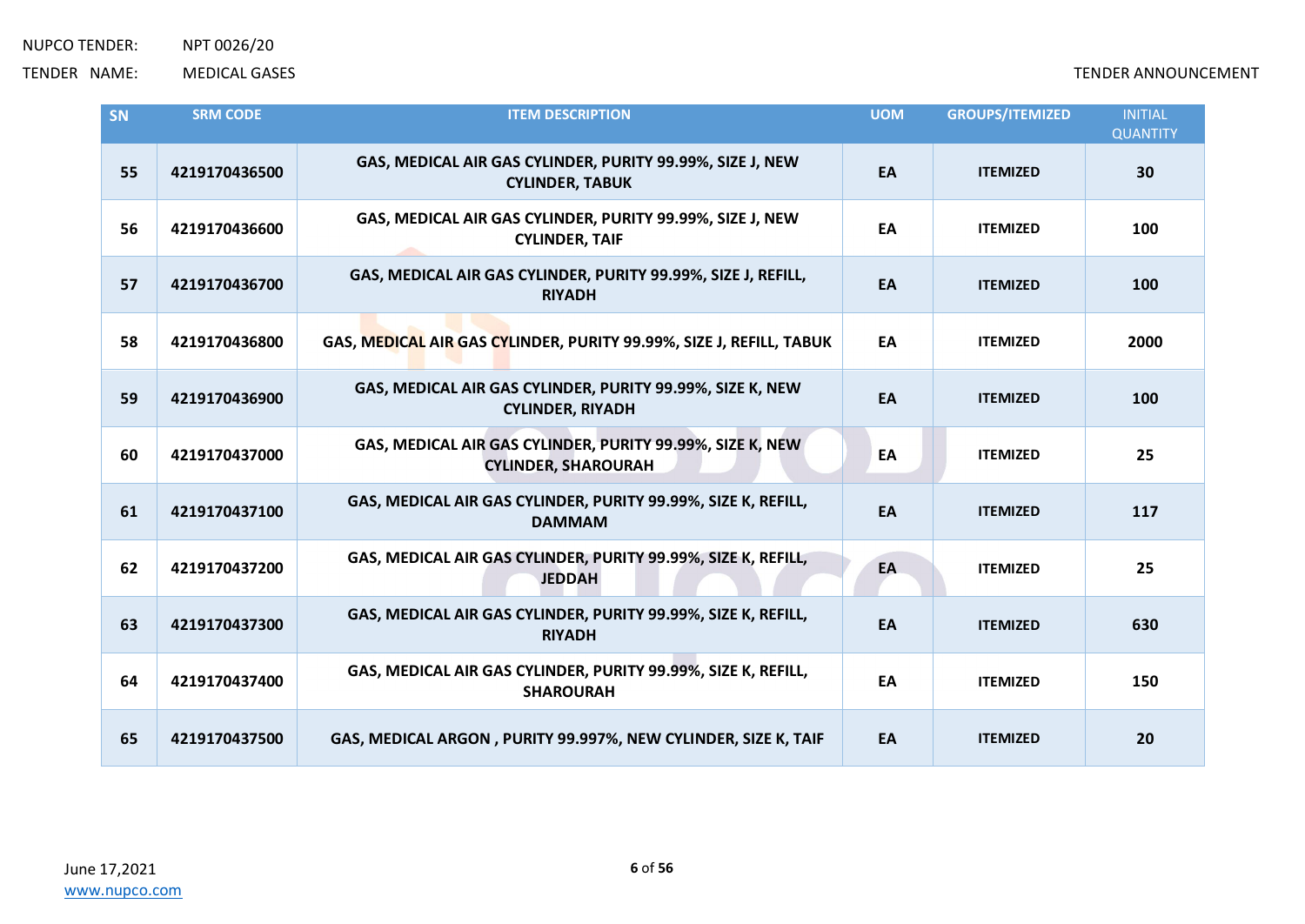| SN | <b>SRM CODE</b> | <b>ITEM DESCRIPTION</b>                                                                 | <b>UOM</b> | <b>GROUPS/ITEMIZED</b> | <b>INITIAL</b><br><b>QUANTITY</b> |
|----|-----------------|-----------------------------------------------------------------------------------------|------------|------------------------|-----------------------------------|
| 66 | 4219170437600   | GAS, MEDICAL ARGON, PURITY 99.997%, REFILL CYLINDER, SIZE J,<br><b>RIYADH</b>           | EA         | <b>ITEMIZED</b>        | 5                                 |
| 67 | 4219170437700   | GAS, MEDICAL ARGON, PURITY 99.997%, REFILL CYLINDER, SIZE K, TAIF                       | EA         | <b>ITEMIZED</b>        | 10                                |
| 68 | 4219170437800   | GAS, MEDICAL ARGON, PURITY 99.997%, SIZE K, NEW CYLINDER,<br><b>RIYADH</b>              | EA         | <b>ITEMIZED</b>        | 60                                |
| 69 | 4219170437900   | GAS, MEDICAL ARGON, PURITY 99.997%, SIZE K, REFILL CYLINDER,<br><b>ALAHSA</b>           | EA         | <b>ITEMIZED</b>        | 15                                |
| 70 | 4219170438000   | GAS, MEDICAL ARGON, PURITY 99.997%, SIZE K, REFILL CYLINDER,<br><b>RIYADH</b>           | EA         | <b>ITEMIZED</b>        | 200                               |
| 71 | 4219170438100   | GAS, MEDICAL ARGON CYLINDER, PURITY 99.999%, REFILL, SIZE D,<br><b>DAMMAM</b>           | EA         | <b>ITEMIZED</b>        | 40                                |
| 72 | 4219170438200   | GAS, MEDICAL ARGON CYLINDER, PURITY 99.999%, REFILL, SIZE K,<br><b>DAMMAM</b>           | EA         | <b>ITEMIZED</b>        | 720                               |
| 73 | 4219170438300   | GAS, MEDICAL ARGON CYLINDER, PURITY 99.9999%, REFILL, SIZE K,<br><b>DAMMAM</b>          | EA         | <b>ITEMIZED</b>        | 50                                |
| 74 | 4219170438400   | GAS, MEDICAL ARGON GAS CYLINDER, PURITY 99.999%, SIZE D, NEW<br><b>CYLINDER, RIYADH</b> | EA         | <b>ITEMIZED</b>        | 50                                |
| 75 | 4219170438500   | GAS, MEDICAL ARGON GAS CYLINDER, PURITY 99.999%, SIZE D, REFILL,<br><b>RIYADH</b>       | EA         | <b>ITEMIZED</b>        | 50                                |
| 76 | 4219170438600   | GAS, MEDICAL ARGON GAS CYLINDER, PURITY 99.999%, SIZE E, REFILL,<br><b>MAKKAH</b>       | EA         | <b>ITEMIZED</b>        | 30                                |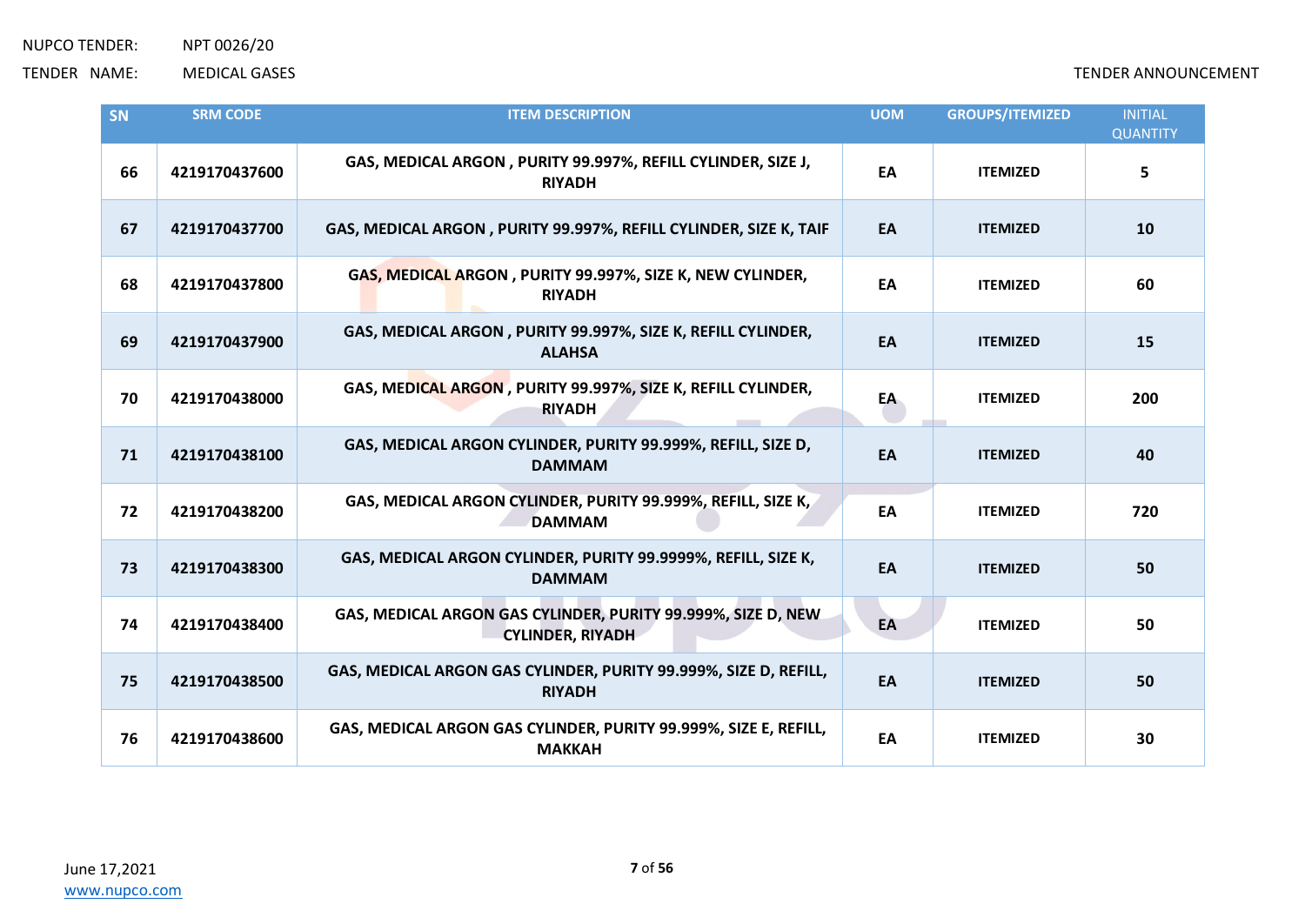| SN | <b>SRM CODE</b> | <b>ITEM DESCRIPTION</b>                                                                      | <b>UOM</b> | <b>GROUPS/ITEMIZED</b> | <b>INITIAL</b><br><b>QUANTITY</b> |
|----|-----------------|----------------------------------------------------------------------------------------------|------------|------------------------|-----------------------------------|
| 77 | 4219170438700   | GAS, MEDICAL ARGON GAS CYLINDER, PURITY 99.999%, SIZE F, REFILL,<br><b>MAKKAH</b>            | EA         | <b>ITEMIZED</b>        | 12                                |
| 78 | 4219170438800   | GAS, MEDICAL ARGON GAS CYLINDER, PURITY 99.999%, SIZE F, REFILL,<br><b>RIYADH</b>            | EA         | <b>ITEMIZED</b>        | 18                                |
| 79 | 4219170438900   | GAS, MEDICAL ARGON GAS CYLINDER, PURITY 99.999%, SIZE M, REFILL,<br><b>MAKKAH</b>            | EA         | <b>ITEMIZED</b>        | 12                                |
| 80 | 4219170439000   | GAS, MEDICAL ARGON GAS CYLINDER, PURITY 99.999%, SIZE M, REFILL,<br><b>RIYADH</b>            | EA         | <b>ITEMIZED</b>        | 113                               |
| 81 | 4219170439100   | GAS, MEDICAL ARGON GAS, PURITY 99.999%, SIZE E, NEW CYLINDER,<br><b>RIYADH</b>               | EA         | <b>ITEMIZED</b>        | 5                                 |
| 82 | 4219170439200   | GAS, MEDICAL ARGON GAS, PURITY 99.999%, SIZE E, REFILL CYLINDER,<br><b>RIYADH</b>            | EA         | <b>ITEMIZED</b>        | 75                                |
| 83 | 4219170439300   | GAS, MEDICAL BREATHING AIR GAS CYLINDER, HIGH PURITY, SIZE D,<br><b>REFILL, RIYADH</b>       | EA         | <b>ITEMIZED</b>        | 20                                |
| 84 | 4219170439400   | GAS, MEDICAL BREATHING AIR GAS CYLINDER, HIGH PURITY, SIZE E,<br><b>NEW CYLINDER, RIYADH</b> | EA         | <b>ITEMIZED</b>        | 2500                              |
| 85 | 4219170439500   | GAS, MEDICAL BREATHING AIR GAS CYLINDER, HIGH PURITY, SIZE E,<br><b>REFILL, MAKKAH</b>       | EA         | <b>ITEMIZED</b>        | 1450                              |
| 86 | 4219170439600   | GAS, MEDICAL BREATHING AIR GAS CYLINDER, HIGH PURITY, SIZE E,<br><b>REFILL, RIYADH</b>       | EA         | <b>ITEMIZED</b>        | 3720                              |
| 87 | 4219170439700   | GAS, MEDICAL BREATHING AIR GAS CYLINDER, HIGH PURITY, SIZE H,<br><b>REFILL, RIYADH</b>       | EA         | <b>ITEMIZED</b>        | 5                                 |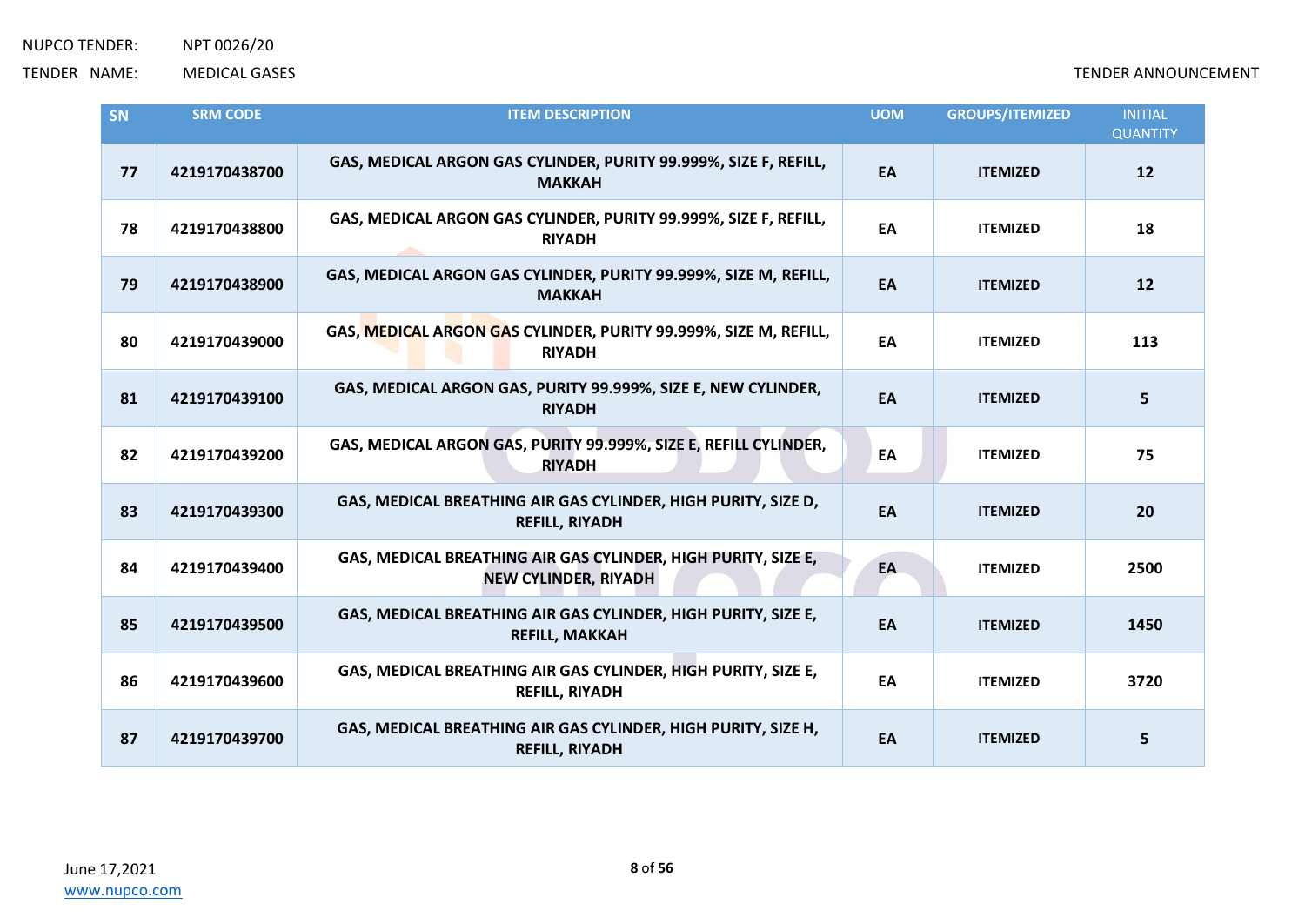| SN | <b>SRM CODE</b> | <b>ITEM DESCRIPTION</b>                                                                  | <b>UOM</b> | <b>GROUPS/ITEMIZED</b> | <b>INITIAL</b><br><b>QUANTITY</b> |
|----|-----------------|------------------------------------------------------------------------------------------|------------|------------------------|-----------------------------------|
| 88 | 4219170439800   | GAS, MEDICAL BREATHING AIR GAS CYLINDER, HIGH PURITY, SIZE J,<br><b>REFILL, RIYADH</b>   | EA         | <b>ITEMIZED</b>        | 150                               |
| 89 | 4219170439900   | GAS, MEDICAL BREATHING AIR GAS CYLINDER, HIGH PURITY, SIZE K,<br><b>REFILL, AL KHARJ</b> | EA         | <b>ITEMIZED</b>        | 350                               |
| 90 | 4219170440000   | GAS, MEDICAL BREATHING AIR GAS CYLINDER, HIGH PURITY, SIZE K,<br><b>REFILL, DAMMAM</b>   | EA         | <b>ITEMIZED</b>        | 82                                |
| 91 | 4219170440100   | GAS, MEDICAL BREATHING AIR GAS CYLINDER, HIGH PURITY, SIZE K,<br><b>REFILL, JEDDAH</b>   | EA         | <b>ITEMIZED</b>        | 25                                |
| 92 | 4219170440200   | GAS, MEDICAL BREATHING AIR GAS CYLINDER, HIGH PURITY, SIZE K,<br><b>REFILL, MADINA</b>   | EA         | <b>ITEMIZED</b>        | 255                               |
| 93 | 4219170440300   | GAS, MEDICAL BREATHING AIR GAS CYLINDER, HIGH PURITY, SIZE K,<br><b>REFILL, MAKKAH</b>   | EA         | <b>ITEMIZED</b>        | 1700                              |
| 94 | 4219170440400   | GAS, MEDICAL BREATHING AIR GAS CYLINDER, HIGH PURITY, SIZE K,<br><b>REFILL, NAJRAN</b>   | EA         | <b>ITEMIZED</b>        | 30                                |
| 95 | 4219170440500   | GAS, MEDICAL BREATHING AIR GAS CYLINDER, HIGH PURITY, SIZE K,<br><b>REFILL, RIYADH</b>   | EA         | <b>ITEMIZED</b>        | 3540                              |
| 96 | 4219170440600   | GAS, MEDICAL BREATHING AIR GAS CYLINDER, HIGH PURITY, SIZE K,<br><b>REFILL, TAIF</b>     | EA         | <b>ITEMIZED</b>        | 800                               |
| 97 | 4219170440700   | GAS, MEDICAL BREATHING AIR GAS CYLINDER, HIGH PURITY, SIZE M,<br><b>REFILL, RIYADH</b>   | EA         | <b>ITEMIZED</b>        | 15                                |
| 98 | 4219170440800   | GAS, MEDICAL BREATHING AIR, HIGH PURITY, SIZE E, REFILL CYLINDER,<br><b>MADINA</b>       | EA         | <b>ITEMIZED</b>        | 75                                |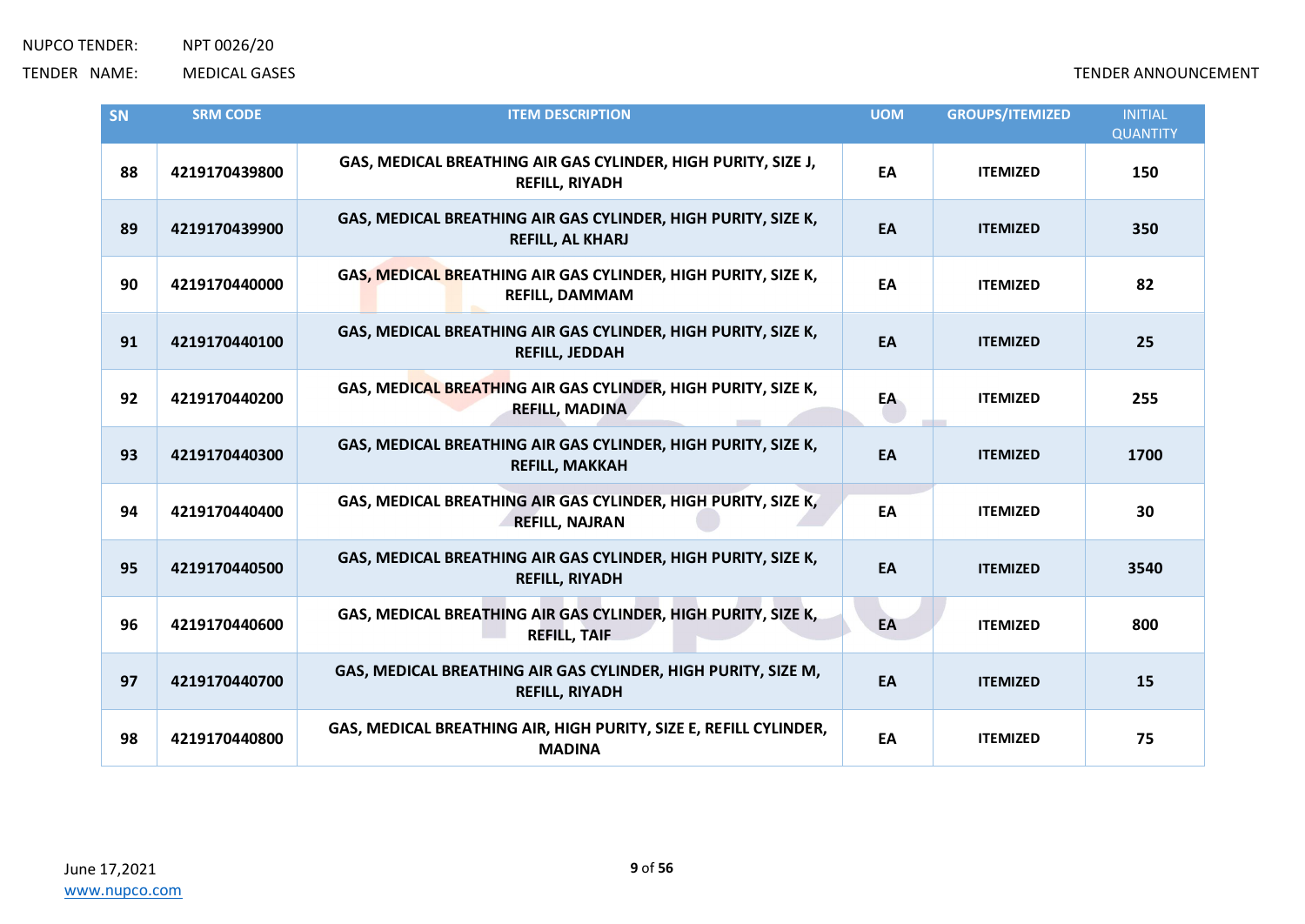| SN  | <b>SRM CODE</b> | <b>ITEM DESCRIPTION</b>                                                                      | <b>UOM</b> | <b>GROUPS/ITEMIZED</b> | <b>INITIAL</b><br><b>QUANTITY</b> |
|-----|-----------------|----------------------------------------------------------------------------------------------|------------|------------------------|-----------------------------------|
| 99  | 4219170440900   | GAS, MEDICAL BREATHING AIR, HIGH PURITY, SIZE K, NEW CYLINDER,<br><b>RIYADH</b>              | EA         | <b>ITEMIZED</b>        | 600                               |
| 100 | 4219170441000   | GAS, MEDICAL BREATHING AIR, HIGH PURITY, SIZE K, NEW CYLINDER,<br><b>TAIF</b>                | EA         | <b>ITEMIZED</b>        | 100                               |
| 101 | 4219170441100   | GAS, MEDICAL CARBON DIOXIDE, HIGH PURITY, NEW CYLINDER, SIZE D,<br><b>NAJRAN</b>             | EA         | <b>ITEMIZED</b>        | 18                                |
| 102 | 4219170441200   | GAS, MEDICAL CARBON DIOXIDE, HIGH PURITY, NEW CYLINDER, SIZE D,<br><b>RIYADH</b>             | EA         | <b>ITEMIZED</b>        | 20                                |
| 103 | 4219170441300   | GAS, MEDICAL CARBON DIOXIDE, HIGH PURITY, NEW CYLINDER, SIZE D,<br><b>TABUK</b>              | EA         | <b>ITEMIZED</b>        | 10                                |
| 104 | 4219170441400   | GAS, MEDICAL CARBON DIOXIDE, HIGH PURITY, NEW CYLINDER, SIZE D,<br><b>TAIF</b>               | EA         | <b>ITEMIZED</b>        | 300                               |
| 105 | 4219170441500   | GAS, MEDICAL CARBON DIOXIDE, HIGH PURITY, , 0.525 L, CGA940, NEW<br><b>CYLINDER, RIYADH.</b> | EA         | <b>ITEMIZED</b>        | 10                                |
| 106 | 4219170441600   | GAS, MEDICAL CARBON DIOXIDE, HIGH PURITY, REFILL CYLINDER, 0.525<br>L, CGA940, RIYADH.       | EA         | <b>ITEMIZED</b>        | 1500                              |
| 107 | 4219170441700   | GAS, MEDICAL CARBON DIOXIDE, HIGH PURITY, REFILL CYLINDER, SIZE<br><b>K, ALAHSA</b>          | EA         | <b>ITEMIZED</b>        | 8                                 |
| 108 | 4219170441800   | GAS, MEDICAL CARBON DIOXIDE, HIGH PURITY, REFILL CYLINDER, SIZE<br><b>K, DAMMAM</b>          | EA         | <b>ITEMIZED</b>        | 311                               |
| 109 | 4219170441900   | GAS, MEDICAL CARBON DIOXIDE, HIGH PURITY, REFILL CYLINDER, SIZE<br><b>K, JEDDAH</b>          | EA         | <b>ITEMIZED</b>        | 15                                |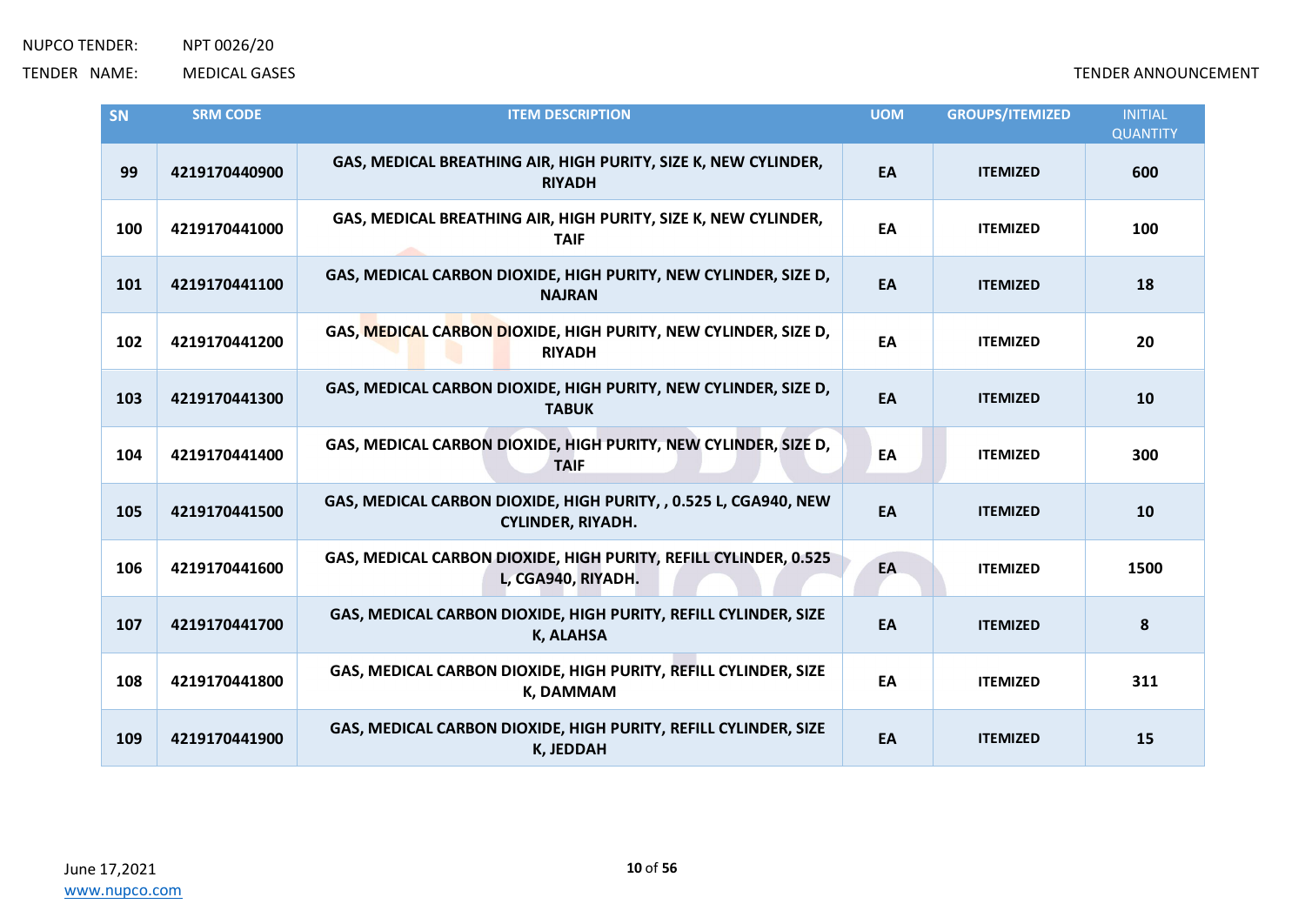| SN  | <b>SRM CODE</b> | <b>ITEM DESCRIPTION</b>                                                                | <b>UOM</b> | <b>GROUPS/ITEMIZED</b> | <b>INITIAL</b><br><b>QUANTITY</b> |
|-----|-----------------|----------------------------------------------------------------------------------------|------------|------------------------|-----------------------------------|
| 110 | 4219170442000   | GAS, MEDICAL CARBON DIOXIDE, HIGH PURITY, REFILL CYLINDER, SIZE<br><b>K, MADINA</b>    | EA         | <b>ITEMIZED</b>        | 45                                |
| 111 | 4219170442100   | GAS, MEDICAL CARBON DIOXIDE, HIGH PURITY, SIZE D, REFILL<br><b>CYLINDER, DHAHRAN</b>   | EA         | <b>ITEMIZED</b>        | 1080                              |
| 112 | 4219170442200   | GAS, MEDICAL CARBON DIOXIDE, HIGH PURITY, SIZE D, REFILL<br><b>CYLINDER, JAZAN</b>     | EA         | <b>ITEMIZED</b>        | 44                                |
| 113 | 4219170442300   | GAS, MEDICAL CARBON DIOXIDE, HIGH PURITY, SIZE D, REFILL<br><b>CYLINDER, MADINA</b>    | EA         | <b>ITEMIZED</b>        | 330                               |
| 114 | 4219170442400   | GAS, MEDICAL CARBON DIOXIDE, HIGH PURITY, SIZE D, REFILL<br><b>CYLINDER, MAKKAH</b>    | EA         | <b>ITEMIZED</b>        | 30                                |
| 115 | 4219170442500   | GAS, MEDICAL CARBON DIOXIDE, HIGH PURITY, SIZE D, REFILL<br><b>CYLINDER, RIYADH</b>    | EA         | <b>ITEMIZED</b>        | 40                                |
| 116 | 4219170442600   | GAS, MEDICAL CARBON DIOXIDE, HIGH PURITY, SIZE D, REFILL<br><b>CYLINDER, SHAROURAH</b> | EA         | <b>ITEMIZED</b>        | 150                               |
| 117 | 4219170442700   | GAS, MEDICAL CARBON DIOXIDE, HIGH PURITY, SIZE D, REFILL<br><b>CYLINDER, TABUK</b>     | EA         | <b>ITEMIZED</b>        | 800                               |
| 118 | 4219170442800   | GAS, MEDICAL CARBON DIOXIDE, HIGH PURITY, SIZE E, NEW CYLINDER,<br><b>RIYADH</b>       | EA         | <b>ITEMIZED</b>        | 80                                |
| 119 | 4219170442900   | GAS, MEDICAL CARBON DIOXIDE, HIGH PURITY, SIZE E, REFILL<br><b>CYLINDER, ALAHASA</b>   | EA         | <b>ITEMIZED</b>        | 100                               |
| 120 | 4219170443000   | GAS, MEDICAL CARBON DIOXIDE, HIGH PURITY, SIZE E, REFILL<br><b>CYLINDER, DAMMAM</b>    | EA         | <b>ITEMIZED</b>        | 912                               |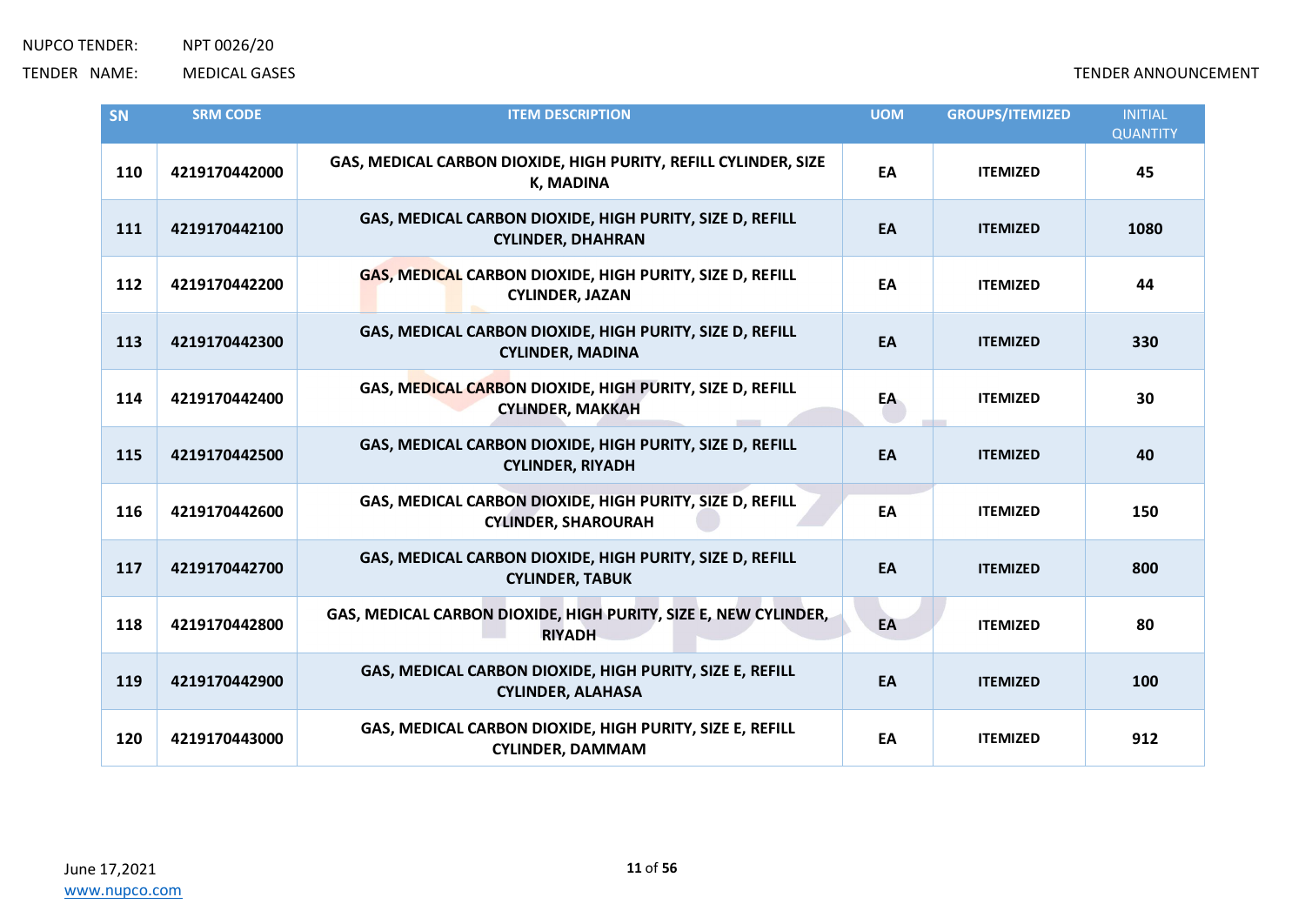| SN  | <b>SRM CODE</b> | <b>ITEM DESCRIPTION</b>                                                                     | <b>UOM</b> | <b>GROUPS/ITEMIZED</b> | <b>INITIAL</b><br><b>QUANTITY</b> |
|-----|-----------------|---------------------------------------------------------------------------------------------|------------|------------------------|-----------------------------------|
| 121 | 4219170443100   | GAS, MEDICAL CARBON DIOXIDE, HIGH PURITY, SIZE E, REFILL<br><b>CYLINDER, MADINA</b>         | EA         | <b>ITEMIZED</b>        | 10                                |
| 122 | 4219170443200   | GAS, MEDICAL CARBON DIOXIDE, HIGH PURITY, SIZE E, REFILL<br><b>CYLINDER, RIYADH</b>         | EA         | <b>ITEMIZED</b>        | 5360                              |
| 123 | 4219170443300   | GAS, MEDICAL CARBON DIOXIDE, HIGH PURITY, SIZE J, REFILL CYLINDER,<br><b>DHAHRAN</b>        | EA         | <b>ITEMIZED</b>        | 400                               |
| 124 | 4219170443400   | GAS, MEDICAL CARBON DIOXIDE, HIGH PURITY, SIZE J, REFILL CYLINDER,<br><b>RIYADH</b>         | EA         | <b>ITEMIZED</b>        | 200                               |
| 125 | 4219170443500   | GAS, MEDICAL CARBON DIOXIDE, HIGH PURITY, SIZE K, NEW CYLINDER,<br><b>RIYADH</b>            | EA         | <b>ITEMIZED</b>        | 80                                |
| 126 | 4219170443600   | GAS, MEDICAL CARBON DIOXIDE, HIGH PURITY, SIZE K, NEW CYLINDER,<br><b>TABUK</b>             | EA         | <b>ITEMIZED</b>        | 20                                |
| 127 | 4219170443700   | GAS, MEDICAL CARBON DIOXIDE, HIGH PURITY, SIZE K, NEW CYLINDER,<br><b>TAIF</b>              | EA         | <b>ITEMIZED</b>        | 100                               |
| 128 | 4219170443800   | GAS, MEDICAL CARBON DIOXIDE, HIGH PURITY, SIZE K, REFILL<br><b>CYLINDER, AL KHARJ</b>       | EA         | <b>ITEMIZED</b>        | 15                                |
| 129 | 4219170443900   | GAS, MEDICAL CARBON DIOXIDE, HIGH PURITY, SIZE K, REFILL<br><b>CYLINDER, ALAHSA</b>         | EA         | <b>ITEMIZED</b>        | 24                                |
| 130 | 4219170444000   | GAS, MEDICAL CARBON DIOXIDE, HIGH PURITY, SIZE K, REFILL<br><b>CYLINDER, HAFAR AL BATEN</b> | EA         | <b>ITEMIZED</b>        | 216                               |
| 131 | 4219170444100   | GAS, MEDICAL CARBON DIOXIDE, HIGH PURITY, SIZE K, REFILL<br><b>CYLINDER, JUBAIL</b>         | EA         | <b>ITEMIZED</b>        | 300                               |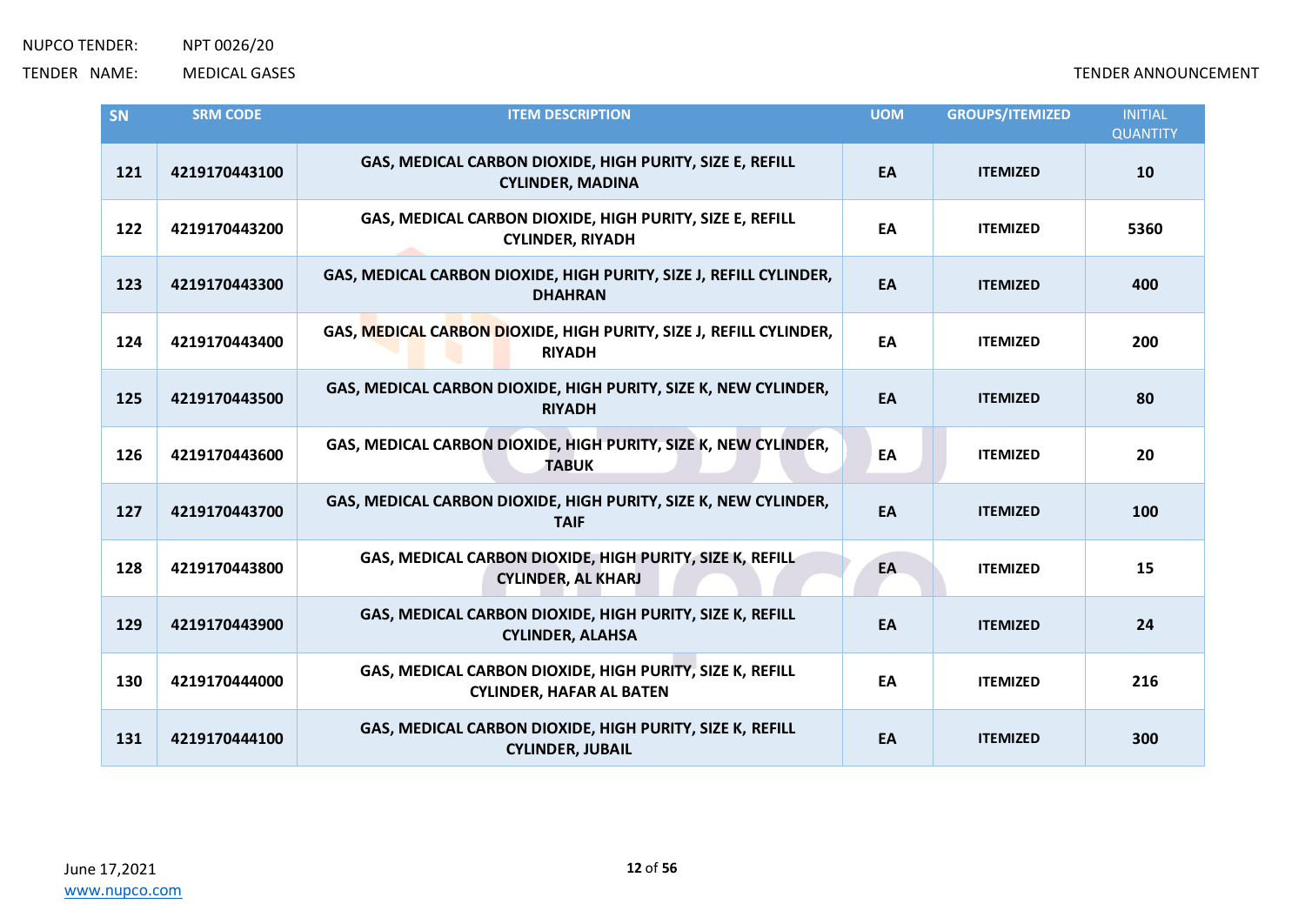| <b>SN</b> | <b>SRM CODE</b> | <b>ITEM DESCRIPTION</b>                                                                | <b>UOM</b> | <b>GROUPS/ITEMIZED</b> | <b>INITIAL</b><br><b>QUANTITY</b> |
|-----------|-----------------|----------------------------------------------------------------------------------------|------------|------------------------|-----------------------------------|
| 132       | 4219170444200   | GAS, MEDICAL CARBON DIOXIDE, HIGH PURITY, SIZE K, REFILL<br><b>CYLINDER, MADINA</b>    | EA         | <b>ITEMIZED</b>        | 45                                |
| 133       | 4219170444300   | GAS, MEDICAL CARBON DIOXIDE, HIGH PURITY, SIZE K, REFILL<br><b>CYLINDER, RIYADH</b>    | EA         | <b>ITEMIZED</b>        | 1655                              |
| 134       | 4219170444400   | GAS, MEDICAL CARBON DIOXIDE, HIGH PURITY, SIZE K, REFILL<br><b>CYLINDER, SHAROURAH</b> | EA         | <b>ITEMIZED</b>        | 40                                |
| 135       | 4219170444500   | GAS, MEDICAL CARBON DIOXIDE, HIGH PURITY, SIZE K, REFILL<br><b>CYLINDER, TABUK</b>     | EA         | <b>ITEMIZED</b>        | 360                               |
| 136       | 4219170444600   | GAS, MEDICAL CARBON DIOXIDE, HIGH PURITY, SIZE K, REFILL<br><b>CYLINDER, TAIF</b>      | EA         | <b>ITEMIZED</b>        | 200                               |
| 137       | 4219170444700   | GAS, MEDICAL CARBON DIOXIDE, NEW CYLINDER, SIZE K, 2.5 DTB,<br><b>RIYADH</b>           | EA         | <b>ITEMIZED</b>        | 20                                |
| 138       | 4219170444800   | GAS, MEDICAL CARBON DIOXIDE, NEW CYLINDER, SIZE K, 2.5 DTB,<br><b>TABUK</b>            | EA         | <b>ITEMIZED</b>        | 20                                |
| 139       | 4219170444900   | GAS, MEDICAL CARBON DIOXIDE, NEW CYLINDER, SIZE K, 2.5 DTB, TAIF                       | EA         | <b>ITEMIZED</b>        | 200                               |
| 140       | 4219170445000   | GAS, MEDICAL CARBON DIOXIDE, NEW CYLINDER, SIZE K, SHAROURAH                           | EA         | <b>ITEMIZED</b>        | 20                                |
| 141       | 4219170445100   | GAS, MEDICAL CARBON DIOXIDE, PURITY 99.5%, SIZE E, NEW CYLINDER,<br><b>JAZAN</b>       | EA         | <b>ITEMIZED</b>        | 40                                |
| 142       | 4219170445200   | GAS, MEDICAL CARBON DIOXIDE, PURITY 99.5%, SIZE E, NEW CYLINDER,<br><b>TAIF</b>        | EA         | <b>ITEMIZED</b>        | 200                               |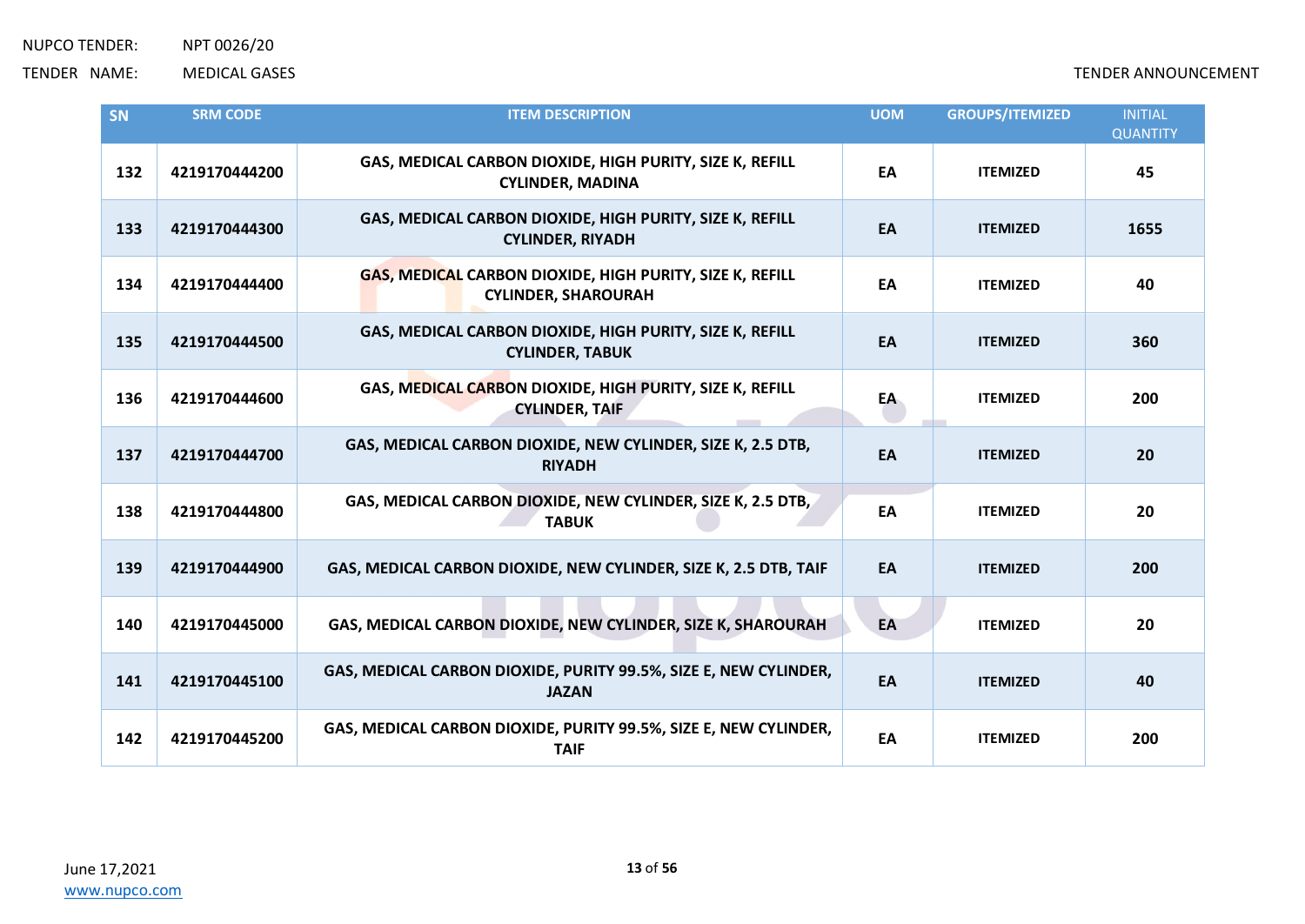| SN  | <b>SRM CODE</b> | <b>ITEM DESCRIPTION</b>                                                                      | <b>UOM</b> | <b>GROUPS/ITEMIZED</b> | <b>INITIAL</b><br><b>QUANTITY</b> |
|-----|-----------------|----------------------------------------------------------------------------------------------|------------|------------------------|-----------------------------------|
| 143 | 4219170445300   | GAS, MEDICAL CARBON DIOXIDE, PURITY 99.5%, SIZE E, REFILL<br><b>CYLINDER, AL KHARJ</b>       | EA         | <b>ITEMIZED</b>        | 550                               |
| 144 | 4219170445400   | GAS, MEDICAL CARBON DIOXIDE, PURITY 99.5%, SIZE E, REFILL<br><b>CYLINDER, HAFAR AL BATEN</b> | EA         | <b>ITEMIZED</b>        | 540                               |
| 145 | 4219170445500   | GAS, MEDICAL CARBON DIOXIDE, PURITY 99.5%, SIZE E, REFILL<br><b>CYLINDER, JAZAN</b>          | EA         | <b>ITEMIZED</b>        | 108                               |
| 146 | 4219170445600   | GAS, MEDICAL CARBON DIOXIDE, PURITY 99.5%, SIZE E, REFILL<br><b>CYLINDER, JUBAIL</b>         | EA         | <b>ITEMIZED</b>        | 400                               |
| 147 | 4219170445700   | GAS, MEDICAL CARBON DIOXIDE, PURITY 99.5%, SIZE E, REFILL<br><b>CYLINDER, MADINA</b>         | EA         | <b>ITEMIZED</b>        | 15                                |
| 148 | 4219170445800   | GAS, MEDICAL CARBON DIOXIDE, PURITY 99.5%, SIZE E, REFILL<br><b>CYLINDER, TAIF</b>           | EA         | <b>ITEMIZED</b>        | 500                               |
| 149 | 4219170445900   | GAS, MEDICAL CARBON DIOXIDE, PURITY 99.5%, SIZE K, REFILL<br><b>CYLINDER, MADINA</b>         | EA         | <b>ITEMIZED</b>        | 30                                |
| 150 | 4219170446000   | GAS, MEDICAL CARBON DIOXIDE, PURITY 99.995%, SIZE K, REFILL<br><b>CYLINDER, RIYADH</b>       | EA         | <b>ITEMIZED</b>        | 30                                |
| 151 | 4219170446100   | GAS, MEDICAL CARBON DIOXIDE, PURITY 99.9999%, REFILL CYLINDER,<br>SIZE K, JEDDAH             | EA         | <b>ITEMIZED</b>        | 6                                 |
| 152 | 4219170446200   | GAS, MEDICAL CARBON DIOXIDE, PURITY 99.9999%, REFILL CYLINDER,<br>SIZE K, RIYADH             | EA         | <b>ITEMIZED</b>        | 6                                 |
| 153 | 4219170446300   | GAS, MEDICAL CARBON DIOXIDE, REFILL CYLINDER, SIZE E, NAJRAN                                 | EA         | <b>ITEMIZED</b>        | 60                                |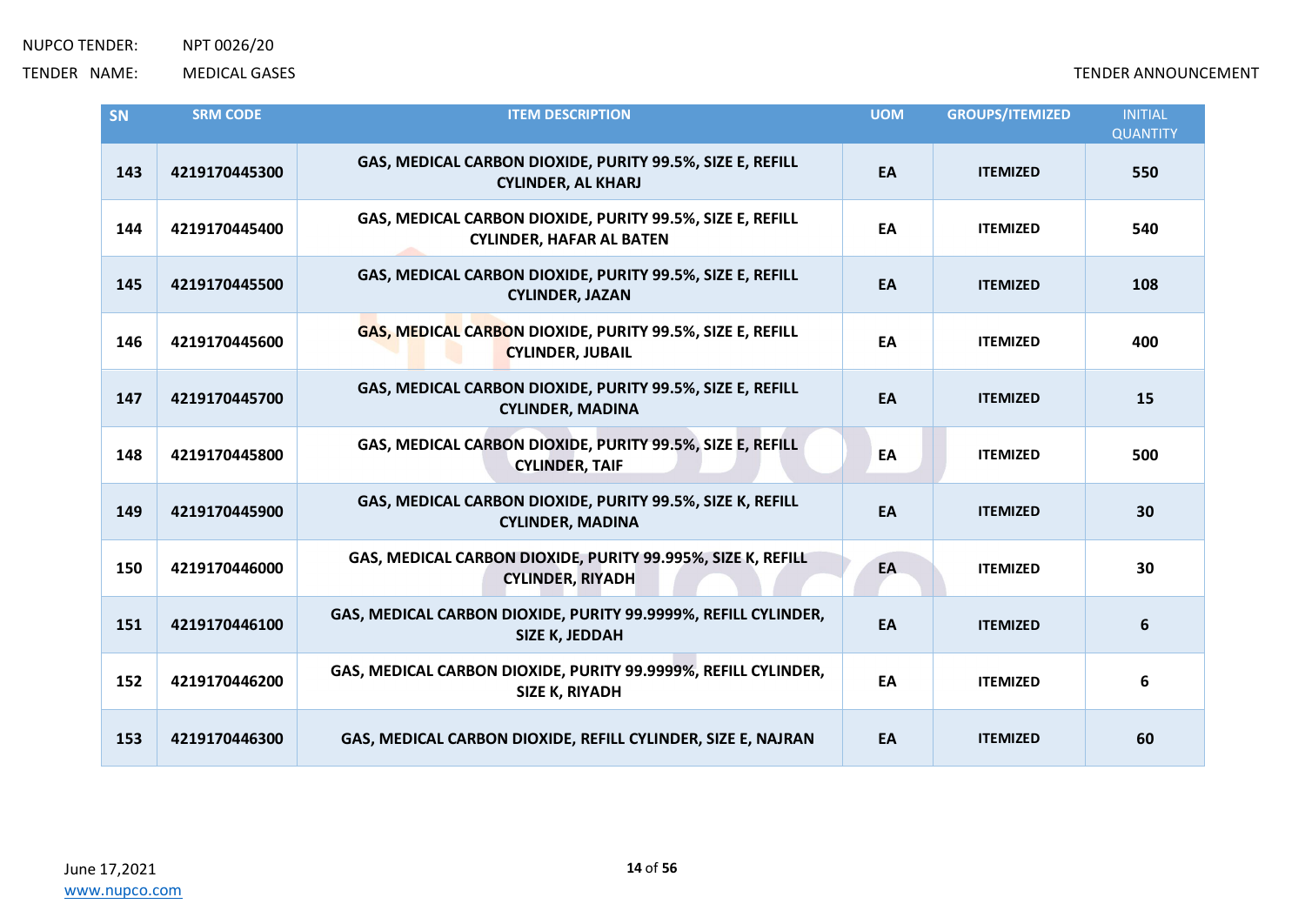| SN  | <b>SRM CODE</b> | <b>ITEM DESCRIPTION</b>                                                              | <b>UOM</b> | <b>GROUPS/ITEMIZED</b> | <b>INITIAL</b><br><b>QUANTITY</b> |
|-----|-----------------|--------------------------------------------------------------------------------------|------------|------------------------|-----------------------------------|
| 154 | 4219170446400   | GAS, MEDICAL CARBON DIOXIDE, REFILL CYLINDER, SIZE E, TAIF                           | EA         | <b>ITEMIZED</b>        | 500                               |
| 155 | 4219170446500   | GAS, MEDICAL CARBON DIOXIDE, REFILL CYLINDER, SIZE E, WADI AL<br><b>DAWASER</b>      | EA         | <b>ITEMIZED</b>        | 360                               |
| 156 | 4219170446600   | GAS, MEDICAL CARBON DIOXIDE, REFILL CYLINDER, SIZE K, 2.5 DTB,<br><b>RIYADH</b>      | EA         | <b>ITEMIZED</b>        | 20                                |
| 157 | 4219170446700   | GAS, MEDICAL CARBON DIOXIDE, REFILL CYLINDER, SIZE K, 2.5 DTB,<br><b>TABUK</b>       | EA         | <b>ITEMIZED</b>        | 200                               |
| 158 | 4219170446800   | GAS, MEDICAL CARBON DIOXIDE, REFILL CYLINDER, SIZE K, 2.5 DTB, TAIF                  | EA         | <b>ITEMIZED</b>        | 200                               |
| 159 | 4219170446900   | GAS, MEDICAL CARBONDIOXIDE, HIGH PURITY, REFILL CYLINDER, SIZE D,<br><b>DAMMAM</b>   | EA         | <b>ITEMIZED</b>        | 2400                              |
| 160 | 4219170447000   | GAS, MEDICAL ENTONOX, HIGH PURITY, REFILL CYLINDER, SIZE E,<br><b>RIYADH</b>         | EA         | <b>ITEMIZED</b>        | 220                               |
| 161 | 4219170447100   | GAS, MEDICAL ENTONOX, HIGH PURITY, REFILL CYLINDER, SIZE E, TAIF                     | EA         | <b>ITEMIZED</b>        | 750                               |
| 162 | 4219170447200   | GAS, MEDICAL ENTONOX, HIGH PURITY, REFILL CYLINDER, SIZE F,<br><b>HAFAR AL BATEN</b> | EA         | <b>ITEMIZED</b>        | 180                               |
| 163 | 4219170447300   | GAS, MEDICAL ENTONOX, HIGH PURITY, REFILL CYLINDER, SIZE F, JUBAIL                   | EA         | <b>ITEMIZED</b>        | 300                               |
| 164 | 4219170447400   | GAS, MEDICAL ENTONOX, HIGH PURITY, REFILL CYLINDER, SIZE F,<br><b>NAJRAN</b>         | EA         | <b>ITEMIZED</b>        | 180                               |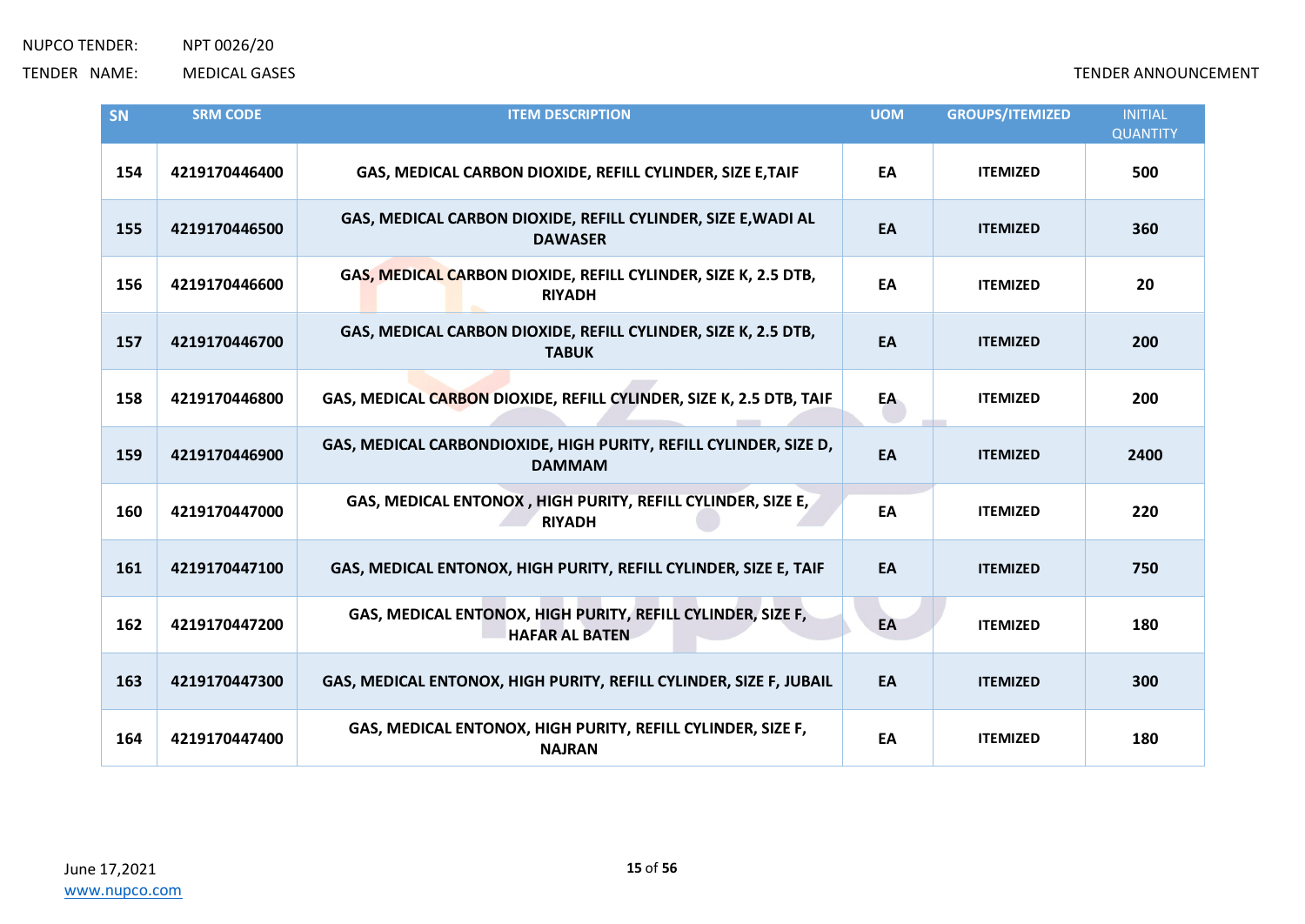| SN  | <b>SRM CODE</b> | <b>ITEM DESCRIPTION</b>                                                                                      | <b>UOM</b> | <b>GROUPS/ITEMIZED</b> | <b>INITIAL</b><br><b>QUANTITY</b> |
|-----|-----------------|--------------------------------------------------------------------------------------------------------------|------------|------------------------|-----------------------------------|
| 165 | 4219170447500   | GAS, MEDICAL ENTONOX, HIGH PURITY, REFILL CYLINDER, SIZE F,<br><b>RIYADH</b>                                 | EA         | <b>ITEMIZED</b>        | 596                               |
| 166 | 4219170447600   | GAS, MEDICAL ENTONOX, HIGH PURITY, REFILL CYLINDER, SIZE F,<br><b>TABUK</b>                                  | EA         | <b>ITEMIZED</b>        | 700                               |
| 167 | 4219170447700   | GAS, MEDICAL ENTONOX, HIGH PURITY, REFILL CYLINDER, SIZE F, TAIF                                             | EA         | <b>ITEMIZED</b>        | 200                               |
| 168 | 4219170447800   | GAS, MEDICAL ENTONOX, HIGH PURITY, SIZE K, REFILL CYLINDER,<br><b>MADINA</b>                                 | EA         | <b>ITEMIZED</b>        | 20                                |
| 169 | 4219170447900   | GAS, MEDICAL ENTONOX, HIGH PURITY, SIZE K, REFILL CYLINDER,<br><b>RIYADH</b>                                 | EA         | <b>ITEMIZED</b>        | 165                               |
| 170 | 4219170448000   | GAS, MEDICAL GAS CARBONDIOXIDE, PURITY 99.5%, 2.5 KG, MAKKAH                                                 | EA         | <b>ITEMIZED</b>        | 1000                              |
| 171 | 4219170448100   | GAS, MEDICAL GAS CARBONDIOXIDE, PURITY 99.5%, SIZE K, MAKKAH                                                 | EA         | <b>ITEMIZED</b>        | 610                               |
| 172 | 4219170448200   | GAS, MEDICAL GAS MIXTURE MEDICAL CALIBRATION, NO 70 PPM, NO2<br>10PPM, N2, 5L SIZE, NEW CYLINDER, RIYADH.    | EA         | <b>ITEMIZED</b>        | 19                                |
| 173 | 4219170448300   | GAS, MEDICAL GAS MIXTURE MEDICAL CALIBRATION, NO 70 PPM, NO2<br>10PPM, N2, REFILL CYLINDER, 5L SIZE, RIYADH. | EA         | <b>ITEMIZED</b>        | 20                                |
| 174 | 4219170434300   | GAS, INDUSTRIAL NITROGEN, 99.9%, K SIZE, REFILL CYLINDER, RIYADH.                                            | EA         | <b>ITEMIZED</b>        | 50                                |
| 175 | 4219170434400   | GAS, INDUSTRIAL NITROGEN, PURITY 99.5%, SIZE K, REFILL CYLINDER,<br><b>RIYADH</b>                            | EA         | <b>ITEMIZED</b>        | 4070                              |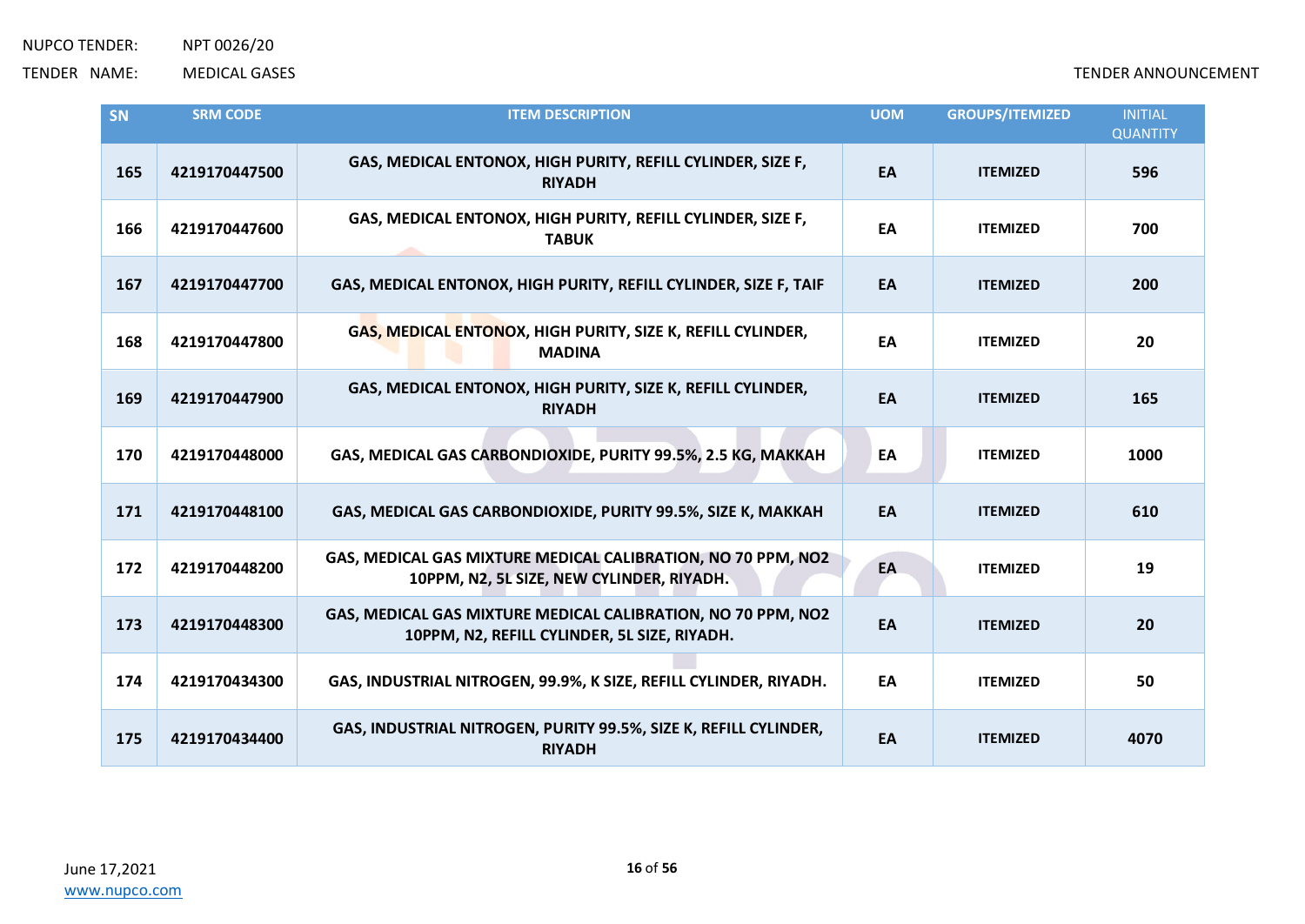| <b>SN</b> | <b>SRM CODE</b> | <b>ITEM DESCRIPTION</b>                                                                                           | <b>UOM</b> | <b>GROUPS/ITEMIZED</b> | <b>INITIAL</b><br><b>QUANTITY</b> |
|-----------|-----------------|-------------------------------------------------------------------------------------------------------------------|------------|------------------------|-----------------------------------|
| 176       | 4219170448400   | GAS, MEDICAL GAS MIXTURE, CARBON DIOXIDE 5%, OXYGEN 15.9%,<br>NITROGEN BALANCE, 5L SIZE, NEW CYLINDER, RIYADH.    | EA         | <b>ITEMIZED</b>        | 12                                |
| 177       | 4219170448500   | GAS, MEDICAL GAS MIXTURE, CARBON DIOXIDE 5%, OXYGEN 15.9%,<br>NITROGEN BALANCE, E SIZE, NEW CYLINDER, RIYADH.     | EA         | <b>ITEMIZED</b>        | 13                                |
| 178       | 4219170448800   | GAS, MEDICAL GAS MIXTURE, CARBON MONOXIDE .1333%, AIR<br>BALANCE, 10L SIZE, NEW CYLINDER, RIYADH.                 | EA         | <b>ITEMIZED</b>        | 50                                |
| 179       | 4219170448900   | GAS, MEDICAL GAS MIXTURE, CARBON MONOXIDE .25%, HELIUM .25%,<br>AIR BALANCE, 10L SIZE, NEW CYLINDER, RIYADH.      | EA         | <b>ITEMIZED</b>        | 50                                |
| 180       | 4219170449000   | GAS, MEDICAL GAS MIXTURE, CARBON MONOXIDE, .262%, HELIUM<br>9.27%, AIR BALANCE, 10L SIZE, NEW CYLINDER, RIYADH.   | EA         | <b>ITEMIZED</b>        | 50                                |
| 181       | 4219170449100   | GAS, MEDICAL GAS MIXTURE, CO2 5%, BALANCE OXYGEN, SIZE K, REFILL<br><b>CYLINDER, RIYADH</b>                       | EA         | <b>ITEMIZED</b>        | 20                                |
| 182       | 4219170448600   | GAS, MEDICAL GAS MIXTURE, CARBON DIOXIDE 5%, OXYGEN 15.9%,<br>NITROGEN BALANCE, REFILL CYLINDER, 5L SIZE, RIYADH. | EA         | <b>ITEMIZED</b>        | 20                                |
| 183       | 4219170448700   | GAS, MEDICAL GAS MIXTURE, CARBON DIOXIDE 5%, OXYGEN 15.9%,<br>NITROGEN BALANCE, REFILL CYLINDER, E SIZE, RIYADH.  | EA         | <b>ITEMIZED</b>        | 20                                |
| 184       | 4219170449200   | GAS, MEDICAL GAS MIXTURE, CO2 5%, O2 12%, BALANCE NITROGEN,<br>SIZE M, REFILL CYLINDER, RIYADH                    | EA         | <b>ITEMIZED</b>        | 30                                |
| 185       | 4219170449300   | GAS, MEDICAL GAS MIXTURE, CO2 5%, O2 20%, NITROGEN BALANCE,<br>SIZE K, REFILL CYLINDER, RIYADH                    | EA         | <b>ITEMIZED</b>        | 30                                |
| 186       | 4219170449600   | GAS, MEDICAL GAS MIXTURE, HELIUM 9.5%, AIR BALANCE, SIZE M,<br>REFILL CYLINDER, DAMMAM.                           | EA         | <b>ITEMIZED</b>        | 45                                |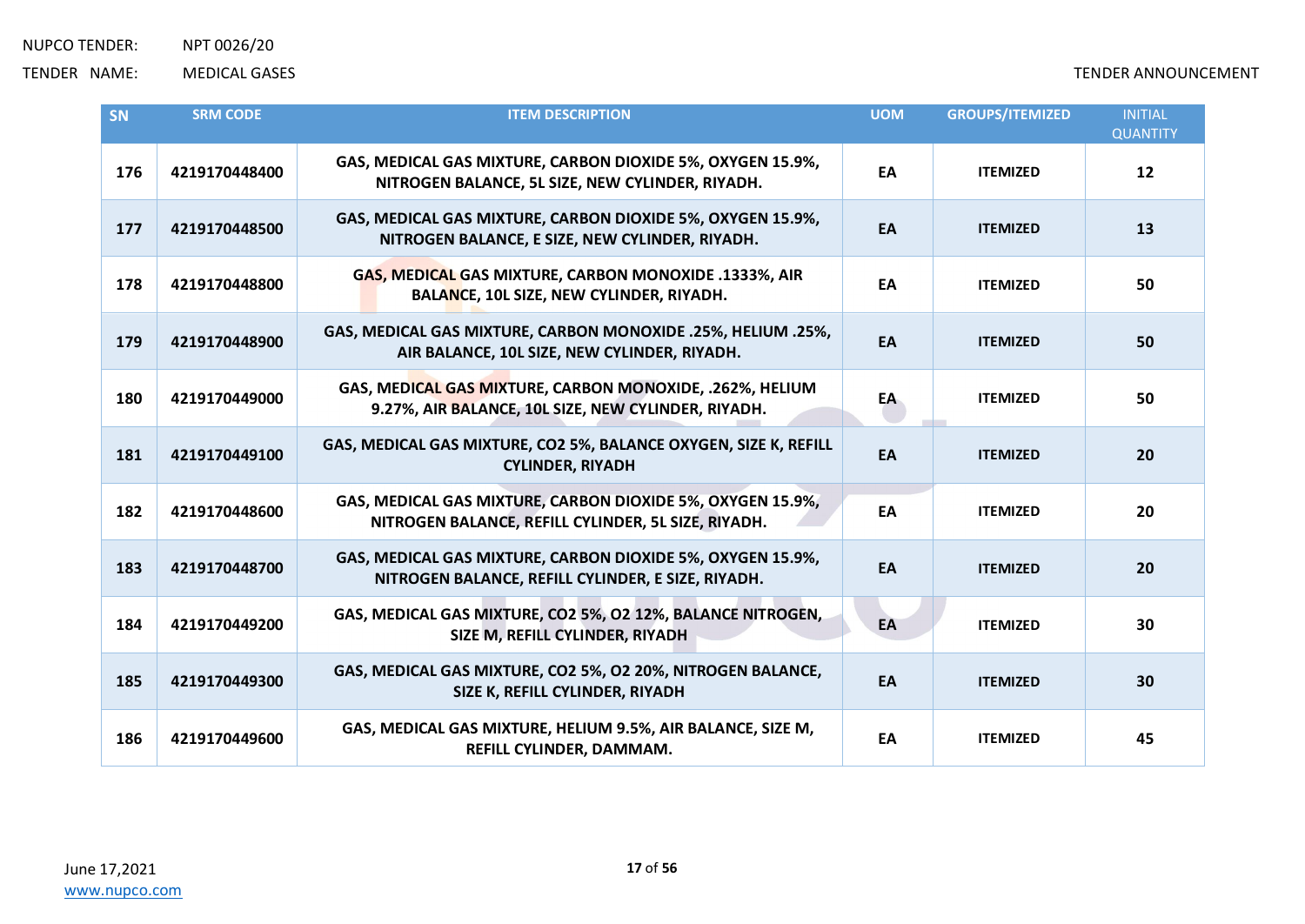| SN  | <b>SRM CODE</b> | <b>ITEM DESCRIPTION</b>                                                                                 | <b>UOM</b> | <b>GROUPS/ITEMIZED</b> | <b>INITIAL</b><br><b>QUANTITY</b> |
|-----|-----------------|---------------------------------------------------------------------------------------------------------|------------|------------------------|-----------------------------------|
| 187 | 4219170449700   | GAS, MEDICAL GAS MIXTURE, HELIUM 9.5%, AIR BALANCE, 10L SIZE,<br>NEW CYLINDER, RIYADH.                  | EA         | <b>ITEMIZED</b>        | $\overline{\mathbf{z}}$           |
| 188 | 4219170449800   | GAS, MEDICAL GAS MIXTURE, MEDICAL HELIUM 70%, OXYGEN 30%,<br>NEW CYLINDER, 40 L SIZE, RIYADH.           | EA         | <b>ITEMIZED</b>        | 10                                |
| 189 | 4219170449900   | GAS, MEDICAL GAS MIXTURE, MEDICAL HELIUM 70%, OXYGEN 30%,<br>NEW CYLINDER, 50 L SIZE, RIYADH.           | EA         | <b>ITEMIZED</b>        | 10                                |
| 190 | 4219170450000   | GAS, MEDICAL GAS MIXTURE, MEDICAL HELIUM 70%, OXYGEN 30%,<br><b>REFILL CYLINDER, 40 L SIZE, RIYADH.</b> | EA         | <b>ITEMIZED</b>        | 100                               |
| 191 | 4219170450100   | GAS, MEDICAL GAS MIXTURE, MEDICAL HELIUM 70%, OXYGEN 30%,<br>REFILL CYLINDER, 50 L SIZE, RIYADH.        | EA         | <b>ITEMIZED</b>        | 100                               |
| 192 | 4219170450200   | GAS, MEDICAL GAS MIXTURE, MEDICAL HELIUM 80%, OXYGEN 20%,<br>REFILL CYLINDER, 40 L SIZE, RIYADH.        | EA         | <b>ITEMIZED</b>        | 100                               |
| 193 | 4219170449400   | GAS, MEDICAL GAS MIXTURE, CO2 5.53%, BALANCE NITROGEN, SIZE K,<br><b>REFILL CYLINDER, RIYADH</b>        | EA         | <b>ITEMIZED</b>        | 30                                |
| 194 | 4219170449500   | GAS, MEDICAL GAS MIXTURE, CO2 7%, BALANCE NITROGEN, SIZE K,<br><b>REFILL CYLINDER, RIYADH</b>           | EA         | <b>ITEMIZED</b>        | 11                                |
| 195 | 4219170450300   | GAS, MEDICAL GAS MIXTURE, NITRIC OXIDE 400 PPM, BALANCE<br>NITROGEN, NEW CYLINDER, 10L SIZE, RIYADH.    | EA         | <b>ITEMIZED</b>        | 20                                |
| 196 | 4219170450400   | GAS, MEDICAL GAS MIXTURE, NITRIC OXIDE 400 PPM, BALANCE<br>NITROGEN, REFILL CYLINDER, 10L SIZE, RIYADH. | EA         | <b>ITEMIZED</b>        | 10                                |
| 197 | 4219170450500   | GAS, MEDICAL GAS MIXTURE, NITRIC OXIDE 75 PPM, BALANCE<br>NITROGEN, NEW CYLINDER, 10L SIZE, RIYADH.     | EA         | <b>ITEMIZED</b>        | 30                                |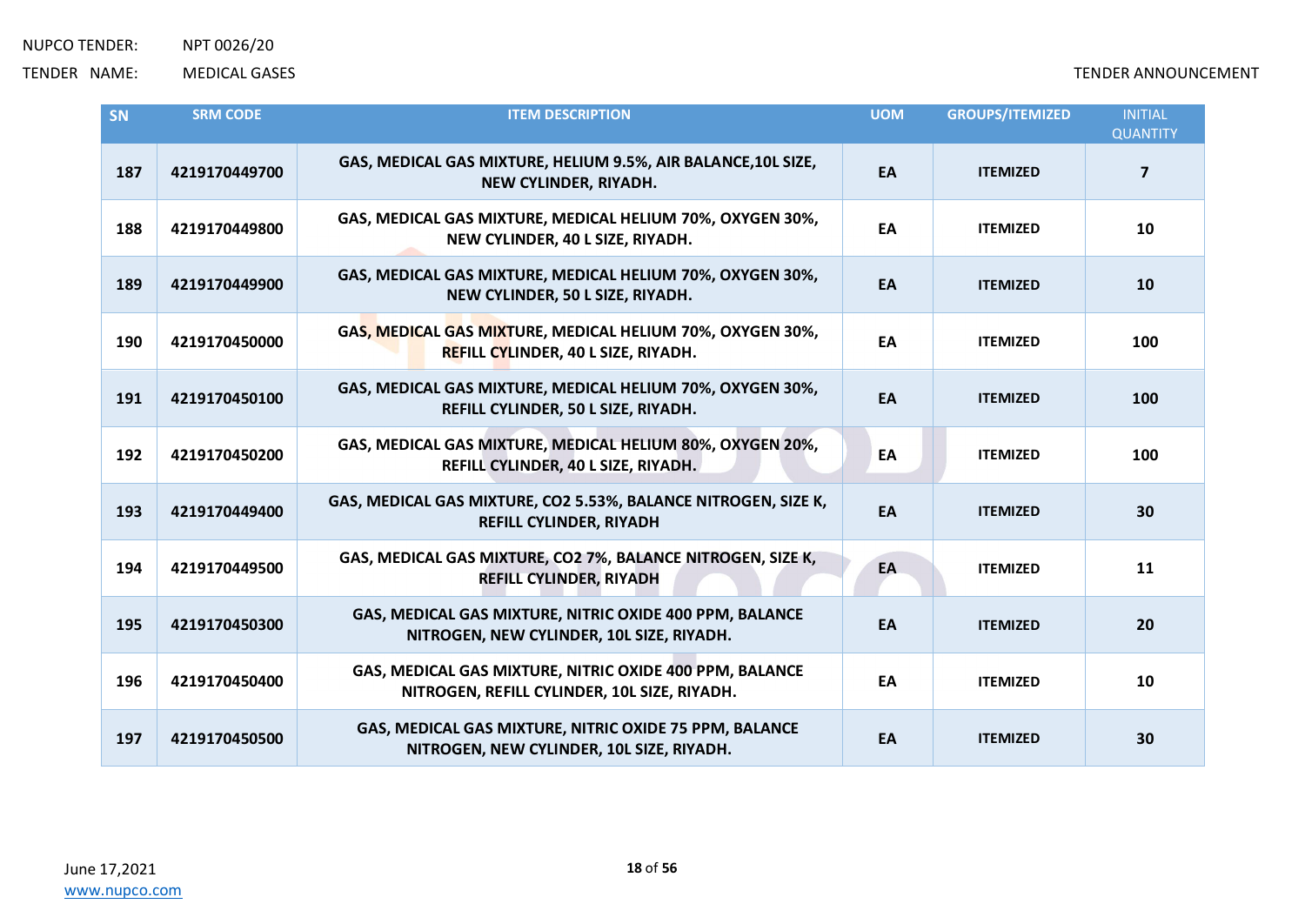| SN  | <b>SRM CODE</b> | <b>ITEM DESCRIPTION</b>                                                                                              | <b>UOM</b> | <b>GROUPS/ITEMIZED</b> | <b>INITIAL</b><br><b>QUANTITY</b> |
|-----|-----------------|----------------------------------------------------------------------------------------------------------------------|------------|------------------------|-----------------------------------|
| 198 | 4219170450600   | GAS, MEDICAL GAS MIXTURE, NITRIC OXIDE 75 PPM, BALANCE<br>NITROGEN, REFILL CYLINDER, 10L SIZE, RIYADH.               | EA         | <b>ITEMIZED</b>        | 10                                |
| 199 | 4219170450700   | GAS, MEDICAL GAS MIXTURE, NITRIC OXIDE 800 PPM, BALANCE<br>NITROGEN, 10L SIZE, NEW CYLINDER, RIYADH.                 | EA         | <b>ITEMIZED</b>        | 2500                              |
| 200 | 4219170450800   | GAS, MEDICAL GAS MIXTURE, NITRIC OXIDE 800 PPM, BALANCE<br>NITROGEN, 20L SIZE, NEW CYLINDER, RIYADH.                 | EA         | <b>ITEMIZED</b>        | 40                                |
| 201 | 4219170450900   | GAS, MEDICAL GAS MIXTURE, NITRIC OXIDE 800 PPM, BALANCE<br>NITROGEN, NEW CYLINDER, 40L SIZE, RIYADH.                 | EA         | <b>ITEMIZED</b>        | 6                                 |
| 202 | 4219170451000   | GAS, MEDICAL GAS MIXTURE, NITRIC OXIDE 800 PPM, BALANCE<br>NITROGEN, REFILL CYLINDER, SIZE 30 LITER, WADI AL DAWASER | EA         | <b>ITEMIZED</b>        | 6                                 |
| 203 | 4219170451100   | GAS, MEDICAL GAS MIXTURE, NITRIC OXIDE 800 PPM, BALANCE<br>NITROGEN, REFILL CYLINDER, 40L SIZE K, TABUK              | EA         | <b>ITEMIZED</b>        | 100                               |
| 204 | 4219170451200   | GAS, MEDICAL GAS MIXTURE, NITRIC OXIDE 800 PPM, BALANCE<br>NITROGEN, REFILL CYLINDER, 40L SIZE, RIYADH.              | EA         | <b>ITEMIZED</b>        | 1040                              |
| 205 | 4219170451300   | GAS, MEDICAL GAS MIXTURE, NITROGEN DIOXIDE 10 PPM, AIR<br>BALANCE, 3L SIZE, NEW CYLINDER, RIYADH.                    | EA         | <b>ITEMIZED</b>        | 11                                |
| 206 | 4219170451400   | GAS, MEDICAL GAS MIXTURE, OXYGEN 15.1%, BALANCE NITROGEN, 10L<br>SIZE, NEW CYLINDER, RIYADH.                         | EA         | <b>ITEMIZED</b>        | 16                                |
| 207 | 4219170451700   | GAS, MEDICAL HELIUM CYLINDER, HIGH PURITY, REFILL, SIZE K,<br><b>ALAHASA</b>                                         | EA         | <b>ITEMIZED</b>        | 15                                |
| 208 | 4219170451800   | GAS, MEDICAL HELIUM CYLINDER, HIGH PURITY, REFILL, SIZE K, RIYADH                                                    | EA         | <b>ITEMIZED</b>        | 25                                |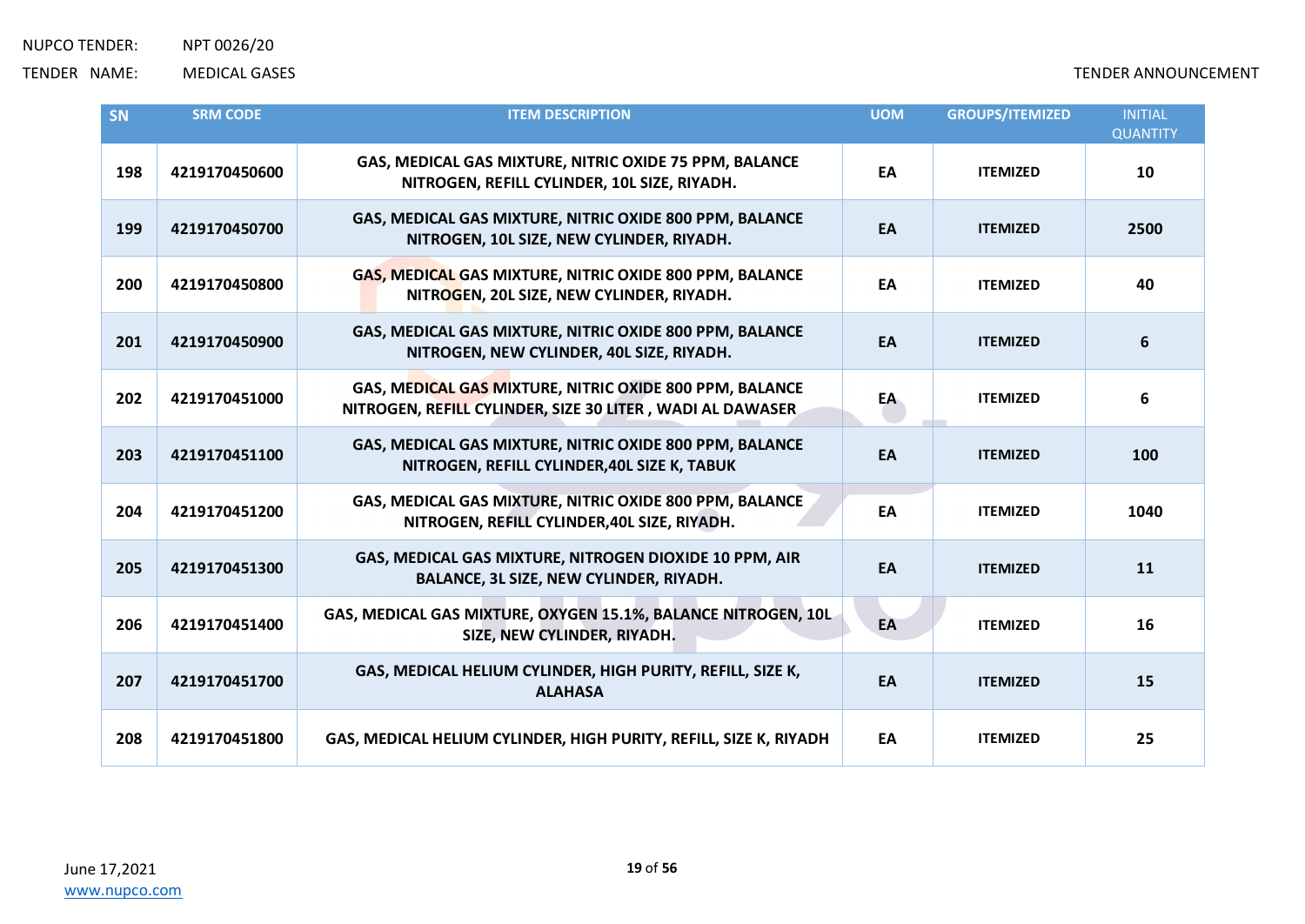| SN  | <b>SRM CODE</b> | <b>ITEM DESCRIPTION</b>                                                                 | <b>UOM</b> | <b>GROUPS/ITEMIZED</b> | <b>INITIAL</b><br><b>QUANTITY</b> |
|-----|-----------------|-----------------------------------------------------------------------------------------|------------|------------------------|-----------------------------------|
| 209 | 4219170451900   | GAS, MEDICAL HELIUM CYLINDER, PURITY 99.999%, SIZE D, NEW<br><b>CYLINDER, RIYADH</b>    | EA         | <b>ITEMIZED</b>        | 50                                |
| 210 | 4219170452000   | GAS, MEDICAL HELIUM CYLINDER, PURITY 99.999%, SIZE D, REFILL,<br><b>MAKKAH</b>          | EA         | <b>ITEMIZED</b>        | 30                                |
| 211 | 4219170452100   | GAS, MEDICAL HELIUM CYLINDER, PURITY 99.999%, SIZE D, REFILL,<br><b>RIYADH</b>          | EA         | <b>ITEMIZED</b>        | 124                               |
| 212 | 4219170452200   | GAS, MEDICAL HELIUM CYLINDER, PURITY 99.999%, SIZE E, NEW<br><b>CYLINDER, RIYADH</b>    | EA         | <b>ITEMIZED</b>        | 50                                |
| 213 | 4219170452300   | GAS, MEDICAL HELIUM CYLINDER, PURITY 99.999%, SIZE E, REFILL,<br><b>MAKKAH</b>          | EA         | <b>ITEMIZED</b>        | 30                                |
| 214 | 4219170452400   | GAS, MEDICAL HELIUM CYLINDER, PURITY 99.999%, SIZE E, REFILL,<br><b>RIYADH</b>          | EA         | <b>ITEMIZED</b>        | 290                               |
| 215 | 4219170452500   | GAS, MEDICAL HELIUM CYLINDER, PURITY 99.999%, SIZE E, REFILL, TAIF                      | EA         | <b>ITEMIZED</b>        | 100                               |
| 216 | 4219170452600   | GAS, MEDICAL HELIUM CYLINDER, PURITY 99.999%, SIZE K, NEW<br><b>CYLINDER, RIYADH</b>    | EA         | <b>ITEMIZED</b>        | 60                                |
| 217 | 4219170452700   | GAS, MEDICAL HELIUM CYLINDER, PURITY 99.999%, SIZE K, REFILL,<br><b>RIYADH</b>          | EA         | <b>ITEMIZED</b>        | 187                               |
| 218 | 4219170452800   | GAS, MEDICAL HELIUM CYLINDER, ULTRA HIGH PURITY 99.9999%, SIZE<br>K, REFILL, RIYADH     | EA         | <b>ITEMIZED</b>        | 600                               |
| 219 | 4219170452900   | GAS, MEDICAL HELIUM GAS CYLINDER, PURITY 99.99%, SIZE E, NEW<br><b>CYLINDER, RIYADH</b> | EA         | <b>ITEMIZED</b>        | 5                                 |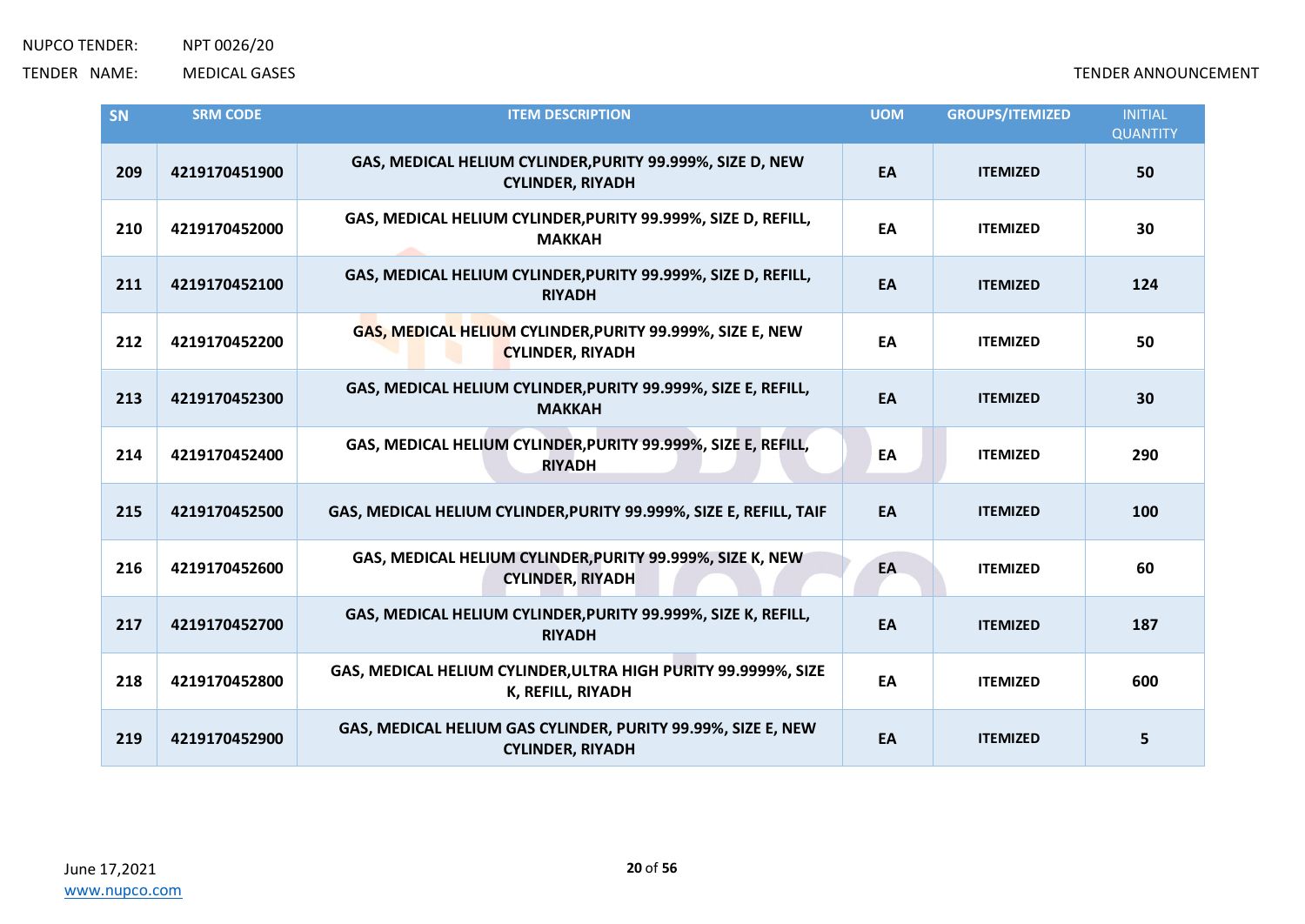| SN  | <b>SRM CODE</b> | <b>ITEM DESCRIPTION</b>                                                                                           | <b>UOM</b> | <b>GROUPS/ITEMIZED</b> | <b>INITIAL</b><br><b>QUANTITY</b> |
|-----|-----------------|-------------------------------------------------------------------------------------------------------------------|------------|------------------------|-----------------------------------|
| 220 | 4219170453000   | GAS, MEDICAL HELIUM GAS CYLINDER, PURITY 99.99%, SIZE K, NEW<br><b>CYLINDER, RIYADH</b>                           | EA         | <b>ITEMIZED</b>        | 40                                |
| 221 | 4219170453100   | GAS, MEDICAL HELIUM GAS CYLINDER, PURITY 99.99%, SIZE K, NEW<br><b>CYLINDER, TAIF</b>                             | EA         | <b>ITEMIZED</b>        | 100                               |
| 222 | 4219170453200   | GAS, MEDICAL HELIUM, PURITY 99.999%, REFILL CYLINDER, SIZE K,<br><b>DAMMAM</b>                                    | EA         | <b>ITEMIZED</b>        | 50                                |
| 223 | 4219170453300   | GAS, MEDICAL HELIUM, PURITY 99.9999%, REFILL CYLINDER, SIZE K,<br><b>DAMMAM</b>                                   | EA         | <b>ITEMIZED</b>        | 50                                |
| 224 | 4219170451500   | GAS, MEDICAL GAS MIXTURE, OXYGEN 35.31%, HELIUM 9.21%,<br>NITROGEN BALANCE, 10L STEEL SIZE, NEW CYLINDER, RIYADH. | EA         | <b>ITEMIZED</b>        | 30                                |
| 225 | 4219170453500   | GAS, MEDICAL HELIUX, 20%OXYGEN, %80 HELIUM, SIZE K, NEW<br><b>CYLINDER, RIYADH</b>                                | EA         | <b>ITEMIZED</b>        | 100                               |
| 226 | 4219170453600   | GAS, MEDICAL HELIUX, 20%OXYGEN, %80 HELIUM, SIZE K, NEW<br><b>CYLINDER, TAIF</b>                                  | EA         | <b>ITEMIZED</b>        | 100                               |
| 227 | 4219170453700   | GAS, MEDICAL HELIUX, 20%OXYGEN, %80 HELIUM, SIZE K, REFILL<br><b>CYLINDER, RIYADH</b>                             | EA         | <b>ITEMIZED</b>        | 150                               |
| 228 | 4219170453800   | GAS, MEDICAL HELIUX, 20%OXYGEN, %80 HELIUM, SIZE K, REFILL<br><b>CYLINDER, TAIF</b>                               | EA         | <b>ITEMIZED</b>        | 250                               |
| 229 | 4219170453900   | GAS, MEDICAL HYDROGEN CYLINDER, PURITY 99.99%, SIZE K, REFILL,<br><b>ALAHSA</b>                                   | EA         | <b>ITEMIZED</b>        | 15                                |
| 230 | 4219170454000   | GAS, MEDICAL HYDROGEN CYLINDER, PURITY 99.99%, SIZE K, REFILL,<br><b>MAKKAH</b>                                   | EA         | <b>ITEMIZED</b>        | 12                                |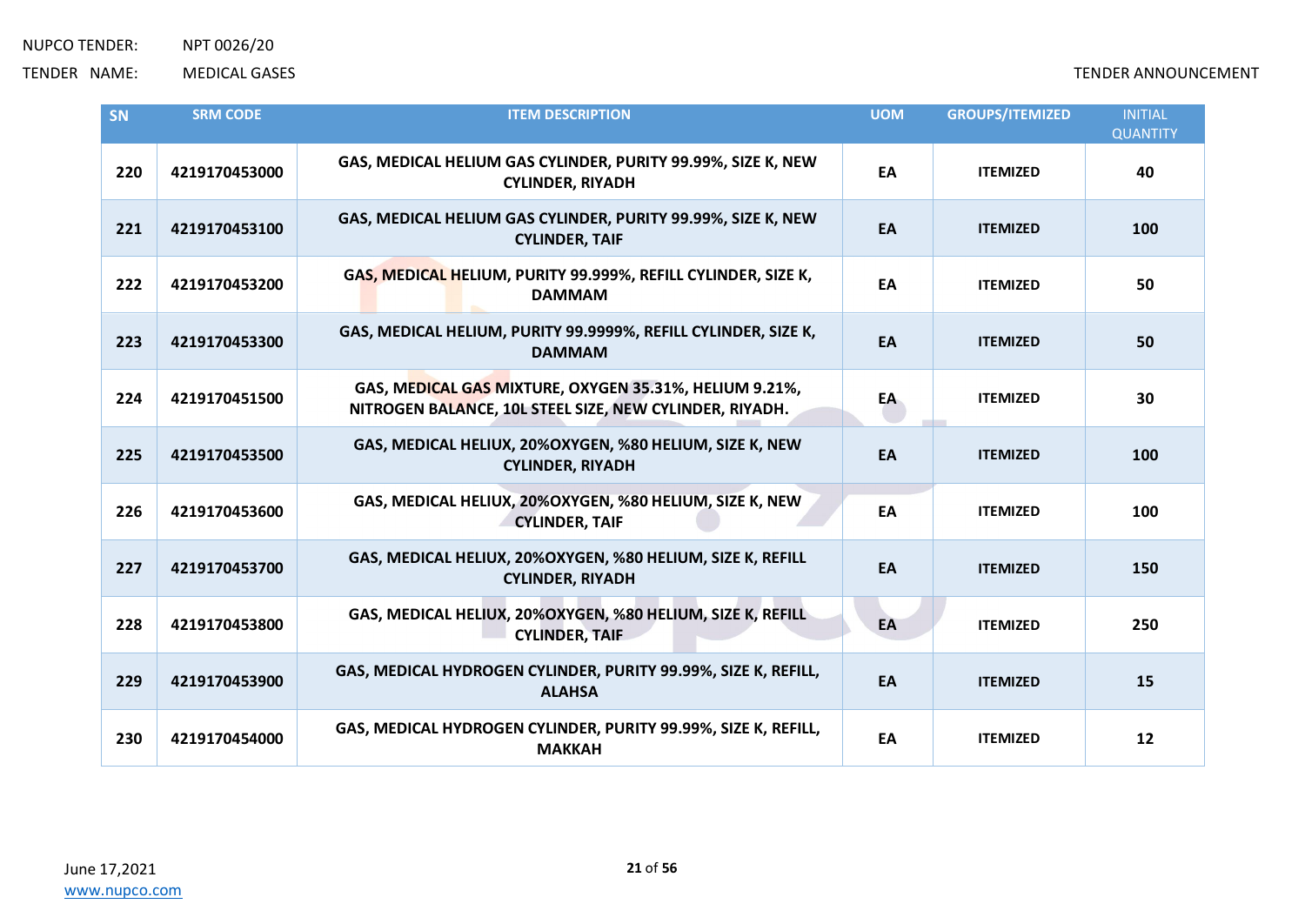| SN  | <b>SRM CODE</b> | <b>ITEM DESCRIPTION</b>                                                                                                              | <b>UOM</b> | <b>GROUPS/ITEMIZED</b> | <b>INITIAL</b><br><b>QUANTITY</b> |
|-----|-----------------|--------------------------------------------------------------------------------------------------------------------------------------|------------|------------------------|-----------------------------------|
| 231 | 4219170454100   | GAS, MEDICAL HYDROGEN CYLINDER, PURITY 99.99%, SIZE K, REFILL,<br><b>RIYADH</b>                                                      | EA         | <b>ITEMIZED</b>        | 106                               |
| 232 | 4219170454200   | GAS, MEDICAL HYDROGEN CYLINDER, PURITY 99.999%, NEW CYLINDER,<br><b>SIZE K, RIYADH</b>                                               | EA         | <b>ITEMIZED</b>        | 10                                |
| 233 | 4219170454300   | GAS, MEDICAL HYDROGEN CYLINDER, PURITY 99.9999%, REFILL, SIZE K,<br><b>DAMMAM</b>                                                    | EA         | <b>ITEMIZED</b>        | 10                                |
| 234 | 4219170454400   | GAS, MEDICAL HYDROGEN PURITY 99.9999% O2 = 0.1PPM N2 = 0.2 PPM<br>$CO+CO2 = 0.05$ PPM H2O = 0.5 PPM, SIZE K, REFILL CYLINDER, RIYADH | EA         | <b>ITEMIZED</b>        | 10                                |
| 235 | 4219170454500   | GAS, MEDICAL HYDROGEN, ULTRA HIGH PURITY 99.9999%, SIZE J, NEW<br><b>CYLINDER, RIYADH</b>                                            | EA         | <b>ITEMIZED</b>        | 70                                |
| 236 | 4219170454600   | GAS, MEDICAL HYDROGEN, ULTRA HIGH PURITY 99.9999%, SIZE J,<br><b>REFILL CYLINDER, RIYADH</b>                                         | EA         | <b>ITEMIZED</b>        | 70                                |
| 237 | 4219170454700   | GAS, MEDICAL HYDROGEN, ULTRA HIGH PURITY 99.9999%, SIZE K, NEW<br><b>CYLINDER, RIYADH</b>                                            | EA         | <b>ITEMIZED</b>        | 30                                |
| 238 | 4219170454800   | GAS, MEDICAL HYDROGEN, ULTRA HIGH PURITY 99.9999%, SIZE K, NEW<br><b>CYLINDER, TAIF</b>                                              | EA         | <b>ITEMIZED</b>        | 50                                |
| 239 | 4219170454900   | GAS, MEDICAL HYDROGEN, ULTRA HIGH PURITY 99.9999%, SIZE K,<br><b>REFILL CYLINDER, RIYADH</b>                                         | EA         | <b>ITEMIZED</b>        | 230                               |
| 240 | 4219170455000   | GAS, MEDICAL HYDROGEN, ULTRA HIGH PURITY 99.9999%, SIZE K,<br><b>REFILL CYLINDER, TAIF</b>                                           | EA         | <b>ITEMIZED</b>        | 30                                |
| 241 | 4219170455100   | GAS, MEDICAL LIQUID CARBON DIOXIDE, HIGH PURITY, SIZE K, NEW<br><b>CYLINDER, RIYADH</b>                                              | EA         | <b>ITEMIZED</b>        | 5                                 |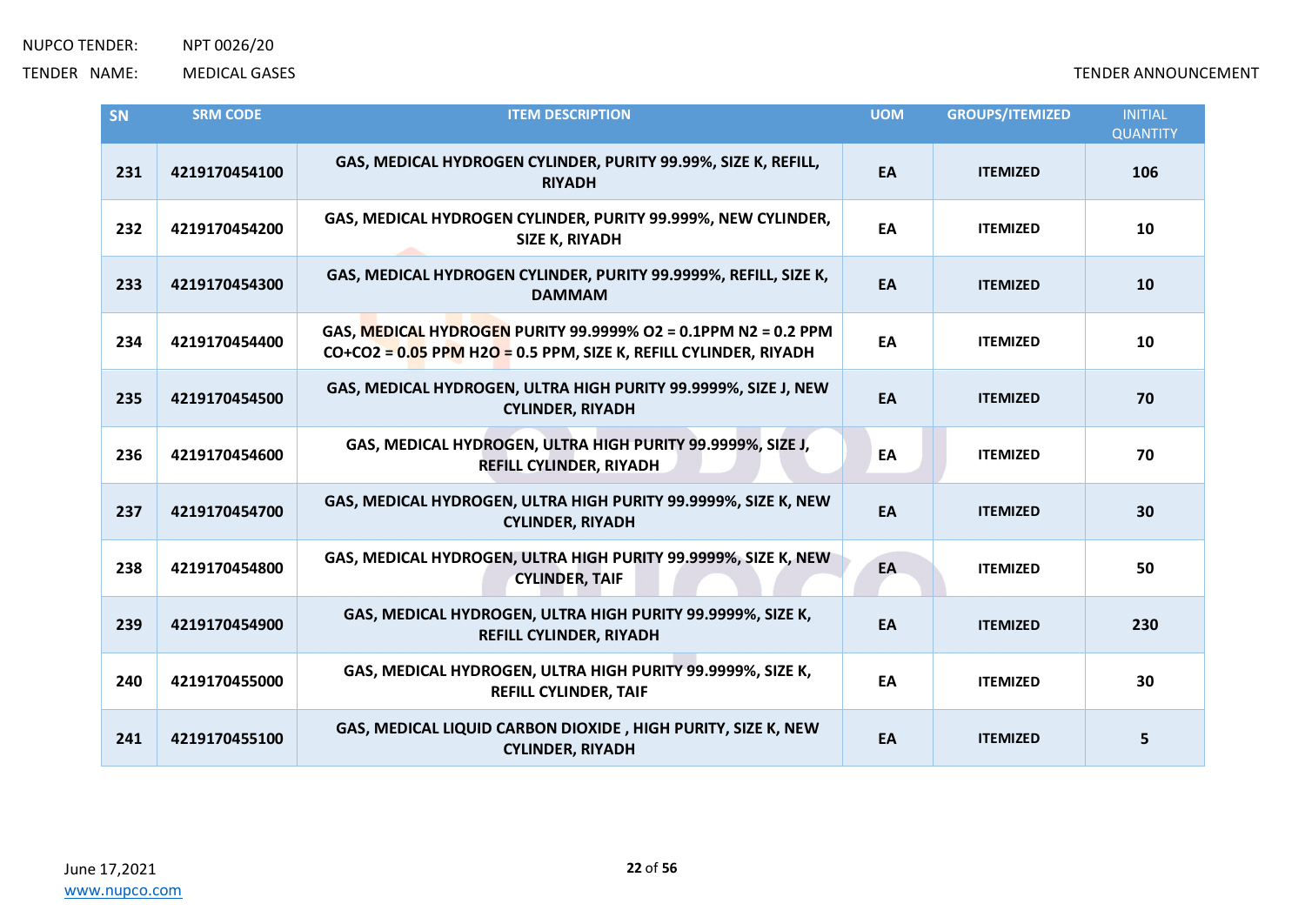| SN  | <b>SRM CODE</b> | <b>ITEM DESCRIPTION</b>                                                                                                                          | <b>UOM</b> | <b>GROUPS/ITEMIZED</b> | <b>INITIAL</b><br><b>QUANTITY</b> |
|-----|-----------------|--------------------------------------------------------------------------------------------------------------------------------------------------|------------|------------------------|-----------------------------------|
| 242 | 4219170451600   | GAS, MEDICAL GAS MIXTURE, OXYGEN 35.31%, HELIUM 9.21%,<br>NITROGEN BALANCE, REFILL CYLINDER, 10L STEEL SIZE, RIYADH.                             | EA         | <b>ITEMIZED</b>        | 30                                |
| 243 | 4219170455300   | GAS, MEDICAL MIXED GAS, 0.30%CARBON MONOXIDE, 10.00%<br>HELIUM, BALANCE AIR, SIZE E, REFILL CYLINDER, DHAHRAN                                    | EA         | <b>ITEMIZED</b>        | $\boldsymbol{6}$                  |
| 244 | 4219170453400   | GAS, INDUSTRIAL NITROGEN, 99.9%, K SIZE, NEW CYLINDER, RIYADH.                                                                                   | EA         | <b>ITEMIZED</b>        | 50                                |
| 245 | 4219170455200   | GAS, MEDICAL MIXED GAS, 0.3%CARBON MONOXIDE+0.3%<br>ACETYLENE+0.3%METHANE+21% OXYGEN+BALANCE NITROGEN, SIZE K,<br><b>REFILL CYLINDER, RIYADH</b> | EA         | <b>ITEMIZED</b>        | 45                                |
| 246 | 4219170455400   | GAS, MEDICAL MIXED GAS, 26% OXYGEN, BALANCE NITROGEN, SIZE E,<br><b>REFILL CYLINDER, DHAHRAN</b>                                                 | EA         | <b>ITEMIZED</b>        | 12                                |
| 247 | 4219170455500   | GAS, MEDICAL MIXED GAS, 28%CARBON MONOXIDE, 14% HELIUM,<br>21% OXYGEN, BALANCE NITROGEN, SIZE J, NEW CYLINDER, RIYADH                            | EA         | <b>ITEMIZED</b>        | $6\phantom{1}6$                   |
| 248 | 4219170455600   | GAS, MEDICAL MIXED GAS, 28%CARBON MONOXIDE, 14% HELIUM,<br>21% OXYGEN, BALANCE NITROGEN, SIZE J, NEW CYLINDER, TABUK                             | EA         | <b>ITEMIZED</b>        | 30                                |
| 249 | 4219170455700   | GAS, MEDICAL MIXED GAS, 28%CARBON MONOXIDE, 14% HELIUM,<br>21% OXYGEN, BALANCE NITROGEN, SIZE J, NEW CYLINDER, TAIF                              | EA         | <b>ITEMIZED</b>        | 100                               |
| 250 | 4219170455800   | GAS, MEDICAL MIXED GAS, 28%CARBON MONOXIDE, 14% HELIUM,<br>21% OXYGEN, BALANCE NITROGEN, SIZE J, REFILL CYLINDER, RIYADH                         | EA         | <b>ITEMIZED</b>        | 20                                |
| 251 | 4219170455900   | GAS, MEDICAL MIXED GAS, 28%CARBON MONOXIDE, 14% HELIUM,<br>21% OXYGEN, BALANCE NITROGEN, SIZE J, REFILL CYLINDER, TABUK                          | EA         | <b>ITEMIZED</b>        | 20                                |
| 252 | 4219170456000   | GAS, MEDICAL MIXED GAS, 28%CARBON MONOXIDE, 14% HELIUM,<br>21% OXYGEN, BALANCE NITROGEN, SIZE J, REFILL CYLINDER, TAIF                           | EA         | <b>ITEMIZED</b>        | 300                               |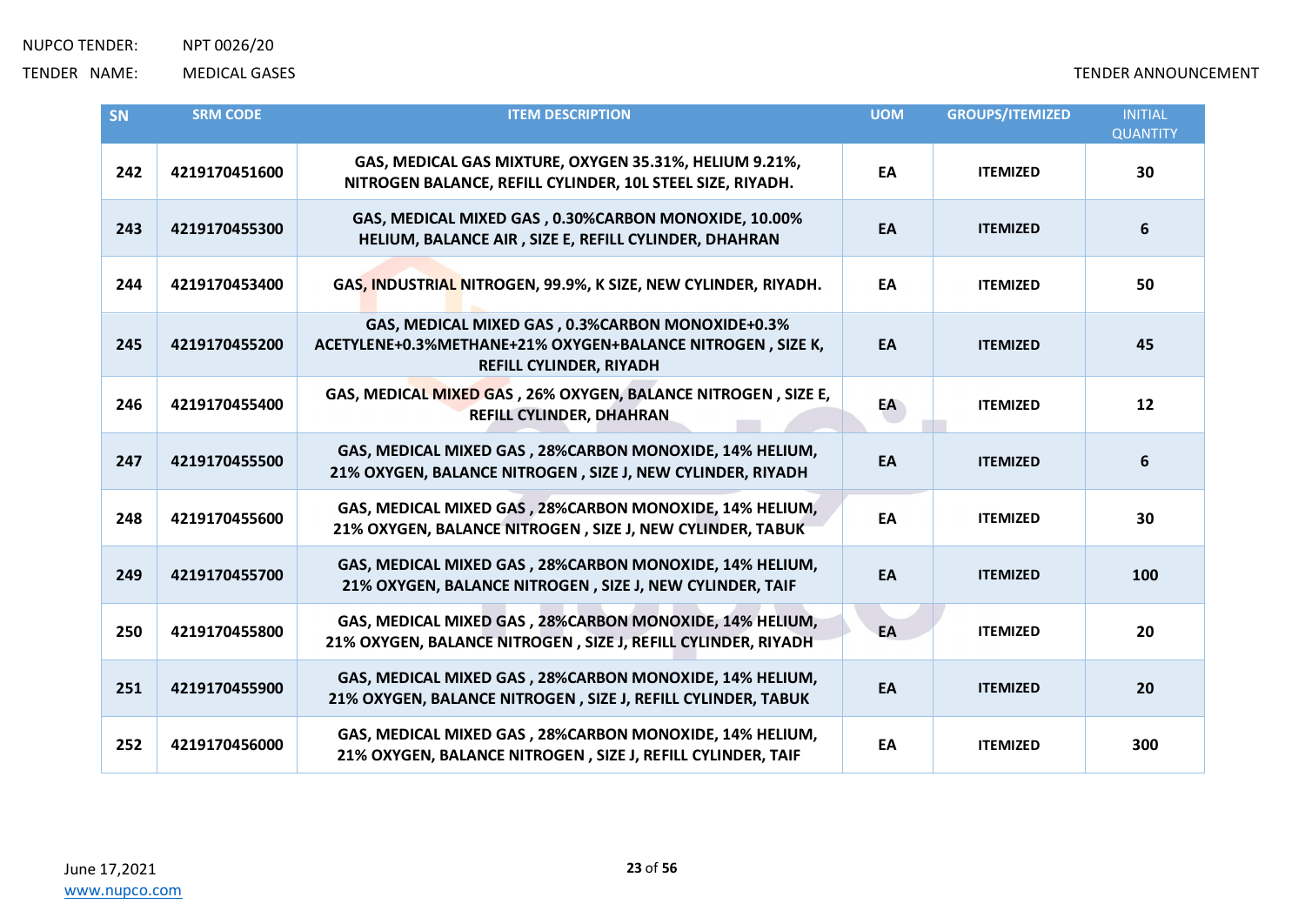| <b>SN</b> | <b>SRM CODE</b> | <b>ITEM DESCRIPTION</b>                                                                                                                                        | <b>UOM</b> | <b>GROUPS/ITEMIZED</b> | <b>INITIAL</b><br><b>QUANTITY</b> |
|-----------|-----------------|----------------------------------------------------------------------------------------------------------------------------------------------------------------|------------|------------------------|-----------------------------------|
| 253       | 4219170456100   | GAS, MEDICAL MIXED GAS, 4%CARBON DIOXIDE, 16% OXYGEN,<br><b>BALANCE NITROGEN, SIZE K, NEW CYLINDER, RIYADH</b>                                                 | EA         | <b>ITEMIZED</b>        | 6                                 |
| 254       | 4219170456200   | GAS, MEDICAL MIXED GAS, 4%CARBON DIOXIDE, 16% OXYGEN,<br><b>BALANCE NITROGEN, SIZE K, NEW CYLINDER, TAIF</b>                                                   | EA         | <b>ITEMIZED</b>        | 100                               |
| 255       | 4219170456300   | GAS, MEDICAL MIXED GAS, 4%CARBON DIOXIDE, 16% OXYGEN,<br>BALANCE NITROGEN, SIZE K, REFILL CYLINDER, RIYADH                                                     | EA         | <b>ITEMIZED</b>        | 70                                |
| 256       | 4219170456400   | GAS, MEDICAL MIXED GAS, 4%CARBON DIOXIDE, 16% OXYGEN,<br><b>BALANCE NITROGEN, SIZE K, REFILL CYLINDER, TAIF</b>                                                | EA         | <b>ITEMIZED</b>        | 300                               |
| 257       | 4219170456500   | GAS, MEDICAL MIXED GAS, 5.0%CARBON DIOXIDE, 12.0%<br>OXYGEN+BALANCE NITROGEN, SIZE M, REFILL CYLINDER, RIYADH                                                  | EA         | <b>ITEMIZED</b>        | 30                                |
| 258       | 4219170456600   | GAS, MEDICAL MIXED GAS, OXYGEN 99.999%, ARAGON 2.0 PPM,<br>NITROGEN 5.0 PPM, MOISTURE 3.0 PPM, HYDRO CARBON(CNHN) 0.2<br>PPM, SIZE M, REFILL CYLINDER, RIYADH  | EA         | <b>ITEMIZED</b>        | 30                                |
| 259       | 4219170456900   | GAS, MEDICAL MIXED GAS, 0.25%-28% CARBONMONOXIDE+ 0.9.2%-<br>9.8%HELIUM+AIR BALANCE, REFILL CYLINDER, SIZE 10 LITER, DAMMAM                                    | EA         | <b>ITEMIZED</b>        | 6                                 |
| 260       | 4219170457000   | GAS, MEDICAL MIXED GAS, 0.25%CARBON MONOXIDE, 9.5%HELIUME,<br>BALANCE MEDICAL AIR, SIZE M, REFILL CYLINDER, RIYADH                                             | EA         | <b>ITEMIZED</b>        | 10                                |
| 261       | 4219170456700   | GAS, MEDICAL MIXED GAS 26% OXYGEN+ NITROGEN BALANCE, REFILL<br><b>CYLINDER, SIZE 10 LITER, DAMMAM</b>                                                          | EA         | <b>ITEMIZED</b>        | 32                                |
| 262       | 4219170456800   | GAS, MEDICAL MIXED GAS CYLINDER, 800PPM NITRICOXIDE, NITROGEN<br><b>BALANCE, REFILL, SIZE 10 LITER, RIYADH</b>                                                 | EA         | <b>ITEMIZED</b>        | 30                                |
| 263       | 4219170457100   | GAS, MEDICAL MIXED GAS, 0.30% CARBONMONOXIDE+ 0.30%<br>METHANE+ 0.30% ACETYLENE+21% OXYGEN+ NITROGEN BALANCE, REFILL<br><b>CYLINDER, SIZE 10 LITER, DAMMAM</b> | EA         | <b>ITEMIZED</b>        | 10                                |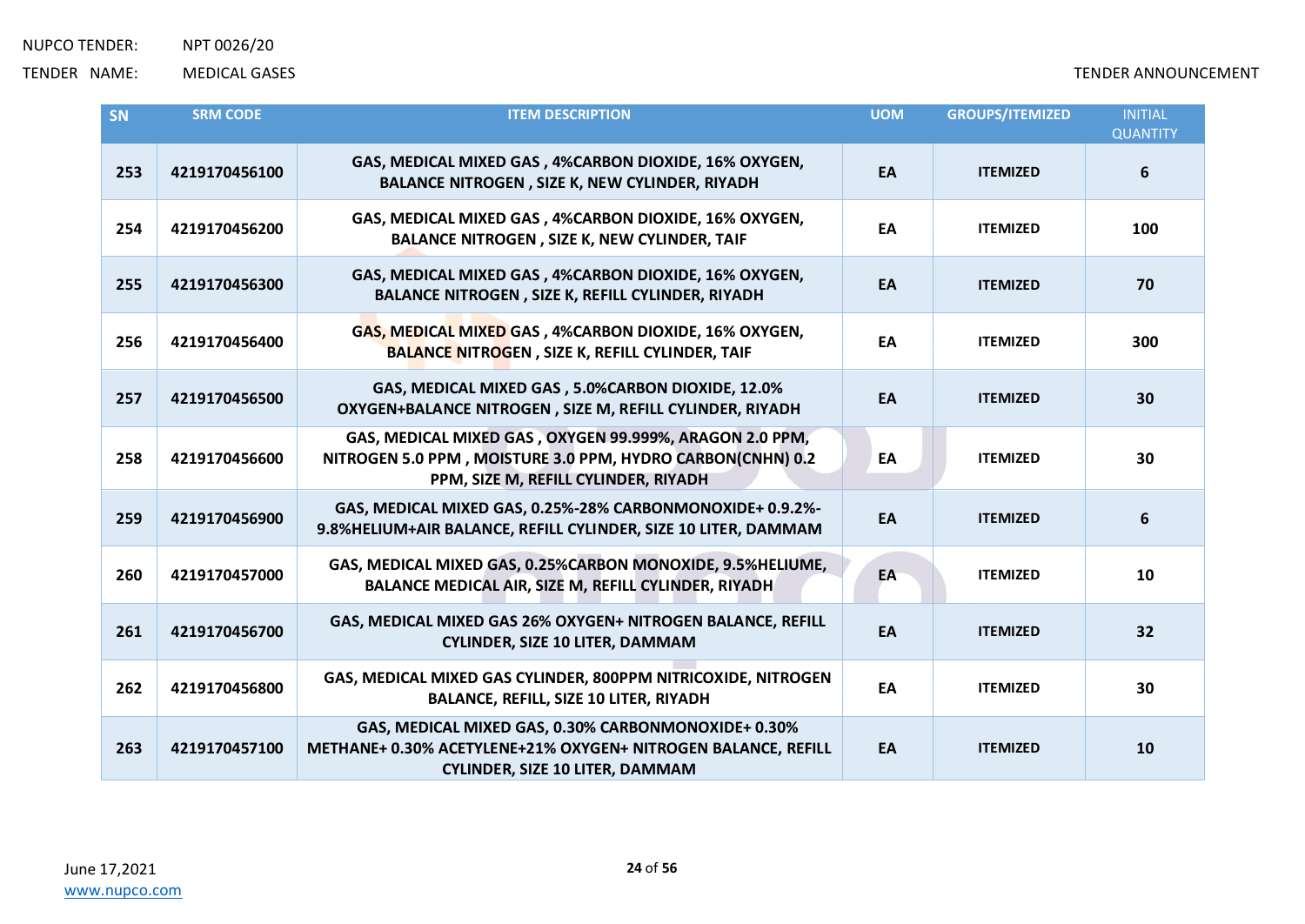| SN  | <b>SRM CODE</b> | <b>ITEM DESCRIPTION</b>                                                                                                                                 | <b>UOM</b> | <b>GROUPS/ITEMIZED</b> | <b>INITIAL</b><br><b>QUANTITY</b> |
|-----|-----------------|---------------------------------------------------------------------------------------------------------------------------------------------------------|------------|------------------------|-----------------------------------|
| 264 | 4219170457400   | GAS, MEDICAL MIXED GAS, 10% METHANE+ARGON BALANCE, REFILL<br><b>CYLINDER, SIZE 10 LITER, DAMMAM</b>                                                     | EA         | <b>ITEMIZED</b>        | 20                                |
| 265 | 4219170457500   | GAS, MEDICAL MIXED GAS, 2,5% CARBON DIOXIDE+ AIR 97,5%, REFILL<br><b>CYLINDER, SIZE F, MAKKAH</b>                                                       | EA         | <b>ITEMIZED</b>        | 30                                |
| 266 | 4219170457600   | GAS, MEDICAL MIXED GAS, 30% OXYGEN, 70% HELIUM, REFILL<br><b>CYLINDER, SIZE K, RIYADH</b>                                                               | EA         | <b>ITEMIZED</b>        | 12                                |
| 267 | 4219170457200   | GAS, MEDICAL MIXED GAS, 0.30% CARBONMONOXIDE+ 0.30%<br>METHANE+ 0.30% ACETYLENE+21% OXYGEN+ NITROGEN BALANCE, REFILL<br><b>CYLINDER, SIZE M, DAMMAM</b> | EA         | <b>ITEMIZED</b>        | 45                                |
| 268 | 4219170457800   | GAS, MEDICAL MIXED GAS, 5% CARBON DIOXIDE, AIR BALANCE, REFILL<br><b>CYLINDER, SIZE 10L, MAKKAH</b>                                                     | EA         | <b>ITEMIZED</b>        | 30                                |
| 269 | 4219170457300   | GAS, MEDICAL MIXED GAS, 0.30% CARBONMONOXIDE+ 0.30%<br>METHANE+21% OXYGEN+ NITROGEN BALANCE, REFILL CYLINDER, SIZE 10<br>LITER, DAMMAM                  | EA         | <b>ITEMIZED</b>        | 30                                |
| 270 | 4219170457700   | GAS, MEDICAL MIXED GAS, 4 % CARBON DIOXIDE+16 % OXYGEN +<br>NITROGEN BALANCE, PURITY 99.99%, REFILL CYLINDER, SIZE F, MAKKAH                            | EA         | <b>ITEMIZED</b>        | 15                                |
| 271 | 4219170457900   | GAS, MEDICAL MIXED GAS, 50% OXYGEN, 50% NITROUS OXIDE, SIZE E,<br>REFILL CYLINDER, ALAHSA                                                               | EA         | <b>ITEMIZED</b>        | 100                               |
| 272 | 4219170458000   | GAS, MEDICAL MIXED GAS, 50% OXYGEN, 50% NITROUS OXIDE, SIZE E,<br>REFILL CYLINDER, DAMMAM                                                               | EA         | <b>ITEMIZED</b>        | 100                               |
| 273 | 4219170458100   | GAS, MEDICAL MIXED GAS, 50% OXYGEN, 50% NITROUS OXIDE, SIZE E,<br>REFILL CYLINDER, MADINA                                                               | EA         | <b>ITEMIZED</b>        | 300                               |
| 274 | 4219170458200   | GAS, MEDICAL MIXED GAS, 50% OXYGEN, 50% NITROUS OXIDE, SIZE E,<br><b>REFILL CYLINDER, RIYADH</b>                                                        | EA         | <b>ITEMIZED</b>        | 120                               |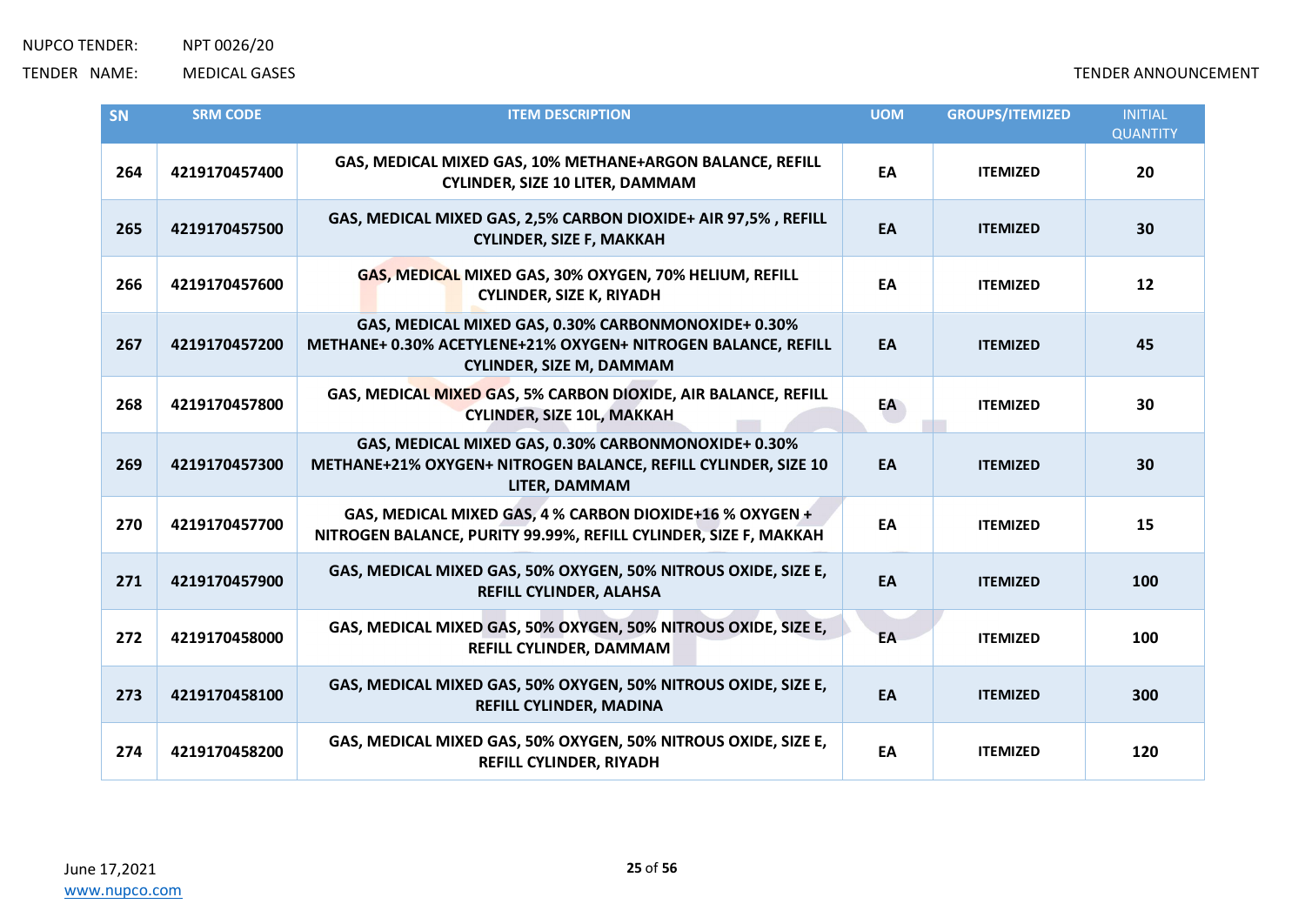| SN  | <b>SRM CODE</b> | <b>ITEM DESCRIPTION</b>                                                                                                                                        | <b>UOM</b> | <b>GROUPS/ITEMIZED</b> | <b>INITIAL</b><br><b>QUANTITY</b> |
|-----|-----------------|----------------------------------------------------------------------------------------------------------------------------------------------------------------|------------|------------------------|-----------------------------------|
| 275 | 4219170458300   | GAS, MEDICAL MIXED GAS, 50%NITROGEN, 50% OXYGEN, SIZE K, REFILL<br><b>CYLINDER, RIYADH</b>                                                                     | EA         | <b>ITEMIZED</b>        | 30                                |
| 276 | 4219170458600   | GAS, MEDICAL MIXED GAS, 93% HELIUM, 7% HYDROGEN, SIZE K, REFILL<br><b>CYLINDER, RIYADH</b>                                                                     | EA         | <b>ITEMIZED</b>        | 15                                |
| 277 | 4219170458400   | GAS, MEDICAL MIXED GAS, 90%NITROGEN, 5% CARBON DIOXIDE, 5%<br>HYDROGEN, SIZE K, REFILL CYLINDER, RIYADH                                                        | EA         | <b>ITEMIZED</b>        | 20                                |
| 278 | 4219170458500   | GAS, MEDICAL MIXED GAS, 90%NITROGEN+5% CARBON DIOXIDE+5%<br>OXYGEN, SIZE K, REFILL CYLINDER, RIYADH                                                            | EA         | <b>ITEMIZED</b>        | 10                                |
| 279 | 4219170458900   | GAS, MEDICAL MIXED GAS, CARBON MONOXIDE 0.28%, HELIUM 9.5%,<br><b>BALANCE AIR, SIZE K, REFILL CYLINDER, RIYADH</b>                                             | EA         | <b>ITEMIZED</b>        | 30                                |
| 280 | 4219170458700   | GAS, MEDICAL MIXED GAS, CARBON DIOXIDE 0.30% + METHANE 0.30%<br>+ ACETYLENE 0.30% + OXYGEN 21% +NITROGEN BALANCE, REFILL<br><b>CYLINDER, SIZE 10L, MAKKAH</b>  | EA         | <b>ITEMIZED</b>        | 150                               |
| 281 | 4219170458800   | GAS, MEDICAL MIXED GAS, CARBON MONO OXIDE 0.30% + METHANE<br>0.30% + ACETYLENE 0.30% + OXYGEN 21% +NITROGEN BALANCE, REFILL<br><b>CYLINDER, SIZE F, MAKKAH</b> | EA         | <b>ITEMIZED</b>        | 26                                |
| 282 | 4219170459000   | GAS, MEDICAL MIXED GAS, NITRIC OXIDE 76PPM, NITROGEN BALANCE,<br>REFILL CYLINDER, SIZE D, RIYADH                                                               | EA         | <b>ITEMIZED</b>        | 30                                |
| 283 | 4219170459100   | GAS, MEDICAL MIXED GAS, NITRIC OXIDE 800 PPM, NITROGEN<br>BALANCE, REFILL CYLINDER, SIZE 10L, ALAHASA                                                          | EA         | <b>ITEMIZED</b>        | 40                                |
| 284 | 4219170459200   | GAS, MEDICAL MIXED GAS, NITRIC OXIDE 800 PPM, NITROGEN<br>BALANCE, REFILL CYLINDER, SIZE 10L, DAMMAM                                                           | EA         | <b>ITEMIZED</b>        | 110                               |
| 285 | 4219170459300   | GAS, MEDICAL MIXED GAS, NITRIC OXIDE 800 PPM, NITROGEN<br>BALANCE, REFILL CYLINDER, SIZE 10L, JEDDAH                                                           | EA         | <b>ITEMIZED</b>        | 60                                |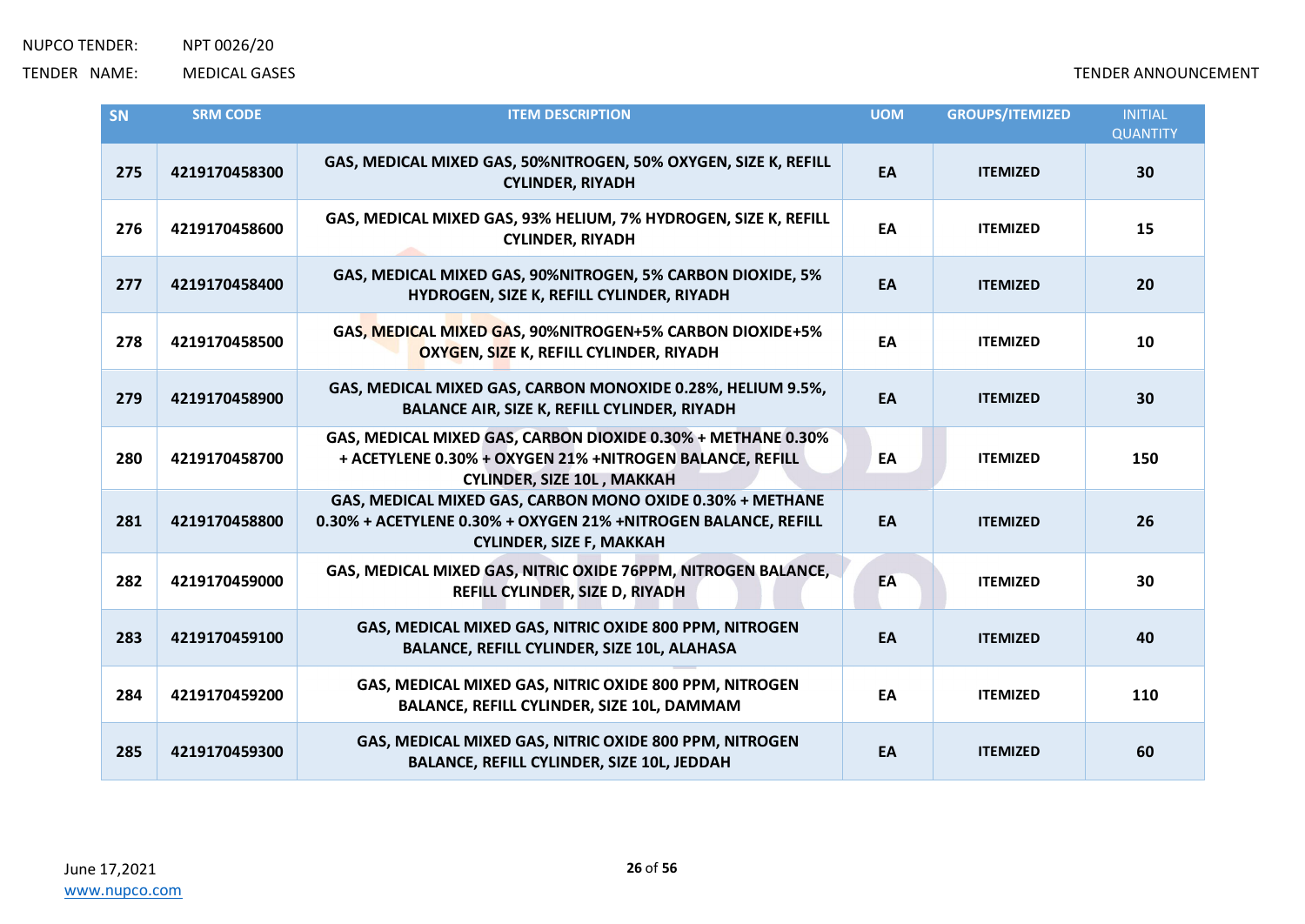| SN  | <b>SRM CODE</b> | <b>ITEM DESCRIPTION</b>                                                                                     | <b>UOM</b> | <b>GROUPS/ITEMIZED</b> | <b>INITIAL</b><br><b>QUANTITY</b> |
|-----|-----------------|-------------------------------------------------------------------------------------------------------------|------------|------------------------|-----------------------------------|
| 286 | 4219170459400   | GAS, MEDICAL MIXED GAS, NITRIC OXIDE 800 PPM, NITROGEN<br>BALANCE, REFILL CYLINDER, SIZE 10L, MADINA        | EA         | <b>ITEMIZED</b>        | 15                                |
| 287 | 4219170459500   | GAS, MEDICAL MIXED GAS, NITRIC OXIDE 800 PPM, NITROGEN<br><b>BALANCE, REFILL CYLINDER, SIZE 10L, RIYADH</b> | EA         | <b>ITEMIZED</b>        | 20                                |
| 288 | 4219170459600   | GAS, MEDICAL MIXED GAS, NITRIC OXIDE 800 PPM, NITROGEN<br><b>BALANCE, REFILL CYLINDER, SIZE D, DAMMAM</b>   | EA         | <b>ITEMIZED</b>        | 75                                |
| 289 | 4219170459700   | GAS, MEDICAL MIXED GAS, NITRIC OXIDE 800 PPM, NITROGEN<br><b>BALANCE, REFILL CYLINDER, SIZE F, MAKKAH</b>   | EA         | <b>ITEMIZED</b>        | 1100                              |
| 290 | 4219170459800   | GAS, MEDICAL MIXED GAS, NITRIC OXIDE 800 PPM, NITROGEN<br>BALANCE, REFILL CYLINDER, SIZE M, DAMMAM          | EA         | <b>ITEMIZED</b>        | 150                               |
| 291 | 4219170459900   | GAS, MEDICAL MIXED GAS, NITRIC OXIDE 800 PPM, NITROGEN<br>BALANCED, SIZE K, NEW CYLINDER, RIYADH            | EA         | <b>ITEMIZED</b>        | 170                               |
| 292 | 4219170460000   | GAS, MEDICAL MIXED GAS, NITRIC OXIDE 800 PPM, NITROGEN<br><b>BALANCED, SIZE K, NEW CYLINDER, TABUK</b>      | EA         | <b>ITEMIZED</b>        | 65                                |
| 293 | 4219170460100   | GAS, MEDICAL MIXED GAS, NITRIC OXIDE 800 PPM, NITROGEN<br><b>BALANCED, SIZE K, NEW CYLINDER, TAIF</b>       | EA         | <b>ITEMIZED</b>        | 500                               |
| 294 | 4219170460200   | GAS, MEDICAL MIXED GAS, NITRIC OXIDE 800 PPM, NITROGEN<br>BALANCED, SIZE K, REFILL CYLINDER, RIYADH         | EA         | <b>ITEMIZED</b>        | 844                               |
| 295 | 4219170460300   | GAS, MEDICAL MIXED GAS, NITRIC OXIDE 800 PPM, NITROGEN<br><b>BALANCED, SIZE K, REFILL CYLINDER, TAIF</b>    | EA         | <b>ITEMIZED</b>        | 950                               |
| 296 | 4219170460400   | GAS, MEDICAL MIXED GAS, NITROGEN DIOXIDE 10 PPM, AIR BALANCE,<br>SIZE 3L, MAKKAH                            | EA         | <b>ITEMIZED</b>        | 75                                |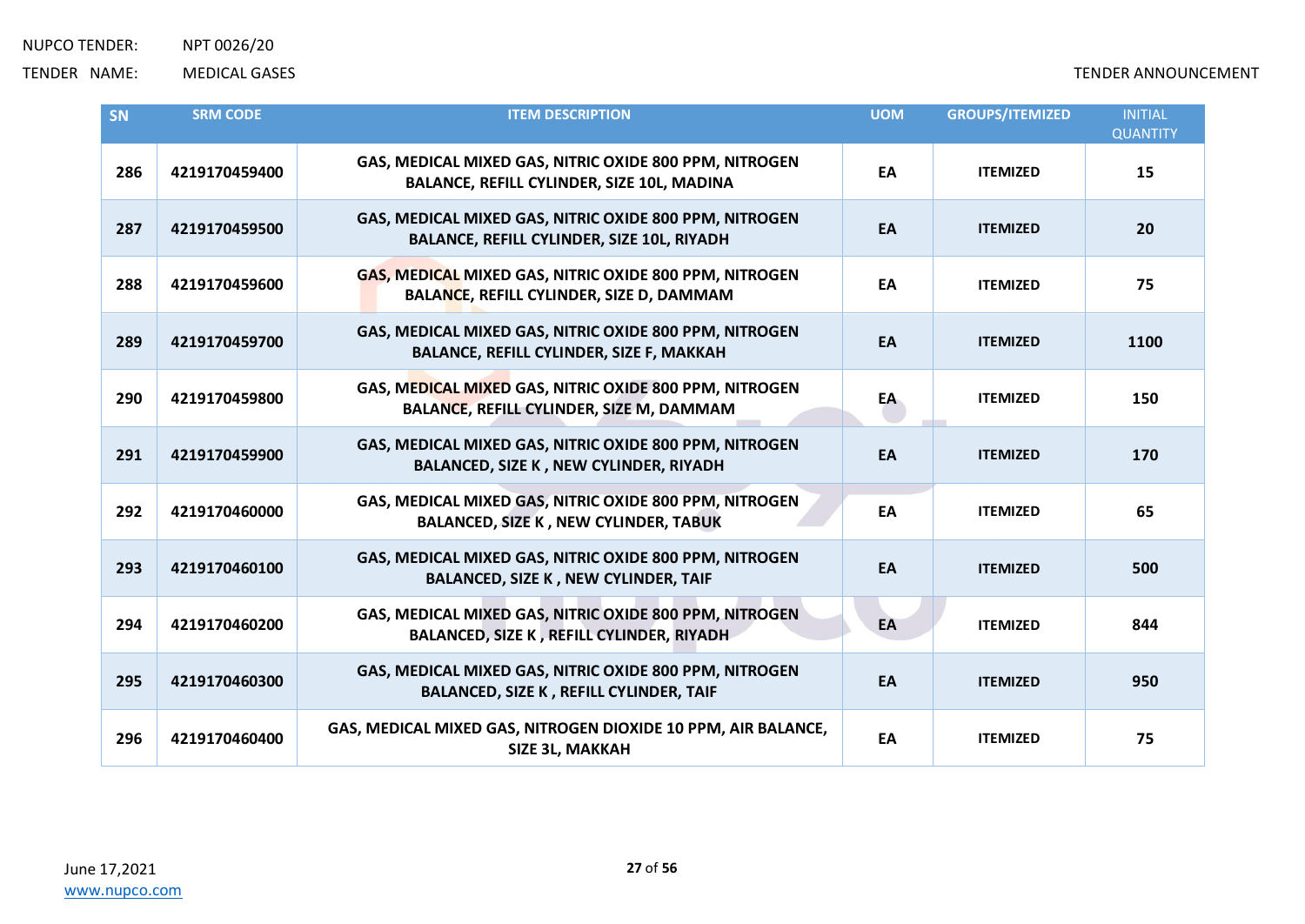| <b>SN</b> | <b>SRM CODE</b> | <b>ITEM DESCRIPTION</b>                                                                                                                              | <b>UOM</b> | <b>GROUPS/ITEMIZED</b> | <b>INITIAL</b><br><b>QUANTITY</b> |
|-----------|-----------------|------------------------------------------------------------------------------------------------------------------------------------------------------|------------|------------------------|-----------------------------------|
| 297       | 4219170460500   | GAS, MEDICAL MIXED GAS, NITROGEN DIOXIDE 8.0-11.0 PPM, BALANCE<br>MEDICAL AIR, SIZE E, NEW CYLINDER, RIYADH                                          | EA         | <b>ITEMIZED</b>        | 10                                |
| 298       | 4219170460600   | GAS, MEDICAL MIXED GAS, NITROGEN DIOXIDE 8.0-11.0 PPM, BALANCE<br>MEDICAL AIR, SIZE E, REFILL CYLINDER, RIYADH                                       | EA         | <b>ITEMIZED</b>        | 90                                |
| 299       | 4219170460900   | GAS, MEDICAL MIXED, 5% CARBON DIOXIDE+95% OXYGEN, SIZE K,<br>REFILL CYLINDER, RIYADH                                                                 | EA         | <b>ITEMIZED</b>        | 10                                |
| 300       | 4219170461000   | GAS, MEDICAL MIXED, 5% CARBON DIOXIDE+95% OXYGEN, SIZE M,<br><b>REFILL CYLINDER, RIYADH</b>                                                          | EA         | <b>ITEMIZED</b>        | 10                                |
| 301       | 4219170460700   | GAS, MEDICAL MIXED GAS, NITROGEN DIOXIDE 9.8PPM, AIR BALANCE,<br>REFILL CYLINDER, SIZE D, JEDDAH                                                     | EA         | <b>ITEMIZED</b>        | 10                                |
| 302       | 4219170460800   | GAS, MEDICAL MIXED GAS, ZERO AIR, 20-22.50%OXYGEN, MOISTURE<br>3.0 PPM, METHANE 1.0 PPM, BALANCE NITROGEN, SIZE M, REFILL<br><b>CYLINDER, RIYADH</b> | EA         | <b>ITEMIZED</b>        | 30                                |
| 303       | 4219170461100   | GAS, MEDICAL MIXED, NITRIC OXIDE 76PPM, NITROGEN BALANCE, SIZE<br>10 LITER, NEW CYLINDER, RIYADH                                                     | EA         | <b>ITEMIZED</b>        | 20                                |
| 304       | 4219170461200   | GAS, MEDICAL MIXED, NITRIC OXIDE 76PPM, NITROGEN BALANCE, SIZE<br>10 LITER, REFILL CYLINDER, RIYADH                                                  | EA         | <b>ITEMIZED</b>        | 90                                |
| 305       | 4219170461300   | GAS, MEDICAL MIXED, NITRIC OXIDE 76PPM, NITROGEN BALANCE,<br>REFILL CYLINDER, SIZE D, ALAHASA                                                        | EA         | <b>ITEMIZED</b>        | 30                                |
| 306       | 4219170461600   | GAS, MEDICAL MIXTURE, 10% MEDICAL CARBON DIOXIDE, AIR<br>BALANCE, NEW CYLINDER, K SIZE, RIYADH.                                                      | EA         | <b>ITEMIZED</b>        | 300                               |
| 307       | 4219170461700   | GAS, MEDICAL MIXTURE, 10% MEDICAL CARBON DIOXIDE, AIR<br>BALANCE, REFILL CYLINDER, K SIZE, RIYADH.                                                   | EA         | <b>ITEMIZED</b>        | 300                               |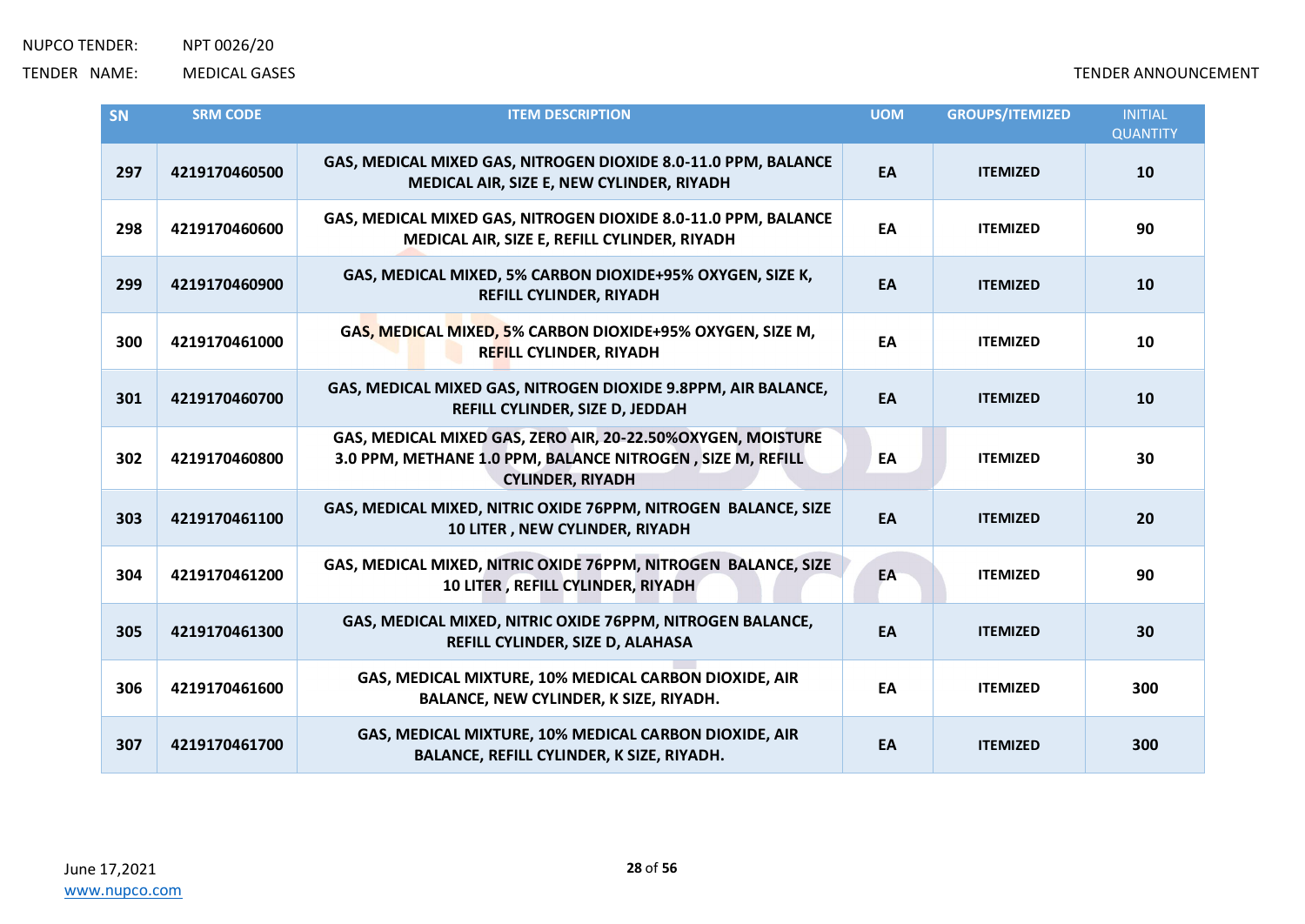| SN  | <b>SRM CODE</b> | <b>ITEM DESCRIPTION</b>                                                                                                                                 | <b>UOM</b> | <b>GROUPS/ITEMIZED</b> | <b>INITIAL</b><br><b>QUANTITY</b> |
|-----|-----------------|---------------------------------------------------------------------------------------------------------------------------------------------------------|------------|------------------------|-----------------------------------|
| 308 | 4219170461800   | GAS, MEDICAL MIXTURE, CARBON MONOXIDE .1333%, AIR BALANCE,<br>REFILL CYLINDER, 10L SIZE, RIYADH.                                                        | EA         | <b>ITEMIZED</b>        | 50                                |
| 309 | 4219170461900   | GAS, MEDICAL MIXTURE, CARBON MONOXIDE .25%, HELIUM .25%, AIR<br>BALANCE, REFILL CYLINDER, 10L SIZE, RIYADH.                                             | EA         | <b>ITEMIZED</b>        | 30                                |
| 310 | 4219170462000   | GAS, MEDICAL MIXTURE, CARBON MONOXIDE .25%, HELIUM 9.27%,<br>AIR BALANCE, 10L SIZE, NEW CYLINDER, RIYADH.                                               | EA         | <b>ITEMIZED</b>        | 50                                |
| 311 | 4219170462100   | GAS, MEDICAL MIXTURE, CARBON MONOXIDE .262%, HELIUM 9.27%,<br>AIR BALANCE, NEW CYLINDER, 10L SIZE, RIYADH.                                              | EA         | <b>ITEMIZED</b>        | 30                                |
| 312 | 4219170462200   | GAS, MEDICAL MIXTURE, CARBON MONOXIDE .262%, HELIUM 9.27%,<br>AIR BALANCE, REFILL CYLINDER, 10L SIZE, RIYADH.                                           | EA         | <b>ITEMIZED</b>        | 30                                |
| 313 | 4219170461400   | GAS, MEDICAL MIXTURE, .30%CARBON MONOXIDE, .30% METHANE,<br>.21% OXYGEN, NITROGEN BALANCE, REFILL CYLINDER, 10L SIZE, RIYADH.                           | EA         | <b>ITEMIZED</b>        | 30                                |
| 314 | 4219170461500   | GAS, MEDICAL MIXTURE, .30%CARBON MONOXIDE, .30% METHANE,<br>21% OXYGEN, NITROGEN BALANCE, REFILL CYLINDER, 5L SIZE, RIYADH.                             | EA         | <b>ITEMIZED</b>        | 30                                |
| 315 | 4219170462300   | GAS, MEDICAL MIXTURE, CARBON MONOXIDE .30%, METHANE .30%,<br>ACETYLENE .30%, OXYGEN 21%, NITROGEN BALANCE, 10L SIZE, NEW<br><b>CYLINDER, RIYADH.</b>    | EA         | <b>ITEMIZED</b>        | 50                                |
| 316 | 4219170462400   | GAS, MEDICAL MIXTURE, CARBON MONOXIDE .30%, METHANE .30%,<br>ACETYLENE .30%, OXYGEN 21%, NITROGEN BALANCE, 10L SIZE, REFILL<br><b>CYLINDER, RIYADH.</b> | EA         | <b>ITEMIZED</b>        | 100                               |
| 317 | 4219170462500   | GAS, MEDICAL MIXTURE, CARBON MONOXIDE .30%, METHANE .30%,<br>OXYGEN 21%, NITROGEN BALANCE, 10L SIZE, NEW CYLINDER, RIYADH.                              | EA         | <b>ITEMIZED</b>        | 50                                |
| 318 | 4219170462800   | GAS, MEDICAL MIXTURE, HELIUM 80%, OXYGEN 20%, 40 L SIZE, NEW<br><b>CYLINDER, RIYADH.</b>                                                                | EA         | <b>ITEMIZED</b>        | 10                                |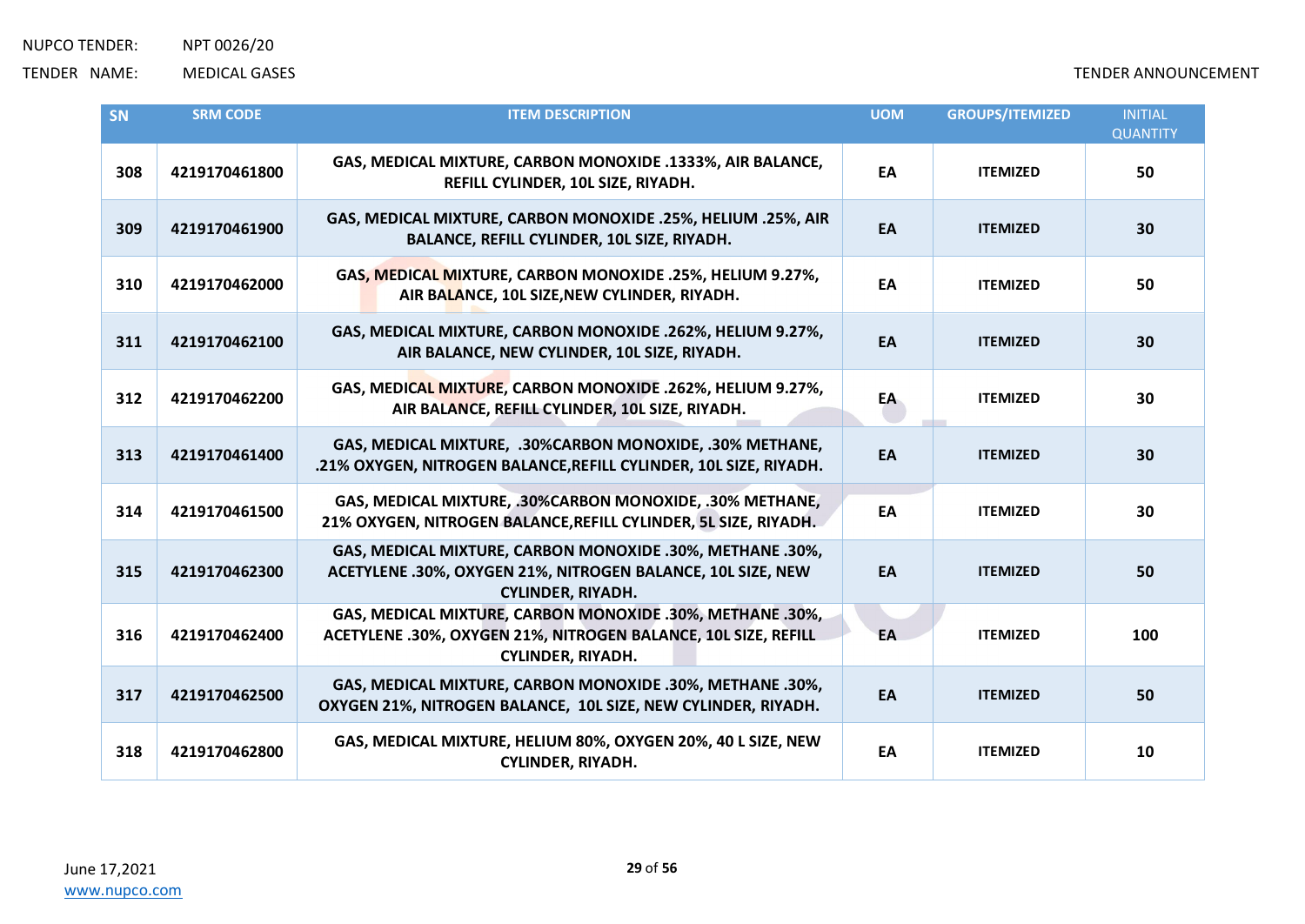| <b>SN</b> | <b>SRM CODE</b> | <b>ITEM DESCRIPTION</b>                                                                                                   | <b>UOM</b> | <b>GROUPS/ITEMIZED</b> | <b>INITIAL</b><br><b>QUANTITY</b> |
|-----------|-----------------|---------------------------------------------------------------------------------------------------------------------------|------------|------------------------|-----------------------------------|
| 319       | 4219170462900   | GAS, MEDICAL MIXTURE, HELIUM 9.5%, AIR BALANCE, REFILL CYLINDER,<br>10L SIZE, MAKKAH.                                     | EA         | <b>ITEMIZED</b>        | 120                               |
| 320       | 4219170463000   | GAS, MEDICAL MIXTURE, HELIUM 9.5%, AIR BALANCE, REFILL CYLINDER,<br>10L SIZE, RIYADH.                                     | EA         | <b>ITEMIZED</b>        | 20                                |
| 321       | 4219170463100   | GAS, MEDICAL MIXTURE, MEDICAL CARBON DIOXIDE, AIR BALANCE, K<br>SIZE, NEW CYLINDER, RIYADH.                               | EA         | <b>ITEMIZED</b>        | 10                                |
| 322       | 4219170462600   | GAS, MEDICAL MIXTURE, CARBON MONOXIDE .30%, METHANE .30%,<br>OXYGEN 21%, NITROGEN BALANCE, 5L SIZE, NEW CYLINDER, RIYADH. | EA         | <b>ITEMIZED</b>        | 50                                |
| 323       | 4219170462700   | GAS, MEDICAL MIXTURE, HELIUM 5.0, O2 2PPM, NITROGEN 5 PPM,<br>REFILL CYLINDER, 10L, E SIZE, RIYADH.                       | EA         | <b>ITEMIZED</b>        | 20                                |
| 324       | 4219170463200   | GAS, MEDICAL MIXTURE, NITRIC OXIDE 25 PPM, BALANCE NITROGEN,<br>NEW CYLINDER, 10L SIZE, RIYADH.                           | EA         | <b>ITEMIZED</b>        | 10                                |
| 325       | 4219170463300   | GAS, MEDICAL MIXTURE, NITRIC OXIDE 25 PPM, BALANCE NITROGEN,<br>NEW CYLINDER, 3L SIZE, RIYADH.                            | EA         | <b>ITEMIZED</b>        | 10                                |
| 326       | 4219170463400   | GAS, MEDICAL MIXTURE, NITRIC OXIDE 25 PPM, BALANCE NITROGEN,<br>REFILL CYLINDER, 10L SIZE, RIYADH.                        | EA         | <b>ITEMIZED</b>        | 10                                |
| 327       | 4219170463500   | GAS, MEDICAL MIXTURE, NITRIC OXIDE 25 PPM, BALANCE NITROGEN,<br>REFILL CYLINDER, 3L SIZE, MAKKAH.                         | EA         | <b>ITEMIZED</b>        | 75                                |
| 328       | 4219170463600   | GAS, MEDICAL MIXTURE, NITRIC OXIDE 25 PPM, BALANCE NITROGEN,<br>REFILL CYLINDER, 3L SIZE, RIYADH.                         | EA         | <b>ITEMIZED</b>        | 10                                |
| 329       | 4219170463700   | GAS, MEDICAL MIXTURE, NITROGEN DIOXIDE 10 PPM, AIR BALANCE,<br>REFILL CYLINDER, 3L SIZE, MAKKAH.                          | EA         | <b>ITEMIZED</b>        | 30                                |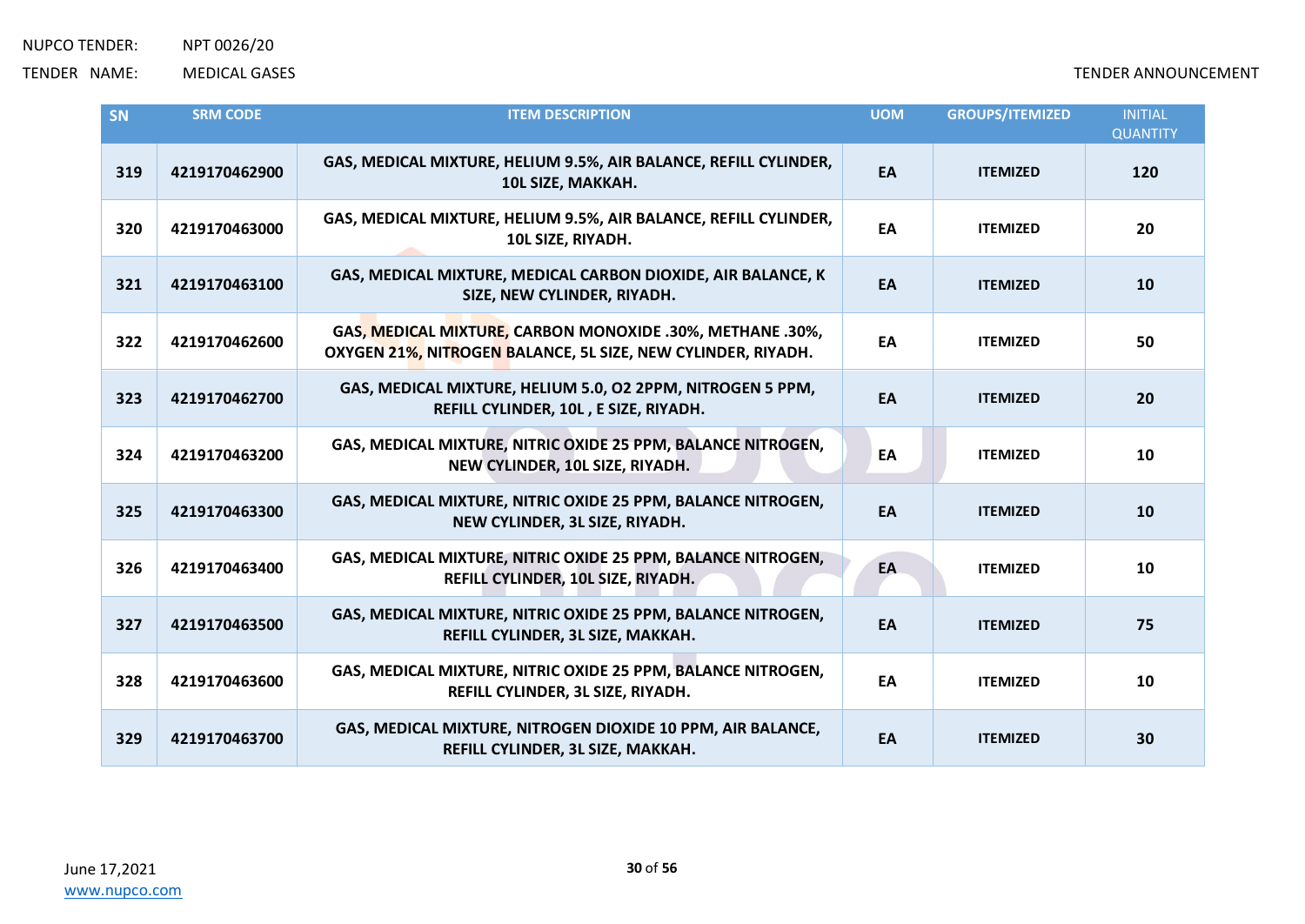| SN  | <b>SRM CODE</b> | <b>ITEM DESCRIPTION</b>                                                                          | <b>UOM</b> | <b>GROUPS/ITEMIZED</b> | <b>INITIAL</b><br><b>QUANTITY</b> |
|-----|-----------------|--------------------------------------------------------------------------------------------------|------------|------------------------|-----------------------------------|
| 330 | 4219170463800   | GAS, MEDICAL MIXTURE, NITROGEN DIOXIDE 10 PPM, AIR BALANCE,<br>REFILL CYLINDER, 3L SIZE, RIYADH. | EA         | <b>ITEMIZED</b>        | 20                                |
| 331 | 4219170463900   | GAS, MEDICAL MIXTURE, OXYGEN 15.1%, BALANCE NITROGEN, REFILL<br>CYLINDER, 10L, RIYADH.           | EA         | <b>ITEMIZED</b>        | 200                               |
| 332 | 4219170464000   | GAS, MEDICAL NITROGEN GAS CYLINDER, PURITY 99.999%, SIZE F,<br><b>REFILL, MAKKAH</b>             | EA         | <b>ITEMIZED</b>        | 30                                |
| 333 | 4219170464100   | GAS, MEDICAL NITROGEN GAS CYLINDER, PURITY 99.999%, SIZE K, NEW<br><b>CYLINDER, RIYADH</b>       | EA         | <b>ITEMIZED</b>        | 10                                |
| 334 | 4219170464200   | GAS, MEDICAL NITROGEN GAS CYLINDER, PURITY 99.999%, SIZE K,<br><b>REFILL, RIYADH</b>             | EA         | <b>ITEMIZED</b>        | 450                               |
| 335 | 4219170464300   | GAS, MEDICAL NITROGEN GAS CYLINDER, PURITY 99.999%, SIZE M,<br><b>REFILL, MAKKAH</b>             | EA         | <b>ITEMIZED</b>        | 30                                |
| 336 | 4219170464400   | GAS, MEDICAL NITROGEN GAS CYLINDER, PURITY 99.999%, REFILL, SIZE<br>K, DAMMAM                    | EA         | <b>ITEMIZED</b>        | 230                               |
| 337 | 4219170464500   | GAS, MEDICAL NITROGEN GAS, PURITY 99.995%, REFILL CYLINDER, SIZE<br><b>K, MAKKAH</b>             | EA         | <b>ITEMIZED</b>        | 31                                |
| 338 | 4219170464600   | GAS, MEDICAL NITROGEN, HIGH PURITY, REFILL CYLINDER SIZE F,<br><b>DHAHRAN</b>                    | EA         | <b>ITEMIZED</b>        | 30                                |
| 339 | 4219170464700   | GAS, MEDICAL NITROGEN, PURITY 99.995%, SIZE J, NEW CYLINDER,<br><b>RIYADH</b>                    | EA         | <b>ITEMIZED</b>        | 10                                |
| 340 | 4219170464800   | GAS, MEDICAL NITROGEN, PURITY 99.995%, SIZE J, NEW CYLINDER,<br><b>TABUK</b>                     | EA         | <b>ITEMIZED</b>        | 4                                 |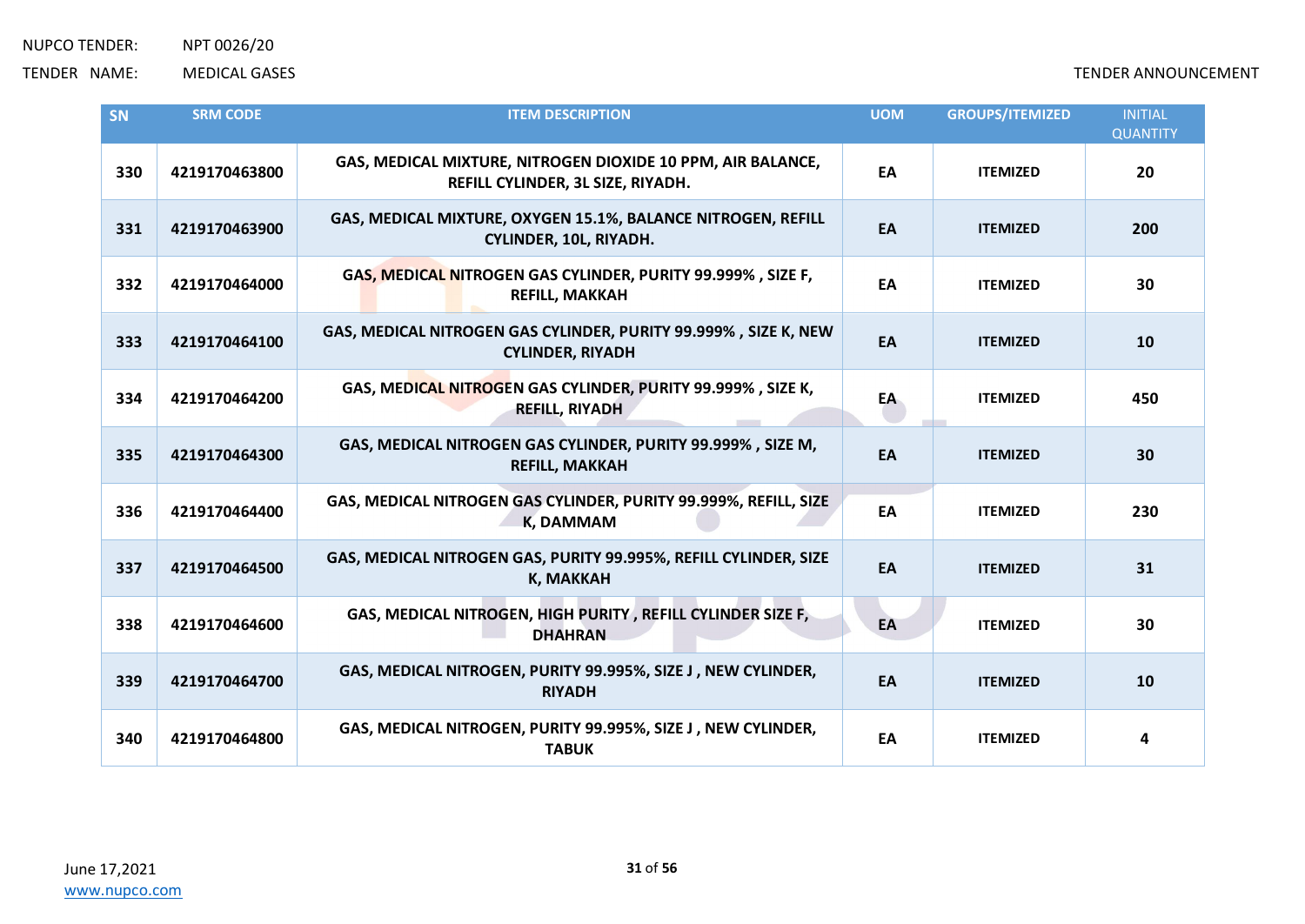| SN  | <b>SRM CODE</b> | <b>ITEM DESCRIPTION</b>                                                              | <b>UOM</b> | <b>GROUPS/ITEMIZED</b> | <b>INITIAL</b><br><b>QUANTITY</b> |
|-----|-----------------|--------------------------------------------------------------------------------------|------------|------------------------|-----------------------------------|
| 341 | 4219170464900   | GAS, MEDICAL NITROGEN, PURITY 99.995%, SIZE J, NEW CYLINDER,<br><b>TAIF</b>          | EA         | <b>ITEMIZED</b>        | 50                                |
| 342 | 4219170465000   | GAS, MEDICAL NITROGEN, PURITY 99.995%, SIZE J, REFILL CYLINDER,<br><b>ALAHSA</b>     | EA         | <b>ITEMIZED</b>        | 10                                |
| 343 | 4219170465100   | GAS, MEDICAL NITROGEN, PURITY 99.995%, SIZE J, REFILL CYLINDER,<br><b>DAMMAM</b>     | EA         | <b>ITEMIZED</b>        | 100                               |
| 344 | 4219170465200   | GAS, MEDICAL NITROGEN, PURITY 99.995%, SIZE J, REFILL CYLINDER,<br><b>JEDDAH</b>     | EA         | <b>ITEMIZED</b>        | 20                                |
| 345 | 4219170465300   | GAS, MEDICAL NITROGEN, PURITY 99.995%, SIZE J, REFILL CYLINDER,<br><b>RIYADH</b>     | EA         | <b>ITEMIZED</b>        | 150                               |
| 346 | 4219170465400   | GAS, MEDICAL NITROGEN, PURITY 99.995%, SIZE J, REFILL CYLINDER,<br><b>SHAROURAH</b>  | EA         | <b>ITEMIZED</b>        | 150                               |
| 347 | 4219170465500   | GAS, MEDICAL NITROGEN, PURITY 99.995%, SIZE J, REFILL CYLINDER,<br><b>TAIF</b>       | EA         | <b>ITEMIZED</b>        | 750                               |
| 348 | 4219170465600   | GAS, MEDICAL NITROGEN, PURITY 99.995%, SIZE K, REFILL CYLINDER,<br><b>MADINA</b>     | EA         | <b>ITEMIZED</b>        | 60                                |
| 349 | 4219170465700   | GAS, MEDICAL NITROGEN, PURITY 99.998%, SIZE K, NEW CYLINDER,<br><b>RIYADH</b>        | EA         | <b>ITEMIZED</b>        | 30                                |
| 350 | 4219170465800   | GAS, MEDICAL NITROGEN, PURITY 99.998%, SIZE K, REFILL CYLINDER,<br><b>RIYADH</b>     | EA         | <b>ITEMIZED</b>        | 300                               |
| 351 | 4219170465900   | GAS, MEDICAL NITROUS OXIDE, HIGH PURITY, REFILL CYLINDER, SIZE J,<br><b>AL KHARJ</b> | EA         | <b>ITEMIZED</b>        | 80                                |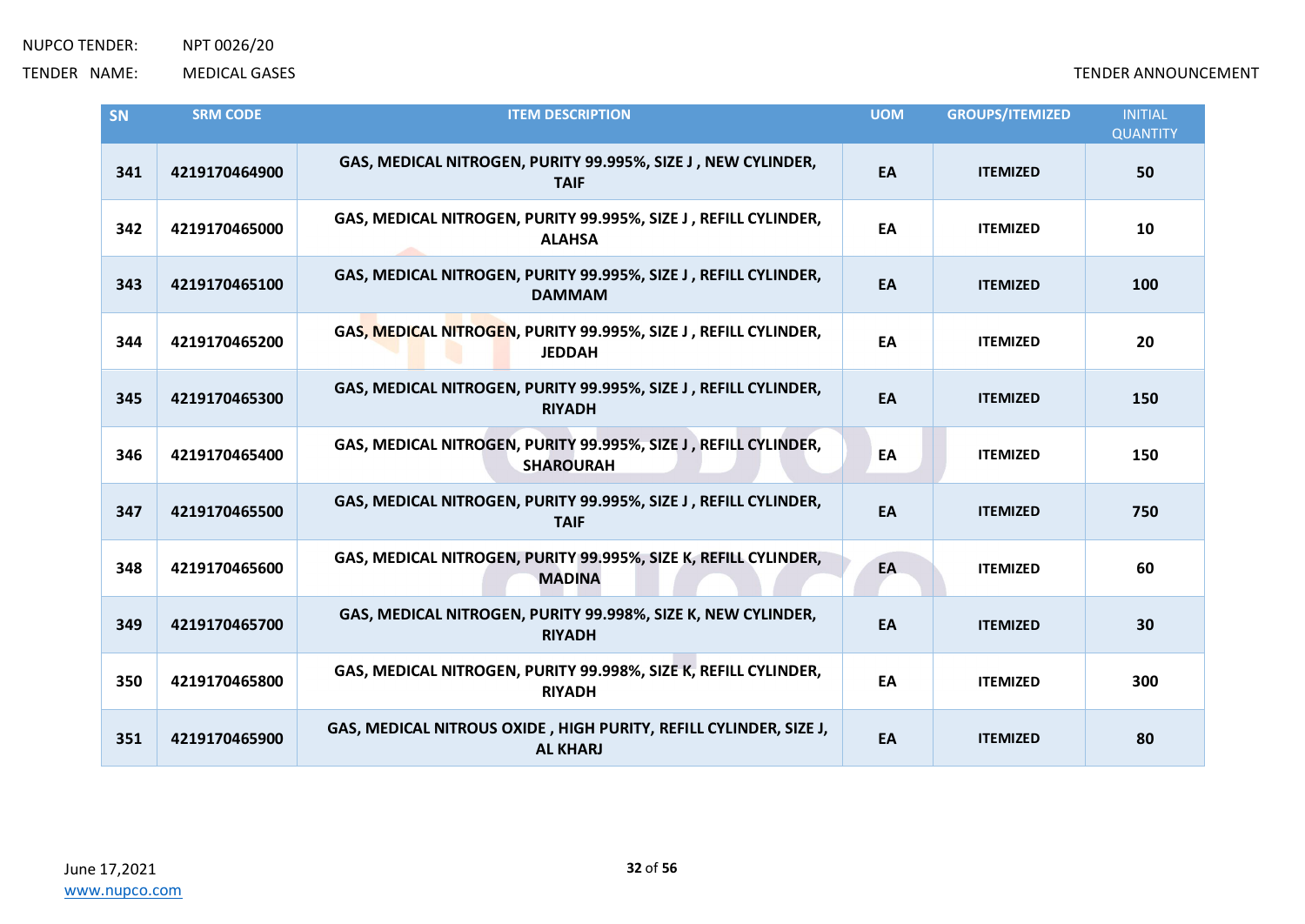| SN  | <b>SRM CODE</b> | <b>ITEM DESCRIPTION</b>                                                                     | <b>UOM</b> | <b>GROUPS/ITEMIZED</b> | <b>INITIAL</b><br><b>QUANTITY</b> |
|-----|-----------------|---------------------------------------------------------------------------------------------|------------|------------------------|-----------------------------------|
| 352 | 4219170466000   | GAS, MEDICAL NITROUS OXIDE, HIGH PURITY, REFILL CYLINDER, SIZE J,<br><b>JUBAIL</b>          | EA         | <b>ITEMIZED</b>        | 360                               |
| 353 | 4219170466100   | GAS, MEDICAL NITROUS OXIDE, HIGH PURITY, REFILL CYLINDER, SIZE J,<br><b>NAJRAN</b>          | EA         | <b>ITEMIZED</b>        | 30                                |
| 354 | 4219170466200   | GAS, MEDICAL NITROUS OXIDE, HIGH PURITY, REFILL CYLINDER, SIZE J,<br><b>RIYADH</b>          | EA         | <b>ITEMIZED</b>        | 335                               |
| 355 | 4219170466300   | GAS, MEDICAL NITROUS OXIDE, HIGH PURITY, REFILL CYLINDER, SIZE J,<br><b>SHAROURAH</b>       | EA         | <b>ITEMIZED</b>        | 80                                |
| 356 | 4219170466400   | GAS, MEDICAL NITROUS OXIDE, HIGH PURITY, REFILL CYLINDER, SIZE J,<br><b>TABUK</b>           | EA         | <b>ITEMIZED</b>        | 500                               |
| 357 | 4219170466500   | GAS, MEDICAL NITROUS OXIDE, HIGH PURITY, REFILL CYLINDER, SIZE J,<br><b>TAIF</b>            | EA         | <b>ITEMIZED</b>        | 1000                              |
| 358 | 4219170466600   | GAS, MEDICAL NITROUS OXIDE, HIGH PURITY, REFILL CYLINDER, SIZE J,<br><b>WADI AL DAWASER</b> | EA         | <b>ITEMIZED</b>        | 180                               |
| 359 | 4219170466700   | GAS, MEDICAL NITROUS OXIDE, HIGH PURITY, REFILL CYLINDER, SIZE K,<br><b>DHAHRAN</b>         | EA         | <b>ITEMIZED</b>        | 1700                              |
| 360 | 4219170466800   | GAS, MEDICAL NITROUS OXIDE , HIGH PURITY, REFILL CYLINDER, SIZE E,<br><b>AL QASSIM</b>      | EA         | <b>ITEMIZED</b>        | 72                                |
| 361 | 4219170466900   | GAS, MEDICAL NITROUS OXIDE GAS CYLINDER, HIGH PURITY, SIZE E,<br><b>REFILL, AL KHARJ</b>    | EA         | <b>ITEMIZED</b>        | 45                                |
| 362 | 4219170467000   | GAS, MEDICAL NITROUS OXIDE GAS CYLINDER, HIGH PURITY, SIZE E,<br><b>REFILL, DHAHRAN</b>     | EA         | <b>ITEMIZED</b>        | 720                               |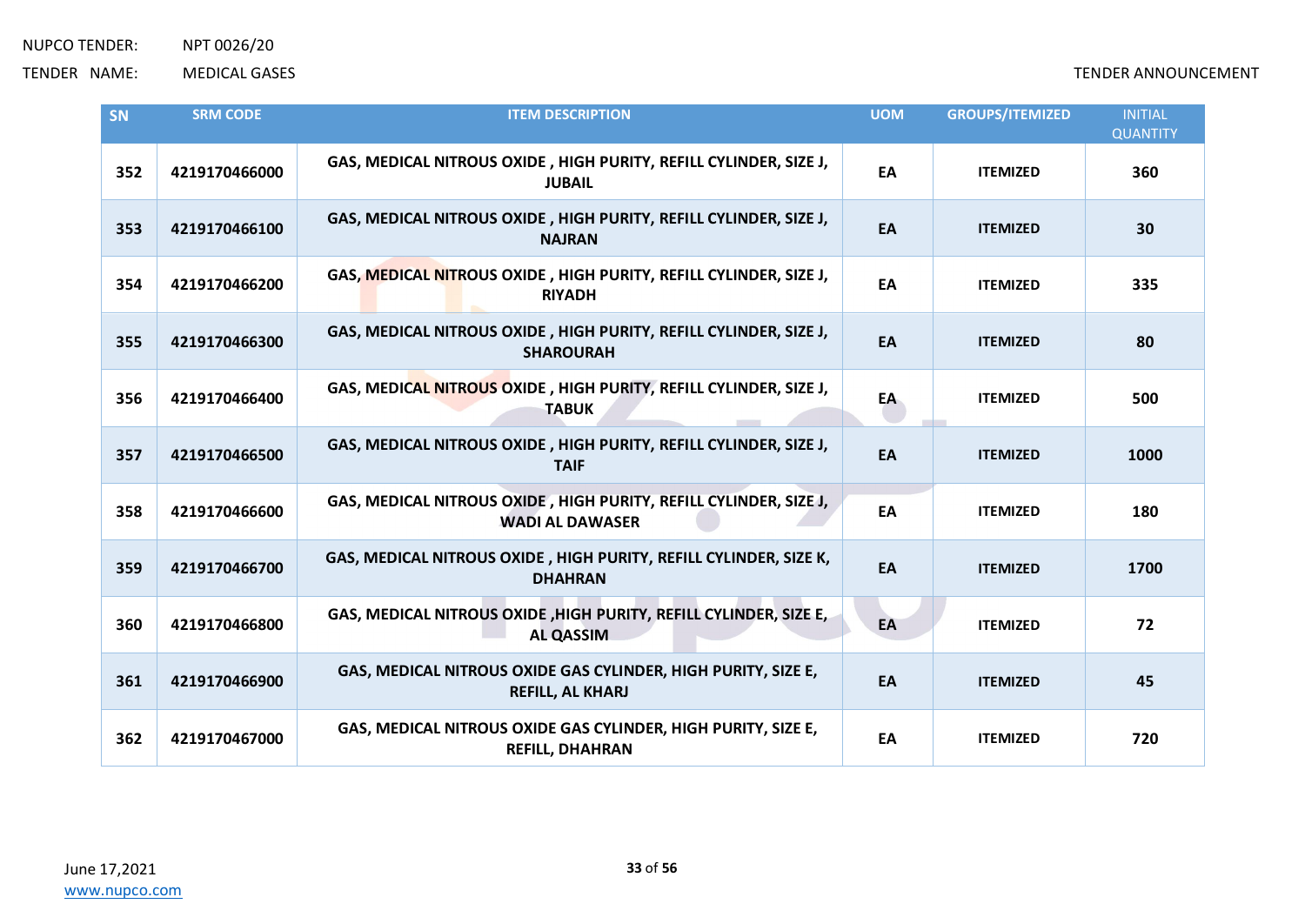| SN  | <b>SRM CODE</b> | <b>ITEM DESCRIPTION</b>                                                                        | <b>UOM</b> | <b>GROUPS/ITEMIZED</b> | <b>INITIAL</b><br><b>QUANTITY</b> |
|-----|-----------------|------------------------------------------------------------------------------------------------|------------|------------------------|-----------------------------------|
| 363 | 4219170467100   | GAS, MEDICAL NITROUS OXIDE GAS CYLINDER, HIGH PURITY, SIZE E,<br><b>REFILL, HAFAR AL BATEN</b> | EA         | <b>ITEMIZED</b>        | 144                               |
| 364 | 4219170467200   | GAS, MEDICAL NITROUS OXIDE GAS CYLINDER, HIGH PURITY, SIZE E,<br><b>REFILL, JAZAN</b>          | EA         | <b>ITEMIZED</b>        | 10                                |
| 365 | 4219170467300   | GAS, MEDICAL NITROUS OXIDE GAS CYLINDER, HIGH PURITY, SIZE E,<br><b>REFILL, JEDDAH</b>         | EA         | <b>ITEMIZED</b>        | 12                                |
| 366 | 4219170467400   | GAS, MEDICAL NITROUS OXIDE GAS CYLINDER, HIGH PURITY, SIZE E,<br><b>REFILL, JUBAIL</b>         | EA         | <b>ITEMIZED</b>        | 5000                              |
| 367 | 4219170467500   | GAS, MEDICAL NITROUS OXIDE GAS CYLINDER, HIGH PURITY, SIZE E,<br><b>REFILL, NAJRAN</b>         | EA         | <b>ITEMIZED</b>        | 18                                |
| 368 | 4219170467600   | GAS, MEDICAL NITROUS OXIDE GAS CYLINDER, HIGH PURITY, SIZE E,<br><b>REFILL, TABUK</b>          | EA         | <b>ITEMIZED</b>        | 360                               |
| 369 | 4219170467700   | GAS, MEDICAL NITROUS OXIDE GAS CYLINDER, HIGH PURITY, SIZE E,<br><b>REFILL, TAIF</b>           | EA         | <b>ITEMIZED</b>        | 200                               |
| 370 | 4219170467800   | GAS, MEDICAL NITROUS OXIDE GAS CYLINDER, HIGH PURITY, SIZE F,<br><b>REFILL, MAKKAH</b>         | EA         | <b>ITEMIZED</b>        | 60                                |
| 371 | 4219170467900   | GAS, MEDICAL NITROUS OXIDE GAS CYLINDER, HIGH PURITY, SIZE K,<br><b>REFILL, JEDDAH</b>         | EA         | <b>ITEMIZED</b>        | 13                                |
| 372 | 4219170468000   | GAS, MEDICAL NITROUS OXIDE GAS CYLINDER, HIGH PURITY, SIZE K,<br><b>REFILL, MADINA</b>         | EA         | <b>ITEMIZED</b>        | 210                               |
| 373 | 4219170468100   | GAS, MEDICAL NITROUS OXIDE GAS CYLINDER, HIGH PURITY, SIZE M,<br><b>REFILL, RIYADH</b>         | EA         | <b>ITEMIZED</b>        | 65                                |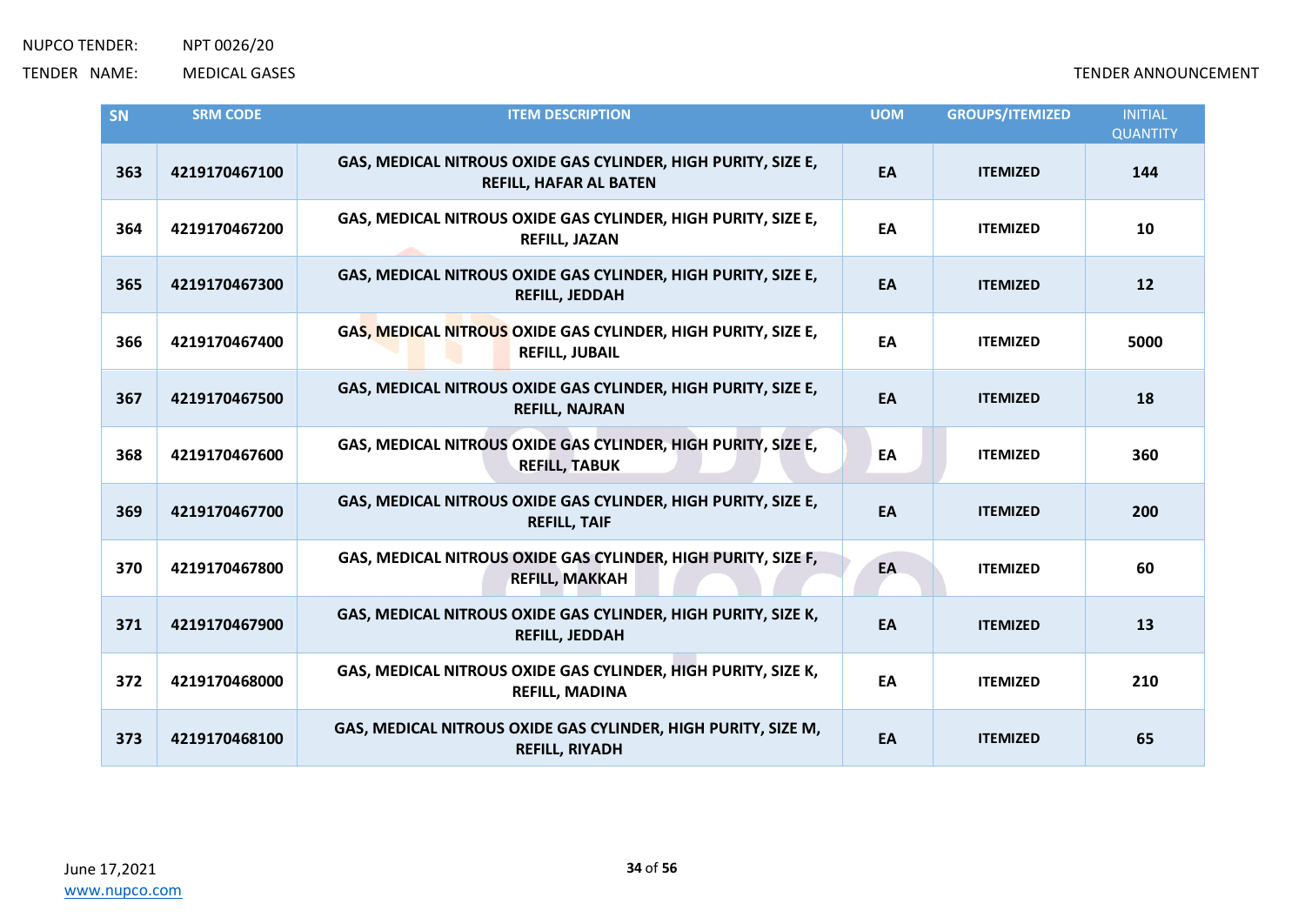| <b>SN</b> | <b>SRM CODE</b> | <b>ITEM DESCRIPTION</b>                                                                    | <b>UOM</b> | <b>GROUPS/ITEMIZED</b> | <b>INITIAL</b><br><b>QUANTITY</b> |
|-----------|-----------------|--------------------------------------------------------------------------------------------|------------|------------------------|-----------------------------------|
| 374       | 4219170468200   | GAS, MEDICAL NITROUS OXIDE GAS, PURITY 99.5%, SIZE K, MAKKAH                               | EA         | <b>ITEMIZED</b>        | 1150                              |
| 375       | 4219170468300   | GAS, MEDICAL NITROUS OXIDE, HIGH PURITY, REFILL CYLINDER, SIZE E,<br><b>DAMMAM</b>         | EA         | <b>ITEMIZED</b>        | 163                               |
| 376       | 4219170468400   | GAS, MEDICAL NITROUS OXIDE, HIGH PURITY, REFILL CYLINDER, SIZE E,<br><b>DHAHRAN</b>        | EA         | <b>ITEMIZED</b>        | 500                               |
| 377       | 4219170468500   | GAS, MEDICAL NITROUS OXIDE, HIGH PURITY, REFILL CYLINDER, SIZE H,<br><b>AL KHARJ</b>       | EA         | <b>ITEMIZED</b>        | 30                                |
| 378       | 4219170468600   | GAS, MEDICAL NITROUS OXIDE, HIGH PURITY, REFILL CYLINDER, SIZE H,<br><b>AL QASSIM</b>      | EA         | <b>ITEMIZED</b>        | 216                               |
| 379       | 4219170468700   | GAS, MEDICAL NITROUS OXIDE, HIGH PURITY, REFILL CYLINDER, SIZE H,<br><b>HAFAR AL BATEN</b> | EA         | <b>ITEMIZED</b>        | 324                               |
| 380       | 4219170468800   | GAS, MEDICAL NITROUS OXIDE, HIGH PURITY, REFILL CYLINDER, SIZE H,<br><b>JAZAN</b>          | EA         | <b>ITEMIZED</b>        | 12                                |
| 381       | 4219170468900   | GAS, MEDICAL NITROUS OXIDE, HIGH PURITY, REFILL CYLINDER, SIZE H,<br><b>NAJRAN</b>         | EA         | <b>ITEMIZED</b>        | 60                                |
| 382       | 4219170469000   | GAS, MEDICAL NITROUS OXIDE, HIGH PURITY, REFILL CYLINDER, SIZE H,<br><b>RIYADH</b>         | EA         | <b>ITEMIZED</b>        | 318                               |
| 383       | 4219170469100   | GAS, MEDICAL NITROUS OXIDE, HIGH PURITY, REFILL CYLINDER, SIZE H,<br><b>SHAROURAH</b>      | EA         | <b>ITEMIZED</b>        | 80                                |
| 384       | 4219170469200   | GAS, MEDICAL NITROUS OXIDE, HIGH PURITY, REFILL CYLINDER, SIZE H,<br><b>TABUK</b>          | EA         | <b>ITEMIZED</b>        | 360                               |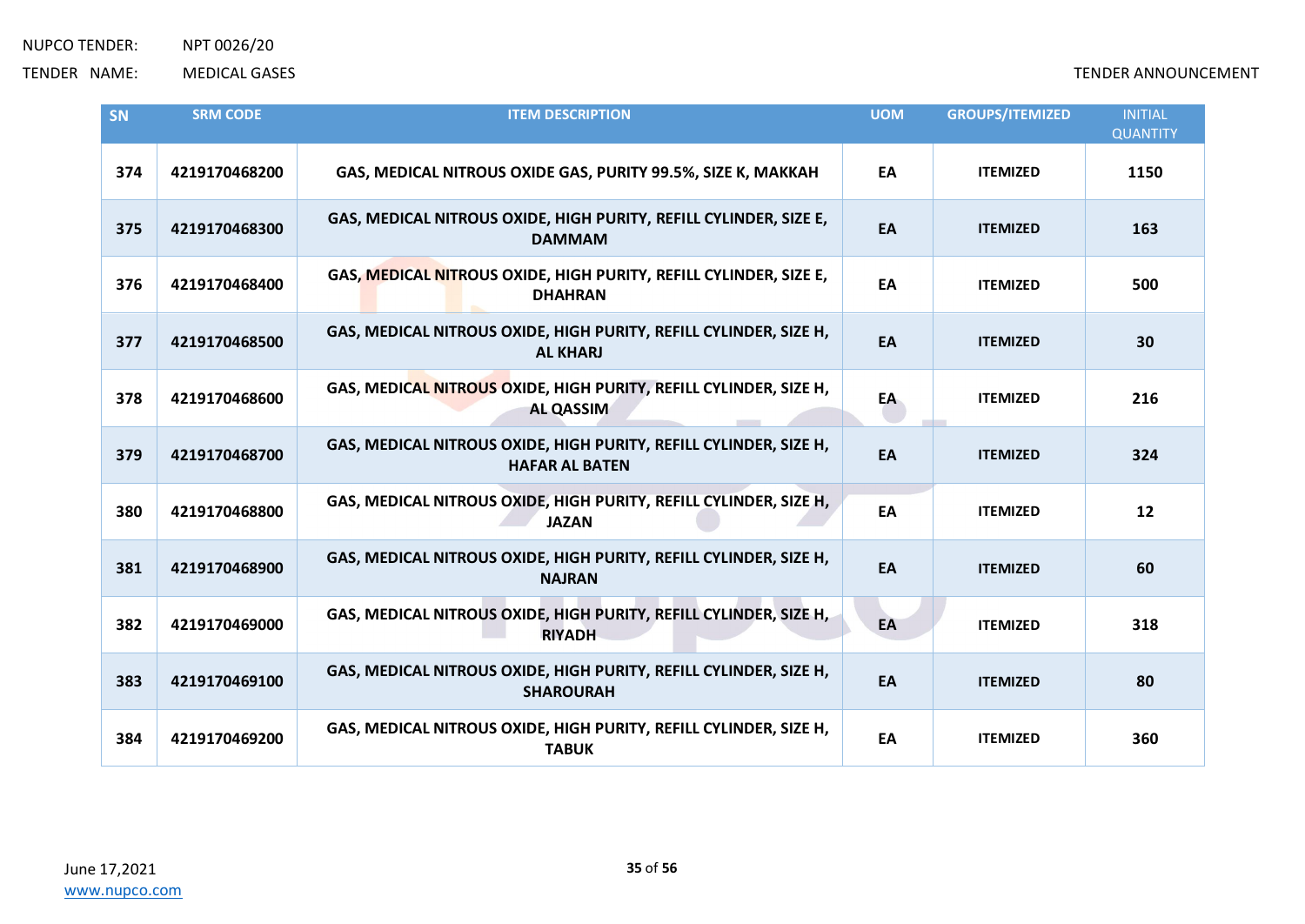| SN  | <b>SRM CODE</b> | <b>ITEM DESCRIPTION</b>                                                            | <b>UOM</b> | <b>GROUPS/ITEMIZED</b> | <b>INITIAL</b><br><b>QUANTITY</b> |
|-----|-----------------|------------------------------------------------------------------------------------|------------|------------------------|-----------------------------------|
| 385 | 4219170469300   | GAS, MEDICAL NITROUS OXIDE, HIGH PURITY, REFILL CYLINDER, SIZE H,<br><b>TAIF</b>   | EA         | <b>ITEMIZED</b>        | 700                               |
| 386 | 4219170469400   | GAS, MEDICAL NITROUS OXIDE, HIGH PURITY, REFILL CYLINDER, SIZE J,<br><b>ALAHSA</b> | EA         | <b>ITEMIZED</b>        | 30                                |
| 387 | 4219170469500   | GAS, MEDICAL NITROUS OXIDE, HIGH PURITY, REFILL CYLINDER, SIZE J,<br><b>DAMMAM</b> | EA         | <b>ITEMIZED</b>        | 40                                |
| 388 | 4219170469600   | GAS, MEDICAL NITROUS OXIDE, HIGH PURITY, REFILL CYLINDER, SIZE K,<br><b>DAMMAM</b> | EA         | <b>ITEMIZED</b>        | 3490                              |
| 389 | 4219170469700   | GAS, MEDICAL NITROUS OXIDE, HIGH PURITY, SIZE D, REFILL CYLINDER,<br><b>MAKKAH</b> | EA         | <b>ITEMIZED</b>        | 30                                |
| 390 | 4219170469800   | GAS, MEDICAL NITROUS OXIDE, HIGH PURITY, SIZE D, REFILL CYLINDER,<br><b>RIYADH</b> | EA         | <b>ITEMIZED</b>        | 36                                |
| 391 | 4219170469900   | GAS, MEDICAL NITROUS OXIDE, HIGH PURITY, SIZE E, NEW CYLINDER,<br><b>RIYADH</b>    | EA         | <b>ITEMIZED</b>        | 140                               |
| 392 | 4219170470000   | GAS, MEDICAL NITROUS OXIDE, HIGH PURITY, SIZE E, REFILL CYLINDER,<br><b>MADINA</b> | EA         | <b>ITEMIZED</b>        | 105                               |
| 393 | 4219170470200   | GAS, MEDICAL NITROUS OXIDE, HIGH PURITY, SIZE G, NEW CYLINDER,<br><b>RIYADH</b>    | EA         | <b>ITEMIZED</b>        | 500                               |
| 394 | 4219170470300   | GAS, MEDICAL NITROUS OXIDE, HIGH PURITY, SIZE G, REFILL CYLINDER,<br><b>RIYADH</b> | EA         | <b>ITEMIZED</b>        | 500                               |
| 395 | 4219170470400   | GAS, MEDICAL NITROUS OXIDE, HIGH PURITY, SIZE J, NEW CYLINDER,<br><b>RIYADH</b>    | EA         | <b>ITEMIZED</b>        | 11                                |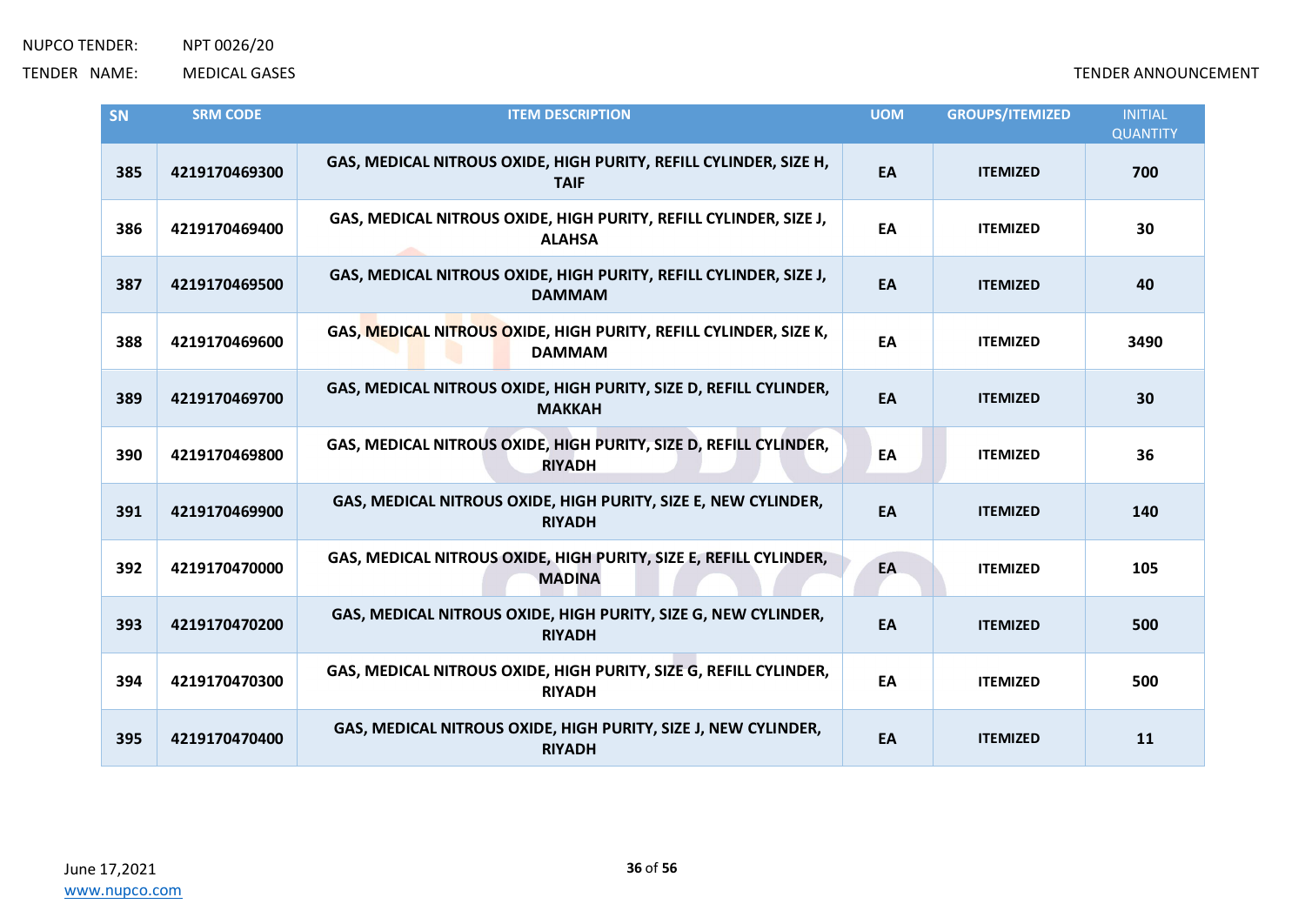| SN  | <b>SRM CODE</b> | <b>ITEM DESCRIPTION</b>                                                            | <b>UOM</b> | <b>GROUPS/ITEMIZED</b> | <b>INITIAL</b><br><b>QUANTITY</b> |
|-----|-----------------|------------------------------------------------------------------------------------|------------|------------------------|-----------------------------------|
| 396 | 4219170470500   | GAS, MEDICAL NITROUS OXIDE, HIGH PURITY, SIZE K, NEW CYLINDER,<br><b>RIYADH</b>    | EA         | <b>ITEMIZED</b>        | 780                               |
| 397 | 4219170470700   | GAS, MEDICAL NITROUS OXIDE, HIGH PURITY, SIZE K, REFILL CYLINDER,<br><b>RIYADH</b> | EA         | <b>ITEMIZED</b>        | 5318                              |
| 398 | 4219170470800   | GAS, MEDICAL NITROUS OXIDE, HIGH PURITY, SIZE M, NEW CYLINDER,<br><b>RIYADH</b>    | EA         | <b>ITEMIZED</b>        | 50                                |
| 399 | 4219170471000   | GAS, MEDICAL OXYGEN CYLINDER, HIGH PURITY, NEW CYLINDER, SIZE<br>K, DAMMAM         | EA         | <b>ITEMIZED</b>        | 100                               |
| 400 | 4219170471100   | GAS, MEDICAL OXYGEN CYLINDER, HIGH PURITY, REFILL, SIZE D,<br><b>DAMMAM</b>        | EA         | <b>ITEMIZED</b>        | 1210                              |
| 401 | 4219170471200   | GAS, MEDICAL OXYGEN CYLINDER, HIGH PURITY, REFILL, SIZE D,<br><b>MAKKAH</b>        | EA         | <b>ITEMIZED</b>        | 1300                              |
| 402 | 4219170471300   | GAS, MEDICAL OXYGEN CYLINDER, HIGH PURITY, REFILL, SIZE E,<br><b>DAMMAM</b>        | EA         | <b>ITEMIZED</b>        | 45980                             |
| 403 | 4219170471400   | GAS, MEDICAL OXYGEN CYLINDER, HIGH PURITY, REFILL, SIZE E,<br><b>MAKKAH</b>        | EA         | <b>ITEMIZED</b>        | 13400                             |
| 404 | 4219170471500   | GAS, MEDICAL OXYGEN CYLINDER, HIGH PURITY, REFILL, SIZE F,<br><b>DAMMAM</b>        | EA         | <b>ITEMIZED</b>        | 720                               |
| 405 | 4219170471600   | GAS, MEDICAL OXYGEN CYLINDER, HIGH PURITY, REFILL, SIZE F,<br><b>MAKKAH</b>        | EA         | <b>ITEMIZED</b>        | 6100                              |
| 406 | 4219170471700   | GAS, MEDICAL OXYGEN CYLINDER, HIGH PURITY, REFILL, SIZE K,<br><b>DAMMAM</b>        | EA         | <b>ITEMIZED</b>        | 2360                              |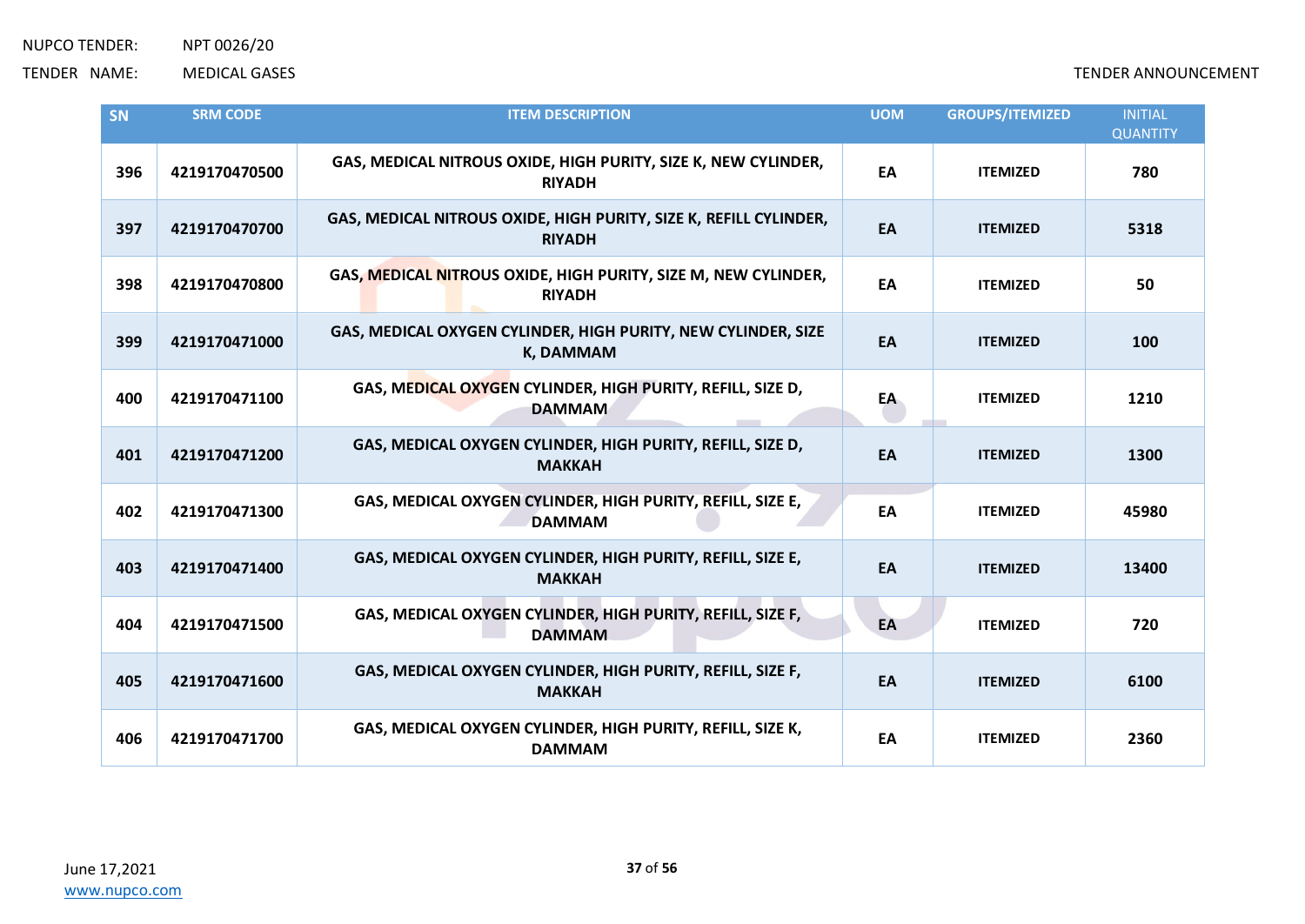| SN  | <b>SRM CODE</b> | <b>ITEM DESCRIPTION</b>                                                              | <b>UOM</b> | <b>GROUPS/ITEMIZED</b> | <b>INITIAL</b><br><b>QUANTITY</b> |
|-----|-----------------|--------------------------------------------------------------------------------------|------------|------------------------|-----------------------------------|
| 407 | 4219170471800   | GAS, MEDICAL OXYGEN CYLINDER, HIGH PURITY, REFILL, SIZE K,<br><b>MAKKAH</b>          | EA         | <b>ITEMIZED</b>        | 5200                              |
| 408 | 4219170471900   | GAS, MEDICAL OXYGEN CYLINDER, HIGH PURITY, REFILL, SIZE M,<br><b>DAMMAM</b>          | EA         | <b>ITEMIZED</b>        | 4750                              |
| 409 | 4219170472000   | GAS, MEDICAL OXYGEN CYLINDER, HIGH PURITY, REFILL, SIZE M,<br><b>MAKKAH</b>          | EA         | <b>ITEMIZED</b>        | 2000                              |
| 410 | 4219170472100   | GAS, MEDICAL OXYGEN CYLINDER, HIGH PURITY, SIZE D, NEW<br><b>CYLINDER, RIYADH</b>    | EA         | <b>ITEMIZED</b>        | 230                               |
| 411 | 4219170472200   | GAS, INDUSTRIAL HELIUM CYLINDER, PURITY 99.99%, SIZE K, MAKKAH                       | EA         | <b>ITEMIZED</b>        | 15                                |
| 412 | 4219170472300   | GAS, MEDICAL OXYGEN CYLINDER, HIGH PURITY, SIZE D, REFILL, WADI<br><b>AL DAWASER</b> | EA         | <b>ITEMIZED</b>        | 1800                              |
| 413 | 4219170472400   | GAS, MEDICAL OXYGEN CYLINDER, HIGH PURITY, SIZE D, REFILL, AL<br><b>KHARJ</b>        | EA         | <b>ITEMIZED</b>        | 600                               |
| 414 | 4219170472500   | GAS, MEDICAL OXYGEN CYLINDER, HIGH PURITY, SIZE D, REFILL, HAFAR<br><b>AL BATEN</b>  | EA         | <b>ITEMIZED</b>        | 360                               |
| 415 | 4219170472600   | GAS, MEDICAL OXYGEN CYLINDER, HIGH PURITY, SIZE D, REFILL, JAZAN                     | EA         | <b>ITEMIZED</b>        | 445                               |
| 416 | 4219170472700   | GAS, MEDICAL OXYGEN CYLINDER, HIGH PURITY, SIZE D, REFILL, NAJRAN                    | EA         | <b>ITEMIZED</b>        | 90                                |
| 417 | 4219170472800   | GAS, MEDICAL OXYGEN CYLINDER, HIGH PURITY, SIZE D, REFILL, RIYADH                    | EA         | <b>ITEMIZED</b>        | 11050                             |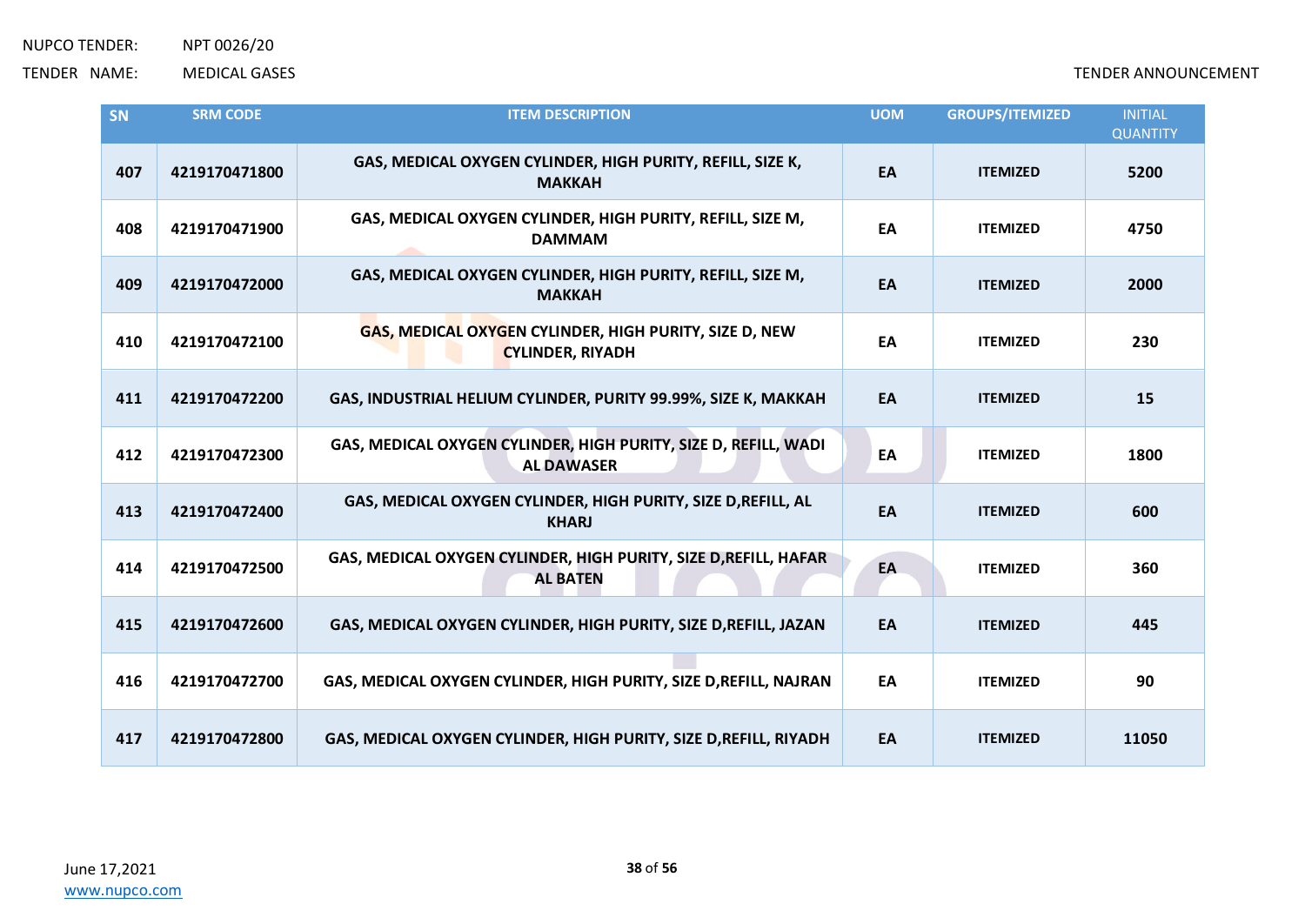| SN  | <b>SRM CODE</b> | <b>ITEM DESCRIPTION</b>                                                             | <b>UOM</b> | <b>GROUPS/ITEMIZED</b> | <b>INITIAL</b><br><b>QUANTITY</b> |
|-----|-----------------|-------------------------------------------------------------------------------------|------------|------------------------|-----------------------------------|
| 418 | 4219170472900   | GAS, MEDICAL OXYGEN CYLINDER, HIGH PURITY, SIZE D, REFILL,<br><b>SHAROURAH</b>      | EA         | <b>ITEMIZED</b>        | 800                               |
| 419 | 4219170473000   | GAS, MEDICAL OXYGEN CYLINDER, HIGH PURITY, SIZE D, REFILL, TABUK                    | EA         | <b>ITEMIZED</b>        | 400                               |
| 420 | 4219170473100   | GAS, MEDICAL OXYGEN CYLINDER, HIGH PURITY, SIZE D, REFILL, TAIF                     | EA         | <b>ITEMIZED</b>        | 2000                              |
| 421 | 4219170473200   | GAS, MEDICAL OXYGEN CYLINDER, HIGH PURITY, SIZE E, NEW<br><b>CYLINDER, JUBAIL</b>   | EA         | <b>ITEMIZED</b>        | 280                               |
| 422 | 4219170473300   | GAS, MEDICAL OXYGEN CYLINDER, HIGH PURITY, SIZE E, NEW<br><b>CYLINDER, RIYADH</b>   | EA         | <b>ITEMIZED</b>        | 1760                              |
| 423 | 4219170473400   | GAS, MEDICAL OXYGEN CYLINDER, HIGH PURITY, SIZE E, REFILL, AL<br><b>KHARJ</b>       | EA         | <b>ITEMIZED</b>        | 8000                              |
| 424 | 4219170473500   | GAS, MEDICAL OXYGEN CYLINDER, HIGH PURITY, SIZE E, REFILL,<br><b>ALAHASA</b>        | EA         | <b>ITEMIZED</b>        | 1500                              |
| 425 | 4219170473600   | GAS, MEDICAL OXYGEN CYLINDER, HIGH PURITY, SIZE E, REFILL,<br><b>DHAHRAN</b>        | EA         | <b>ITEMIZED</b>        | 7500                              |
| 426 | 4219170473700   | GAS, MEDICAL OXYGEN CYLINDER, HIGH PURITY, SIZE E, REFILL, HAFAR<br><b>AL BATEN</b> | EA         | <b>ITEMIZED</b>        | 2520                              |
| 427 | 4219170473800   | GAS, MEDICAL OXYGEN CYLINDER, HIGH PURITY, SIZE E, REFILL, JAZAN                    | EA         | <b>ITEMIZED</b>        | 1100                              |
| 428 | 4219170473900   | GAS, MEDICAL OXYGEN CYLINDER, HIGH PURITY, SIZE E, REFILL, JEDDAH                   | EA         | <b>ITEMIZED</b>        | 5800                              |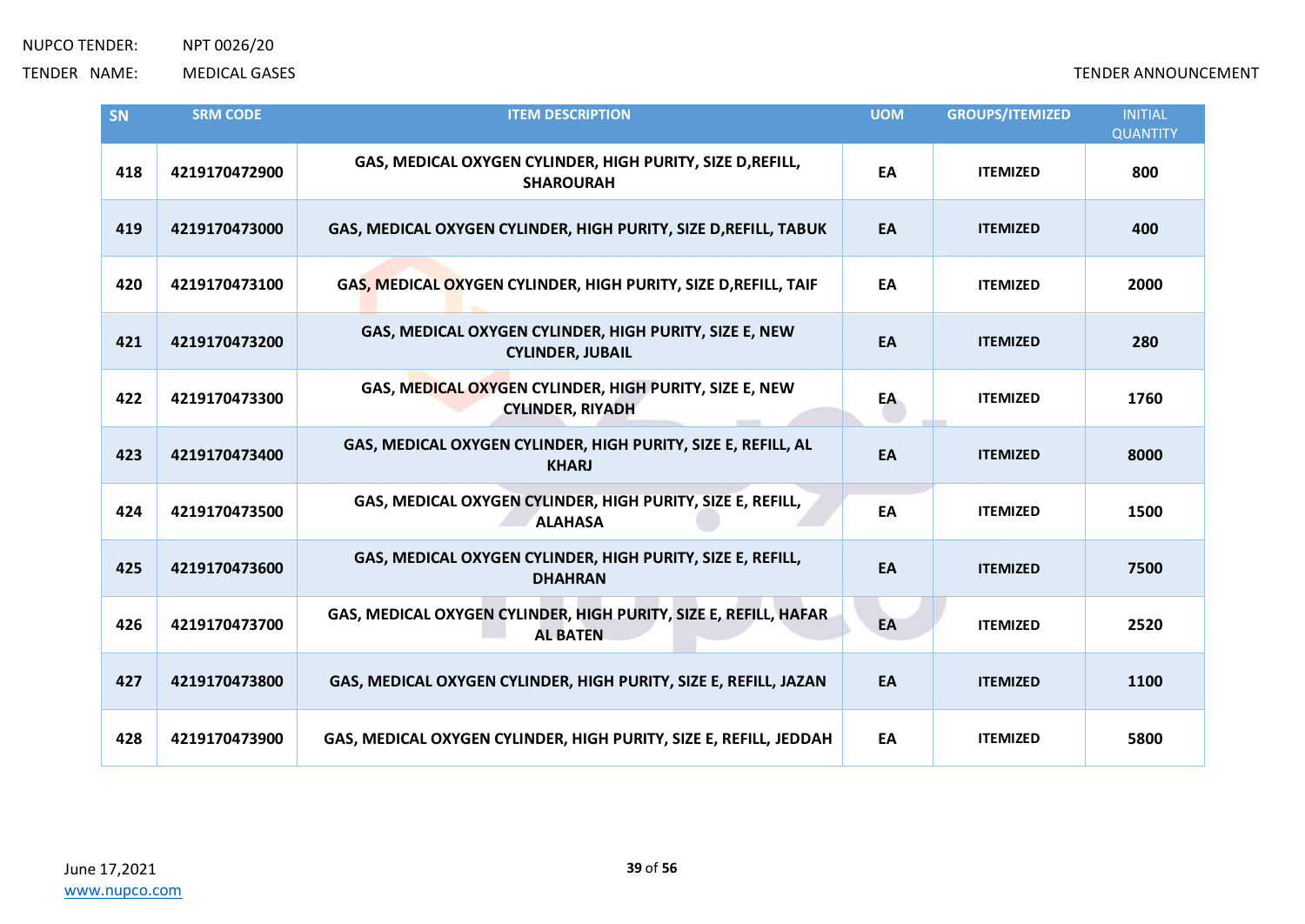| SN  | <b>SRM CODE</b> | <b>ITEM DESCRIPTION</b>                                                              | <b>UOM</b> | <b>GROUPS/ITEMIZED</b> | <b>INITIAL</b><br><b>QUANTITY</b> |
|-----|-----------------|--------------------------------------------------------------------------------------|------------|------------------------|-----------------------------------|
| 429 | 4219170474000   | GAS, MEDICAL OXYGEN CYLINDER, HIGH PURITY, SIZE E, REFILL,<br><b>MADINA</b>          | EA         | <b>ITEMIZED</b>        | 2990                              |
| 430 | 4219170474100   | GAS, MEDICAL OXYGEN CYLINDER, HIGH PURITY, SIZE E, REFILL, NAJRAN                    | EA         | <b>ITEMIZED</b>        | 450                               |
| 431 | 4219170474200   | GAS, MEDICAL OXYGEN CYLINDER, HIGH PURITY, SIZE E, REFILL, RIYADH                    | EA         | <b>ITEMIZED</b>        | 288094                            |
| 432 | 4219170474300   | GAS, MEDICAL OXYGEN CYLINDER, HIGH PURITY, SIZE E, REFILL,<br><b>SHAROURAH</b>       | EA         | <b>ITEMIZED</b>        | 240                               |
| 433 | 4219170474400   | GAS, MEDICAL OXYGEN CYLINDER, HIGH PURITY, SIZE E, REFILL, TABUK                     | EA         | <b>ITEMIZED</b>        | 4000                              |
| 434 | 4219170474500   | GAS, MEDICAL OXYGEN CYLINDER, HIGH PURITY, SIZE E, REFILL, WADI<br><b>AL DAWASER</b> | EA         | <b>ITEMIZED</b>        | 2880                              |
| 435 | 4219170474600   | GAS, MEDICAL OXYGEN CYLINDER, HIGH PURITY, SIZE F, NEW CYLINDER,<br><b>RIYADH</b>    | EA         | <b>ITEMIZED</b>        | 2223                              |
| 436 | 4219170474700   | GAS, MEDICAL OXYGEN CYLINDER, HIGH PURITY, SIZE G, NEW<br><b>CYLINDER, RIYADH</b>    | EA         | <b>ITEMIZED</b>        | 135                               |
| 437 | 4219170474800   | GAS, MEDICAL OXYGEN CYLINDER, HIGH PURITY, SIZE H, NEW<br><b>CYLINDER, RIYADH</b>    | EA         | <b>ITEMIZED</b>        | 957                               |
| 438 | 4219170474900   | GAS, MEDICAL OXYGEN CYLINDER, HIGH PURITY, SIZE K, NEW<br><b>CYLINDER, RIYADH</b>    | EA         | <b>ITEMIZED</b>        | 270                               |
| 439 | 4219170475000   | GAS, MEDICAL OXYGEN CYLINDER, HIGH PURITY, SIZE K, REFILL, ALAHSA                    | EA         | <b>ITEMIZED</b>        | 80                                |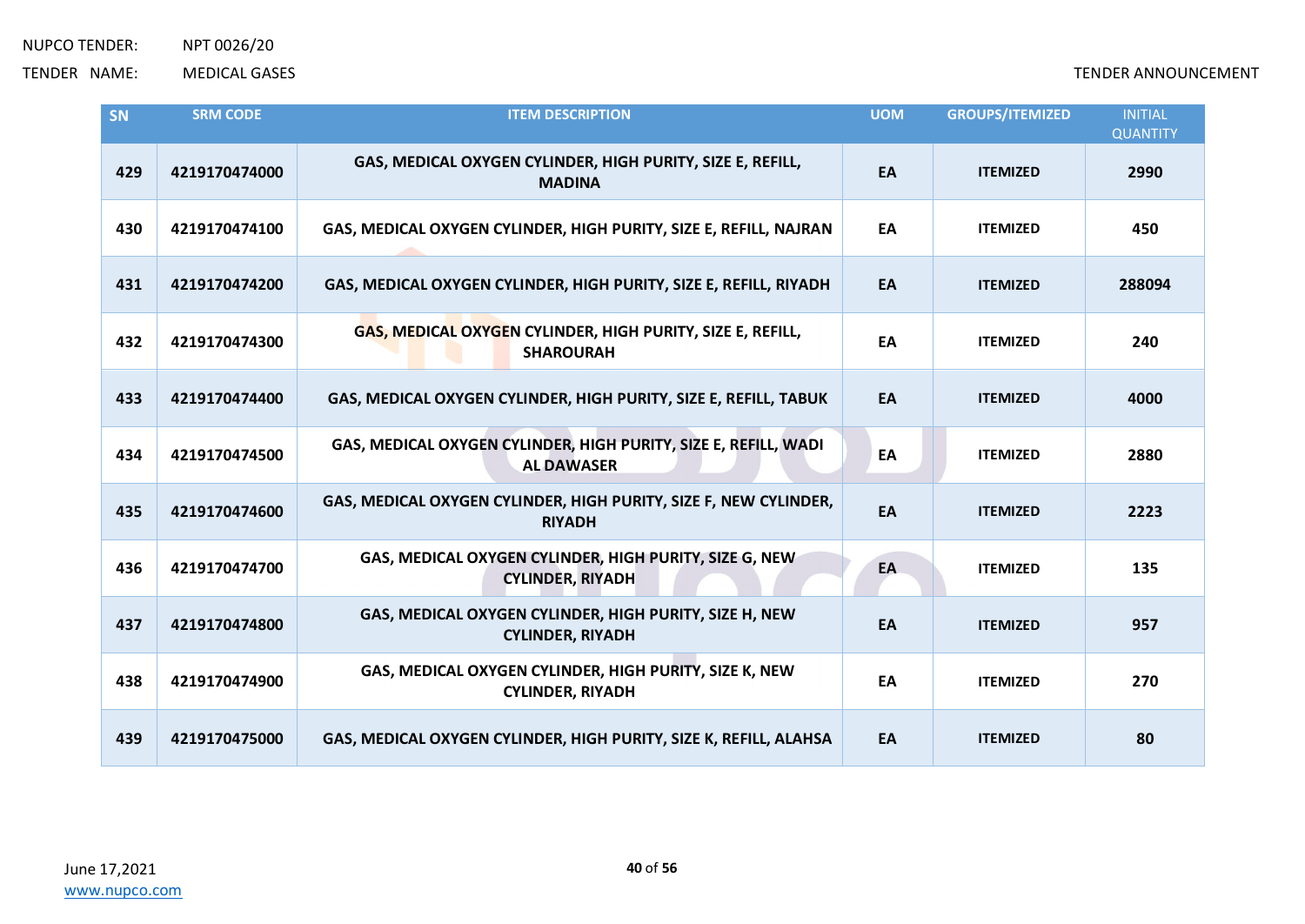| SN  | <b>SRM CODE</b> | <b>ITEM DESCRIPTION</b>                                                           | <b>UOM</b> | <b>GROUPS/ITEMIZED</b> | <b>INITIAL</b>         |
|-----|-----------------|-----------------------------------------------------------------------------------|------------|------------------------|------------------------|
| 440 | 4219170475100   | GAS, MEDICAL OXYGEN CYLINDER, HIGH PURITY, SIZE K, REFILL, JEDDAH                 | EA         | <b>ITEMIZED</b>        | <b>QUANTITY</b><br>210 |
| 441 | 4219170475200   | GAS, MEDICAL OXYGEN CYLINDER, HIGH PURITY, SIZE K, REFILL,<br><b>MADINA</b>       | EA         | <b>ITEMIZED</b>        | 6940                   |
| 442 | 4219170475300   | GAS, MEDICAL OXYGEN CYLINDER, HIGH PURITY, SIZE K, REFILL, RIYADH                 | EA         | <b>ITEMIZED</b>        | 14300                  |
| 443 | 4219170475400   | GAS, MEDICAL OXYGEN CYLINDER, HIGH PURITY, SIZE M, NEW<br><b>CYLINDER, RIYADH</b> | EA         | <b>ITEMIZED</b>        | 130                    |
| 444 | 4219170475500   | GAS, MEDICAL OXYGEN CYLINDER, HIGH PURITY, SIZE M, REFILL,<br><b>MADINA</b>       | EA         | <b>ITEMIZED</b>        | 345                    |
| 445 | 4219170475600   | GAS, MEDICAL OXYGEN CYLINDER, HIGH PURITY, SIZE M, REFILL,<br><b>RIYADH</b>       | EA         | <b>ITEMIZED</b>        | 9770                   |
| 446 | 4219170475700   | GAS, MEDICAL OXYGEN CYLINDER, PURITY 99.999%, SIZE K, REFILL,<br><b>RIYADH</b>    | EA         | <b>ITEMIZED</b>        | 85                     |
| 447 | 4219170475800   | GAS, MEDICAL OXYGEN, HIGH PURITY, SIZE F, REFILL CYLINDER,<br><b>JEDDAH</b>       | EA         | <b>ITEMIZED</b>        | 800                    |
| 448 | 4219170475900   | GAS, MEDICAL OXYGEN, HIGH PURITY, NEW CYLINDER, SIZE F, JAZAN                     | EA         | <b>ITEMIZED</b>        | 50                     |
| 449 | 4219170476000   | GAS, MEDICAL OXYGEN, HIGH PURITY, NEW CYLINDER, SIZE F, JUBAIL                    | EA         | <b>ITEMIZED</b>        | 540                    |
| 450 | 4219170476100   | GAS, MEDICAL OXYGEN, HIGH PURITY, NEW CYLINDER, SIZE F, NAJRAN                    | EA         | <b>ITEMIZED</b>        | 150                    |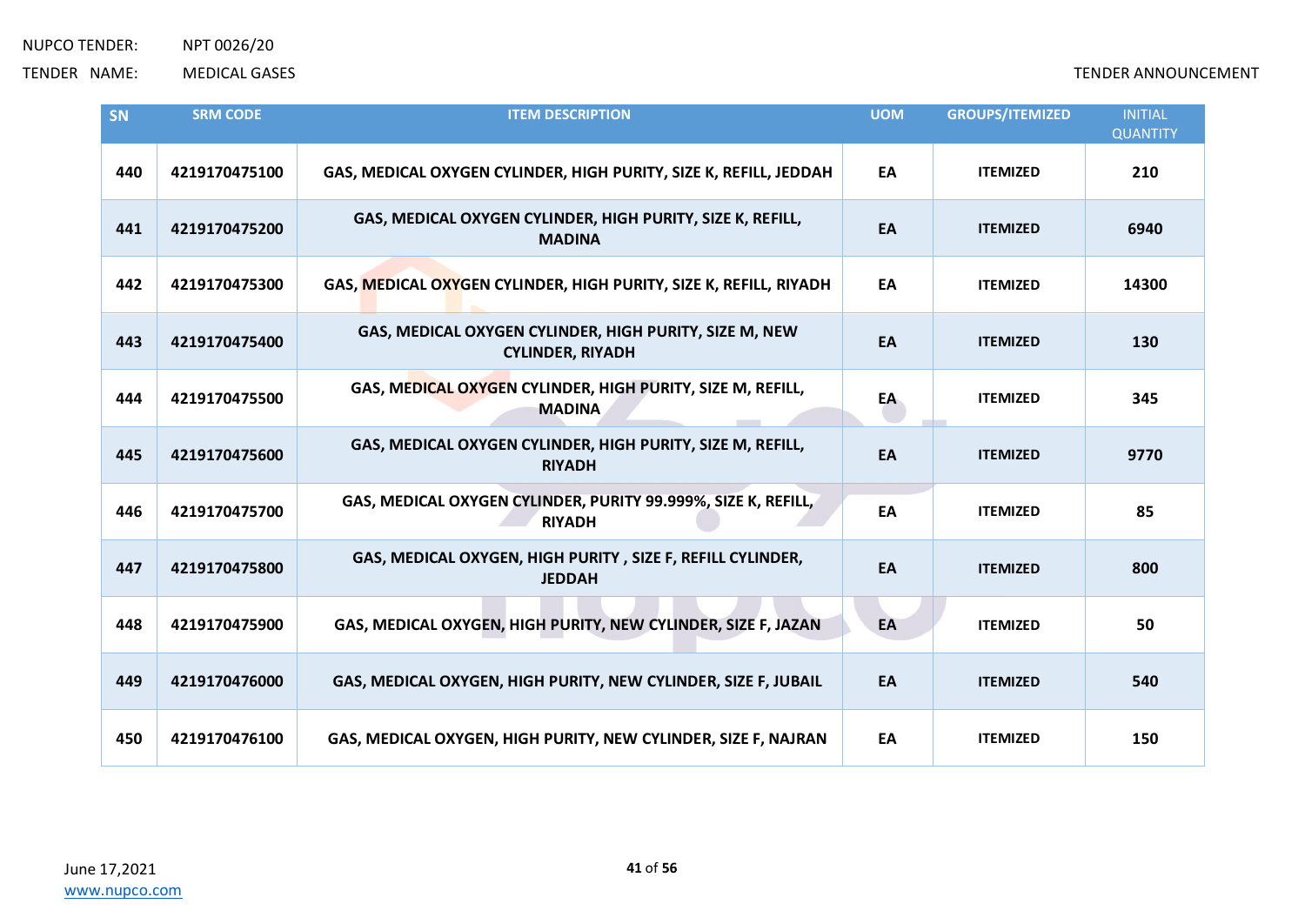| SN  | <b>SRM CODE</b> | <b>ITEM DESCRIPTION</b>                                                                     | <b>UOM</b> | <b>GROUPS/ITEMIZED</b> | <b>INITIAL</b><br><b>QUANTITY</b> |
|-----|-----------------|---------------------------------------------------------------------------------------------|------------|------------------------|-----------------------------------|
| 451 | 4219170476200   | GAS, MEDICAL OXYGEN, HIGH PURITY, NEW CYLINDER, SIZE F, RIFILL, AL<br><b>KHARJ</b>          | EA         | <b>ITEMIZED</b>        | 1800                              |
| 452 | 4219170476300   | GAS, MEDICAL OXYGEN, HIGH PURITY, NEW CYLINDER, SIZE F, RIFILL,<br><b>DHAHRAN</b>           | EA         | <b>ITEMIZED</b>        | 100                               |
| 453 | 4219170476400   | GAS, MEDICAL OXYGEN, HIGH PURITY, REFILL CYLINDER, SIZE D, AL<br><b>QASSIM</b>              | EA         | <b>ITEMIZED</b>        | 360                               |
| 454 | 4219170476500   | GAS, MEDICAL OXYGEN, HIGH PURITY, REFILL CYLINDER, SIZE E, AL<br>QASSIM                     | EA         | <b>ITEMIZED</b>        | 720                               |
| 455 | 4219170476600   | GAS, MEDICAL OXYGEN, HIGH PURITY, REFILL CYLINDER, SIZE F, AL<br><b>QASSIM</b>              | EA         | <b>ITEMIZED</b>        | 540                               |
| 456 | 4219170476700   | GAS, MEDICAL OXYGEN, HIGH PURITY, REFILL CYLINDER, SIZE F,<br><b>DHAHRAN</b>                | EA         | <b>ITEMIZED</b>        | 3000                              |
| 457 | 4219170476800   | GAS, MEDICAL OXYGEN, HIGH PURITY, REFILL CYLINDER, SIZE F, HAFAR<br><b>AL BATEN</b>         | EA         | <b>ITEMIZED</b>        | 1440                              |
| 458 | 4219170476900   | GAS, MEDICAL OXYGEN, HIGH PURITY, REFILL CYLINDER, SIZE F, JAZAN                            | EA         | <b>ITEMIZED</b>        | 5430                              |
| 459 | 4219170477000   | GAS, MEDICAL OXYGEN, HIGH PURITY, REFILL CYLINDER, SIZE F,<br><b>MADINA</b>                 | EA         | <b>ITEMIZED</b>        | 3450                              |
| 460 | 4219170477100   | GAS, MEDICAL OXYGEN, HIGH PURITY, REFILL CYLINDER, SIZE F, NAJRAN                           | EA         | <b>ITEMIZED</b>        | 150                               |
| 461 | 4219170477200   | GAS, MEDICAL OXYGEN, HIGH PURITY, REFILL CYLINDER, SIZE F, REFILL<br><b>CYLINDER, TABUK</b> | EA         | <b>ITEMIZED</b>        | 4000                              |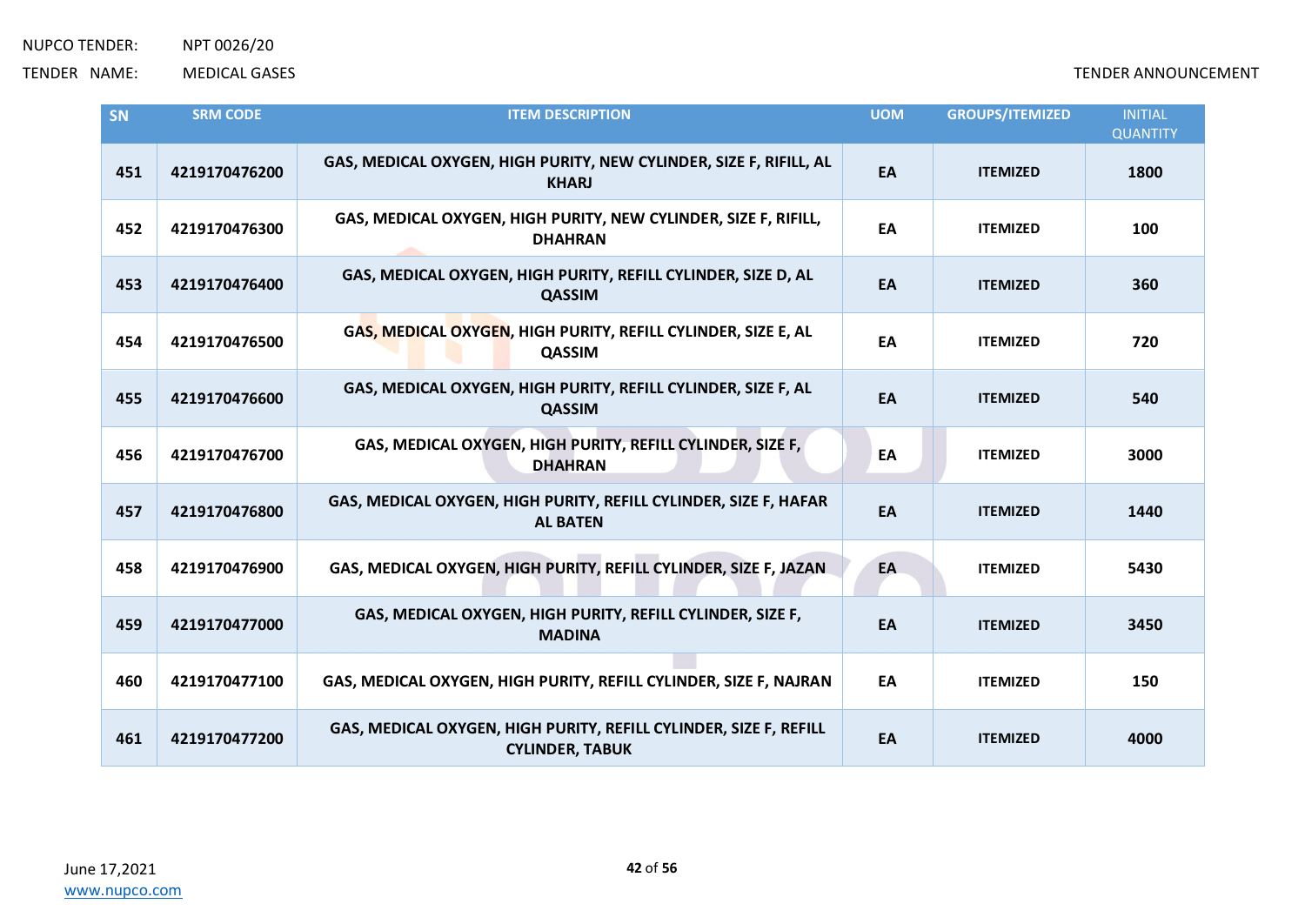| SN  | <b>SRM CODE</b> | <b>ITEM DESCRIPTION</b>                                                             | <b>UOM</b> | <b>GROUPS/ITEMIZED</b> | <b>INITIAL</b><br><b>QUANTITY</b> |
|-----|-----------------|-------------------------------------------------------------------------------------|------------|------------------------|-----------------------------------|
| 462 | 4219170477300   | GAS, MEDICAL OXYGEN, HIGH PURITY, REFILL CYLINDER, SIZE G, AL<br><b>QASSIM</b>      | EA         | <b>ITEMIZED</b>        | 180                               |
| 463 | 4219170477400   | GAS, MEDICAL OXYGEN, HIGH PURITY, REFILL CYLINDER, SIZE G,<br><b>DHAHRAN</b>        | EA         | <b>ITEMIZED</b>        | 1100                              |
| 464 | 4219170477500   | GAS, MEDICAL OXYGEN, HIGH PURITY, REFILL CYLINDER, SIZE G, HAFAR<br><b>AL BATEN</b> | EA         | <b>ITEMIZED</b>        | 180                               |
| 465 | 4219170477600   | GAS, MEDICAL OXYGEN, HIGH PURITY, REFILL CYLINDER, SIZE G, JAZAN                    | EA         | <b>ITEMIZED</b>        | 648                               |
| 466 | 4219170477700   | GAS, MEDICAL OXYGEN, HIGH PURITY, REFILL CYLINDER, SIZE G,<br><b>NAJRAN</b>         | EA         | <b>ITEMIZED</b>        | 75                                |
| 467 | 4219170477800   | GAS, MEDICAL OXYGEN, HIGH PURITY, REFILL CYLINDER, SIZE G,<br><b>SHAROURAH</b>      | EA         | <b>ITEMIZED</b>        | 120                               |
| 468 | 4219170477900   | GAS, MEDICAL OXYGEN, HIGH PURITY, REFILL CYLINDER, SIZE G, TABUK                    | EA         | <b>ITEMIZED</b>        | 750                               |
| 469 | 4219170478000   | GAS, MEDICAL OXYGEN, HIGH PURITY, REFILL CYLINDER, SIZE G, TAIF                     | EA         | <b>ITEMIZED</b>        | 500                               |
| 470 | 4219170478100   | GAS, MEDICAL OXYGEN, HIGH PURITY, REFILL CYLINDER, SIZE H, AL<br><b>QASSIM</b>      | EA         | <b>ITEMIZED</b>        | 540                               |
| 471 | 4219170478200   | GAS, MEDICAL OXYGEN, HIGH PURITY, REFILL CYLINDER, SIZE H,<br><b>DHAHRAN</b>        | EA         | <b>ITEMIZED</b>        | 720                               |
| 472 | 4219170478300   | GAS, MEDICAL OXYGEN, HIGH PURITY, REFILL CYLINDER, SIZE H, HAFAR<br><b>AL BATEN</b> | EA         | <b>ITEMIZED</b>        | 1080                              |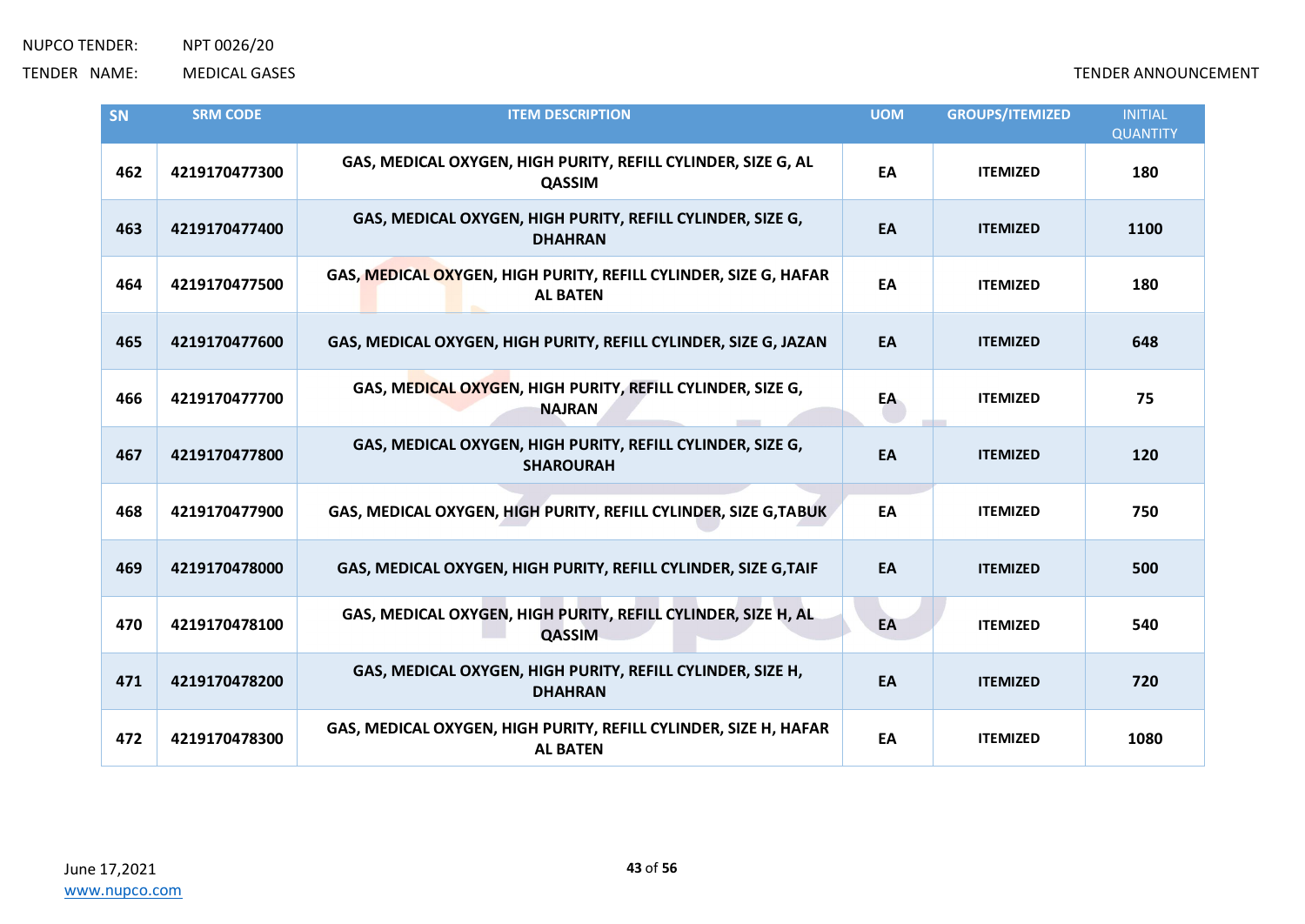| SN  | <b>SRM CODE</b> | <b>ITEM DESCRIPTION</b>                                                              | <b>UOM</b> | <b>GROUPS/ITEMIZED</b> | <b>INITIAL</b><br><b>QUANTITY</b> |
|-----|-----------------|--------------------------------------------------------------------------------------|------------|------------------------|-----------------------------------|
| 473 | 4219170478400   | GAS, MEDICAL OXYGEN, HIGH PURITY, REFILL CYLINDER, SIZE H, JAZAN                     | EA         | <b>ITEMIZED</b>        | 13785                             |
| 474 | 4219170478500   | GAS, MEDICAL OXYGEN, HIGH PURITY, REFILL CYLINDER, SIZE H,<br><b>NAJRAN</b>          | EA         | <b>ITEMIZED</b>        | 345                               |
| 475 | 4219170478600   | GAS, MEDICAL OXYGEN, HIGH PURITY, REFILL CYLINDER, SIZE H,<br><b>SHAROURAH</b>       | EA         | <b>ITEMIZED</b>        | 750                               |
| 476 | 4219170478700   | GAS, MEDICAL OXYGEN, HIGH PURITY, REFILL CYLINDER, SIZE H, WADI<br><b>AL DAWASER</b> | EA         | <b>ITEMIZED</b>        | 1080                              |
| 477 | 4219170478800   | GAS, MEDICAL OXYGEN, HIGH PURITY, REFILL CYLINDER, SIZE H, TABUK                     | EA         | <b>ITEMIZED</b>        | 2000                              |
| 478 | 4219170478900   | GAS, MEDICAL OXYGEN, HIGH PURITY, REFILL CYLINDER, SIZE K, HAFAR<br><b>AL BATEN</b>  | EA         | <b>ITEMIZED</b>        | 180                               |
| 479 | 4219170479000   | GAS, MEDICAL OXYGEN, HIGH PURITY, REFILL CYLINDER, SIZE K, TABUK                     | EA         | <b>ITEMIZED</b>        | 4000                              |
| 480 | 4219170479100   | GAS, MEDICAL OXYGEN, HIGH PURITY, SIZE D, NEW CYLINDER,<br><b>DHAHRAN</b>            | EA         | <b>ITEMIZED</b>        | 30                                |
| 481 | 4219170479200   | GAS, MEDICAL OXYGEN, HIGH PURITY, SIZE D, NEW CYLINDER, JAZAN                        | EA         | <b>ITEMIZED</b>        | 30                                |
| 482 | 4219170479300   | GAS, MEDICAL OXYGEN, HIGH PURITY, SIZE D, NEW CYLINDER, JUBAIL                       | EA         | <b>ITEMIZED</b>        | 250                               |
| 483 | 4219170479400   | GAS, MEDICAL OXYGEN, HIGH PURITY, SIZE D, NEW CYLINDER, NAJRAN                       | EA         | <b>ITEMIZED</b>        | 30                                |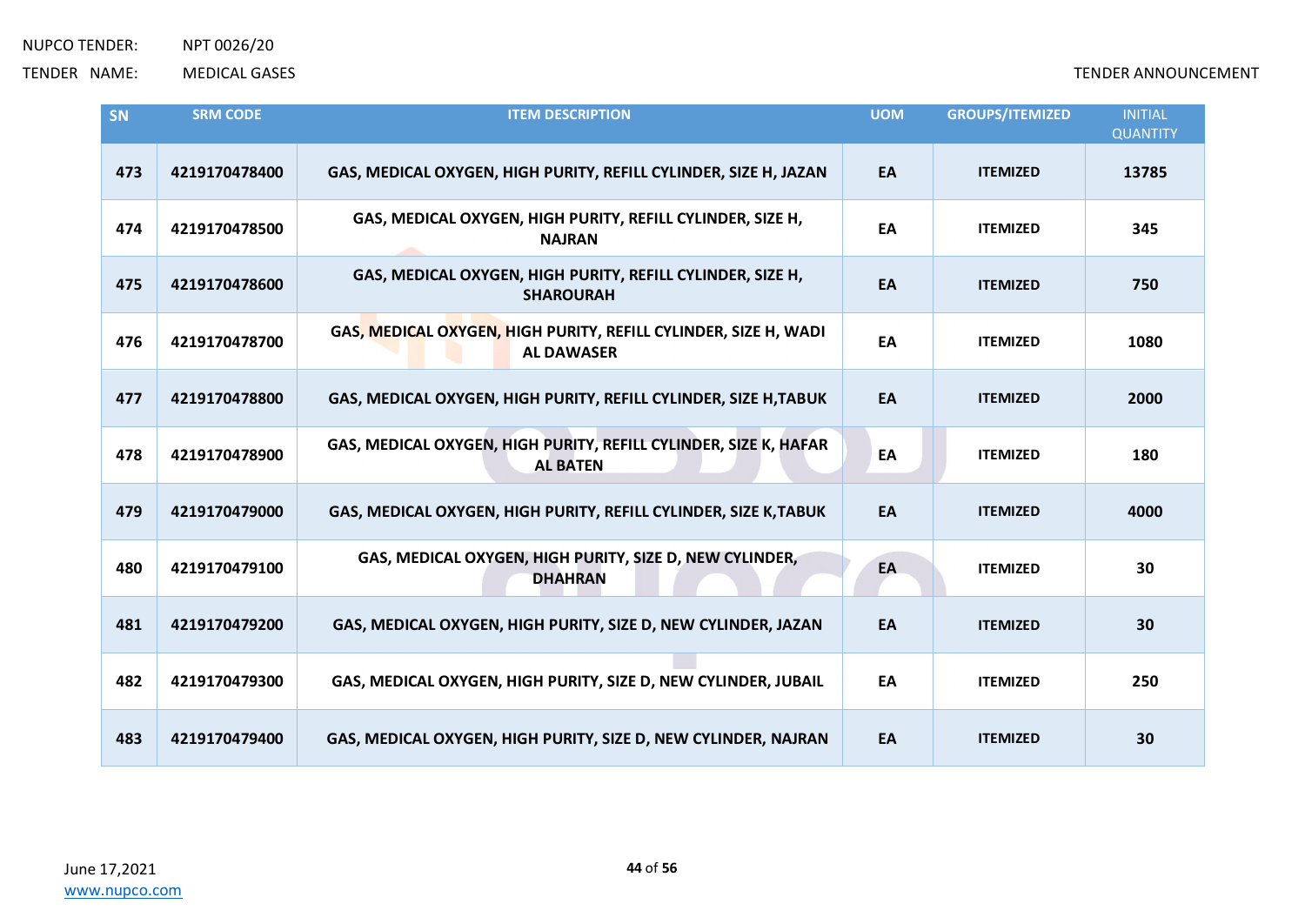| <b>SN</b> | <b>SRM CODE</b> | <b>ITEM DESCRIPTION</b>                                                              | <b>UOM</b> | <b>GROUPS/ITEMIZED</b> | <b>INITIAL</b><br><b>QUANTITY</b> |
|-----------|-----------------|--------------------------------------------------------------------------------------|------------|------------------------|-----------------------------------|
| 484       | 4219170479500   | GAS, MEDICAL OXYGEN, HIGH PURITY, SIZE D, NEW CYLINDER, TABUK                        | EA         | <b>ITEMIZED</b>        | 200                               |
| 485       | 4219170479600   | GAS, MEDICAL OXYGEN, HIGH PURITY, SIZE D, REFILL CYLINDER, JEDDAH                    | EA         | <b>ITEMIZED</b>        | 80                                |
| 486       | 4219170479700   | GAS, MEDICAL OXYGEN, HIGH PURITY, SIZE D, REFILL CYLINDER,<br><b>MADINA</b>          | EA         | <b>ITEMIZED</b>        | 1530                              |
| 487       | 4219170479800   | GAS, MEDICAL OXYGEN, HIGH PURITY, SIZE E, NEW CYLINDER,<br><b>DHAHRAN</b>            | EA         | <b>ITEMIZED</b>        | 150                               |
| 488       | 4219170479900   | GAS, MEDICAL OXYGEN, HIGH PURITY, SIZE E, NEW CYLINDER, NAJRAN                       | EA         | <b>ITEMIZED</b>        | 30                                |
| 489       | 4219170480000   | GAS, MEDICAL OXYGEN, HIGH PURITY, SIZE E, NEW CYLINDER, TABUK                        | EA         | <b>ITEMIZED</b>        | 1000                              |
| 490       | 4219170480100   | GAS, MEDICAL OXYGEN, HIGH PURITY, SIZE F, REFILL CYLINDER, WADI<br><b>AL DAWASER</b> | EA         | <b>ITEMIZED</b>        | 360                               |
| 491       | 4219170480200   | GAS, MEDICAL OXYGEN, HIGH PURITY, SIZE F, REFILL CYLINDER, RIYADH                    | EA         | <b>ITEMIZED</b>        | 746                               |
| 492       | 4219170480300   | GAS, MEDICAL OXYGEN, HIGH PURITY, SIZE F, REFILL CYLINDER, TABUK                     | EA         | <b>ITEMIZED</b>        | 1000                              |
| 493       | 4219170480400   | GAS, MEDICAL OXYGEN, HIGH PURITY, SIZE G, NEW CYLINDER, JUBAIL                       | EA         | <b>ITEMIZED</b>        | 250                               |
| 494       | 4219170480500   | GAS, MEDICAL OXYGEN, HIGH PURITY, SIZE G, NEW CYLINDER, NAJRAN                       | EA         | <b>ITEMIZED</b>        | 30                                |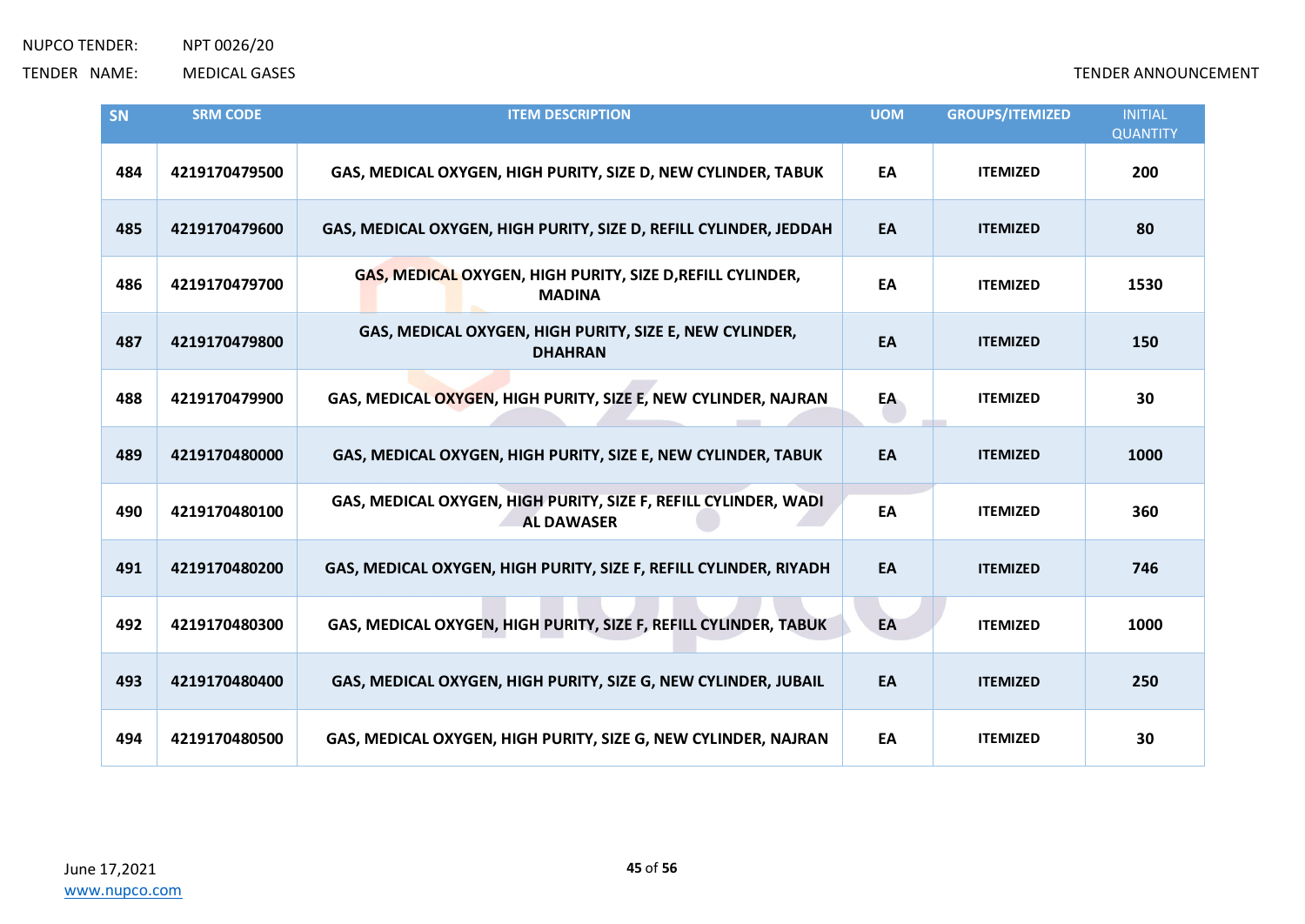| <b>SN</b> | <b>SRM CODE</b> | <b>ITEM DESCRIPTION</b>                                                              | <b>UOM</b> | <b>GROUPS/ITEMIZED</b> | <b>INITIAL</b><br><b>QUANTITY</b> |
|-----------|-----------------|--------------------------------------------------------------------------------------|------------|------------------------|-----------------------------------|
| 495       | 4219170480600   | GAS, MEDICAL OXYGEN, HIGH PURITY, SIZE G, NEW CYLINDER, TABUK                        | EA         | <b>ITEMIZED</b>        | 50                                |
| 496       | 4219170480700   | GAS, MEDICAL OXYGEN, HIGH PURITY, SIZE G, NEW CYLINDER, TAIF                         | EA         | <b>ITEMIZED</b>        | 200                               |
| 497       | 4219170480800   | GAS, MEDICAL OXYGEN, HIGH PURITY, SIZE G, REFILL CYLINDER, WADI<br><b>AL DAWASER</b> | EA         | <b>ITEMIZED</b>        | 540                               |
| 498       | 4219170480900   | GAS, MEDICAL OXYGEN, HIGH PURITY, SIZE G, REFILL CYLINDER, AL<br><b>KHARJ</b>        | EA         | <b>ITEMIZED</b>        | 700                               |
| 499       | 4219170481000   | GAS, MEDICAL OXYGEN, HIGH PURITY, SIZE G, REFILL CYLINDER, RIYADH                    | EA         | <b>ITEMIZED</b>        | 540                               |
| 500       | 4219170481100   | GAS, MEDICAL OXYGEN, HIGH PURITY, SIZE H, NEW CYLINDER,<br><b>DHAHRAN</b>            | EA         | <b>ITEMIZED</b>        | 30                                |
| 501       | 4219170481200   | GAS, MEDICAL OXYGEN, HIGH PURITY, SIZE H, NEW CYLINDER, JUBAIL                       | EA         | <b>ITEMIZED</b>        | 1200                              |
| 502       | 4219170481300   | GAS, MEDICAL OXYGEN, HIGH PURITY, SIZE H, NEW CYLINDER, NAJRAN                       | EA         | <b>ITEMIZED</b>        | 60                                |
| 503       | 4219170481400   | GAS, MEDICAL OXYGEN, HIGH PURITY, SIZE H, NEW CYLINDER, TABUK                        | EA         | <b>ITEMIZED</b>        | 600                               |
| 504       | 4219170481500   | GAS, MEDICAL OXYGEN, HIGH PURITY, SIZE H, NEW CYLINDER, TAIF                         | EA         | <b>ITEMIZED</b>        | 800                               |
| 505       | 4219170481600   | GAS, MEDICAL OXYGEN, HIGH PURITY, SIZE H, REFILL CYLINDER, RIYADH                    | EA         | <b>ITEMIZED</b>        | 710                               |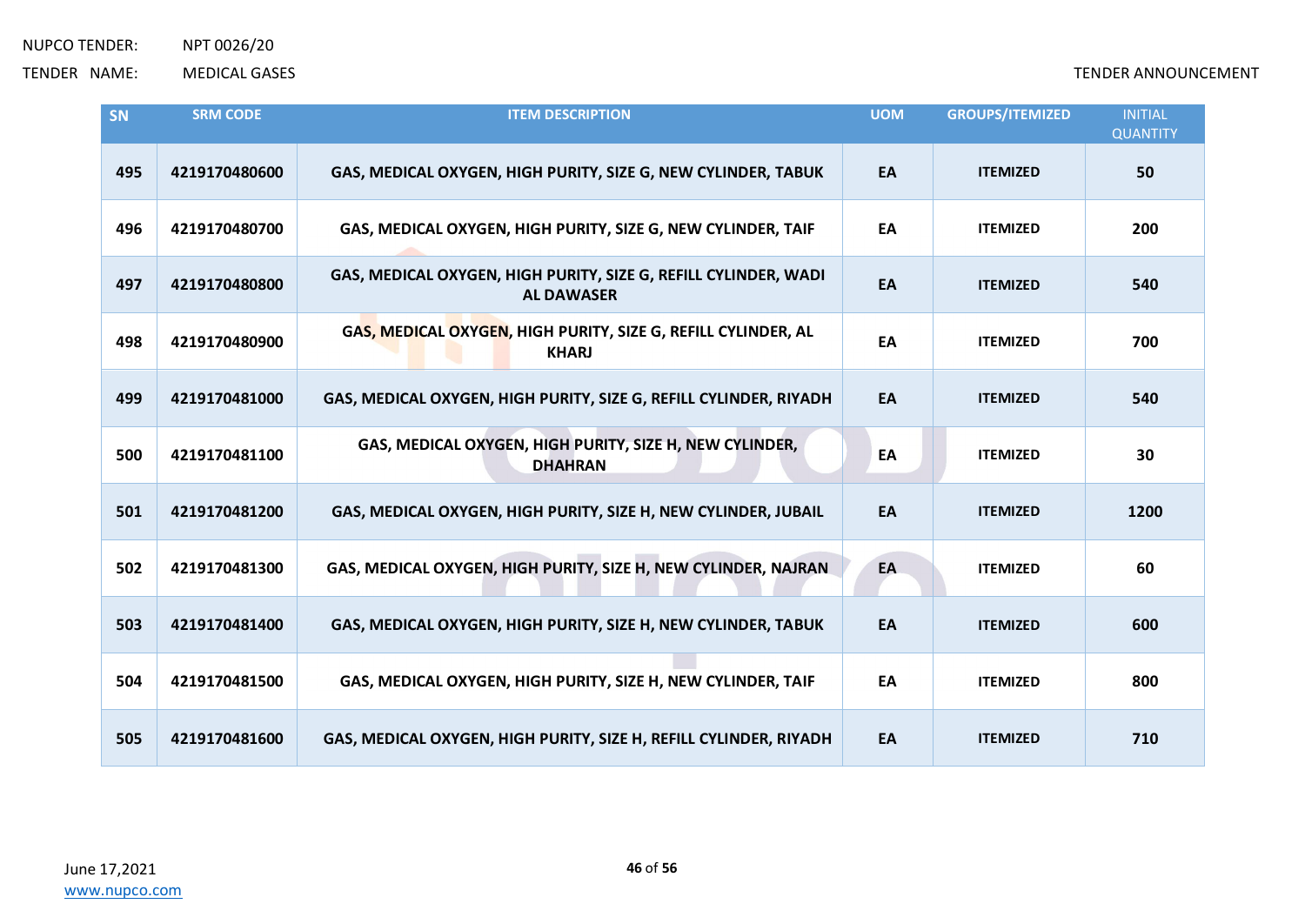| SN  | <b>SRM CODE</b> | <b>ITEM DESCRIPTION</b>                                                        | <b>UOM</b> | <b>GROUPS/ITEMIZED</b> | <b>INITIAL</b><br><b>QUANTITY</b> |
|-----|-----------------|--------------------------------------------------------------------------------|------------|------------------------|-----------------------------------|
| 506 | 4219170481700   | GAS, MEDICAL OXYGEN, HIGH PURITY, SIZE H, REFILL CYLINDER, AL<br><b>KHARJ</b>  | EA         | <b>ITEMIZED</b>        | 800                               |
| 507 | 4219170481800   | GAS, MEDICAL OXYGEN, HIGH PURITY, SIZE J, NEW CYLINDER,<br><b>DHAHRAN</b>      | EA         | <b>ITEMIZED</b>        | 20                                |
| 508 | 4219170481900   | GAS, MEDICAL OXYGEN, HIGH PURITY, SIZE J, NEW CYLINDER, JUBAIL                 | EA         | <b>ITEMIZED</b>        | 1000                              |
| 509 | 4219170482000   | GAS, MEDICAL OXYGEN, HIGH PURITY, SIZE J, NEW CYLINDER, NAJRAN                 | EA         | <b>ITEMIZED</b>        | 30                                |
| 510 | 4219170482100   | GAS, MEDICAL OXYGEN, HIGH PURITY, SIZE J, NEW CYLINDER, RIYADH                 | EA         | <b>ITEMIZED</b>        | 400                               |
| 511 | 4219170482200   | GAS, MEDICAL OXYGEN, HIGH PURITY, SIZE J, NEW CYLINDER, TAIF                   | EA         | <b>ITEMIZED</b>        | 200                               |
| 512 | 4219170482300   | GAS, MEDICAL OXYGEN, HIGH PURITY, SIZE J, REFILL CYLINDER, AL<br><b>KHARJ</b>  | EA         | <b>ITEMIZED</b>        | 3500                              |
| 513 | 4219170482400   | GAS, MEDICAL OXYGEN, HIGH PURITY, SIZE J, REFILL CYLINDER,<br><b>DHAHRAN</b>   | EA         | <b>ITEMIZED</b>        | 1300                              |
| 514 | 4219170482500   | GAS, MEDICAL OXYGEN, HIGH PURITY, SIZE J, REFILL CYLINDER, NAJRAN              | EA         | <b>ITEMIZED</b>        | 840                               |
| 515 | 4219170482600   | GAS, MEDICAL OXYGEN, HIGH PURITY, SIZE J, REFILL CYLINDER, RIYADH              | EA         | <b>ITEMIZED</b>        | 14077                             |
| 516 | 4219170482700   | GAS, MEDICAL OXYGEN, HIGH PURITY, SIZE J, REFILL CYLINDER,<br><b>SHAROURAH</b> | EA         | <b>ITEMIZED</b>        | 600                               |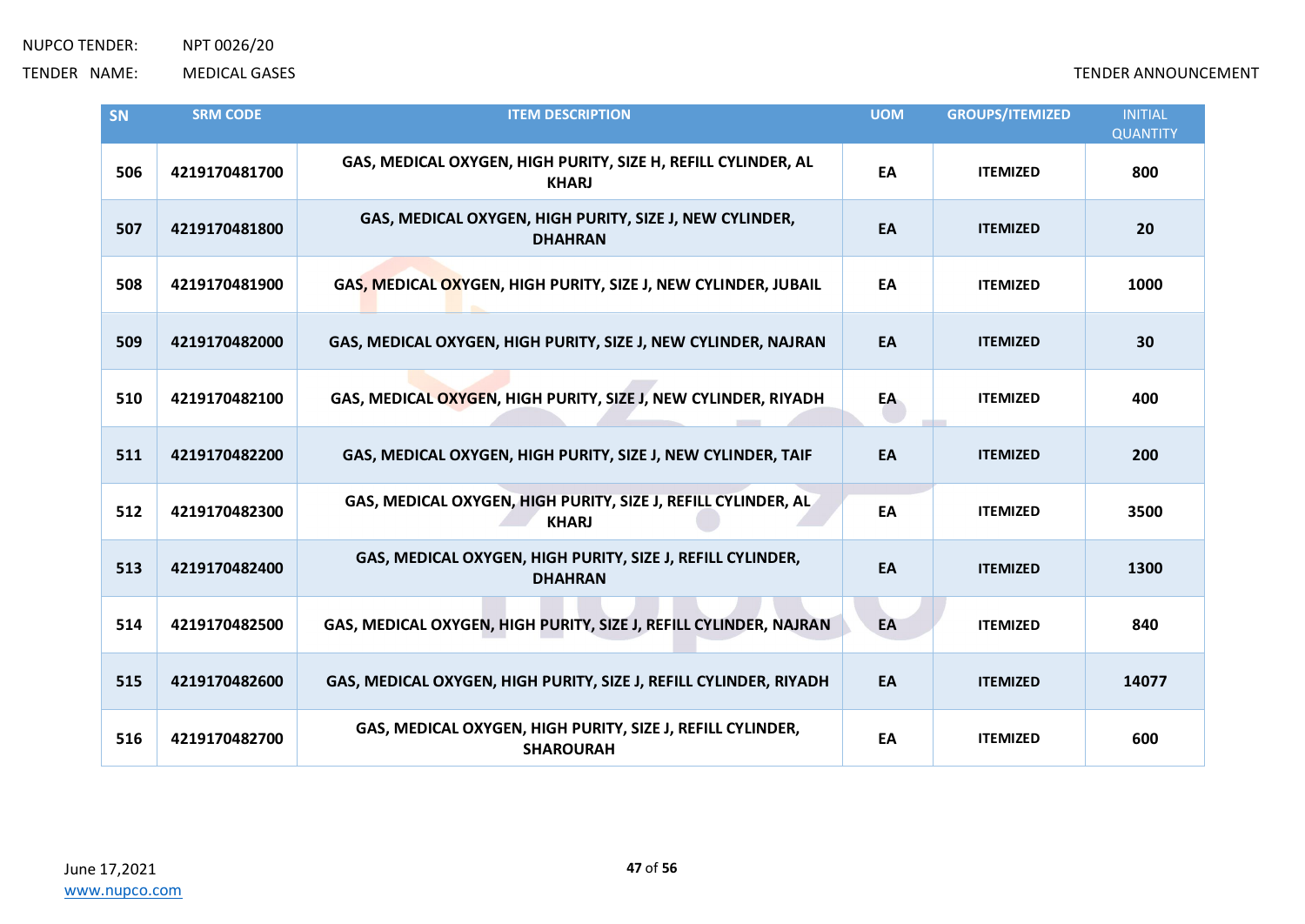| SN  | <b>SRM CODE</b> | <b>ITEM DESCRIPTION</b>                                                                                                                     | <b>UOM</b> | <b>GROUPS/ITEMIZED</b> | <b>INITIAL</b><br><b>QUANTITY</b> |
|-----|-----------------|---------------------------------------------------------------------------------------------------------------------------------------------|------------|------------------------|-----------------------------------|
| 517 | 4219170482800   | GAS, MEDICAL OXYGEN, HIGH PURITY, SIZE J, REFILL CYLINDER, TABUK                                                                            | EA         | <b>ITEMIZED</b>        | 2000                              |
| 518 | 4219170482900   | GAS, MEDICAL OXYGEN, HIGH PURITY, SIZE J, REFILL CYLINDER, TAIF                                                                             | EA         | <b>ITEMIZED</b>        | 600                               |
| 519 | 4219170483000   | GAS, MEDICAL OXYGEN, HIGH PURITY, SIZE J, REFILL CYLINDER, WADI<br><b>AL DAWASER</b>                                                        | EA         | <b>ITEMIZED</b>        | 1440                              |
| 520 | 4219170483100   | GAS, MEDICAL OXYGEN, HIGH PURITY, SIZE K, NEW CYLINDER, MADINA                                                                              | EA         | <b>ITEMIZED</b>        | 90                                |
| 521 | 4219170483200   | GAS, MEDICAL OXYGEN, HIGH PURITY, SIZE M, REFILL CYLINDER,<br><b>ALAHSA</b>                                                                 | EA         | <b>ITEMIZED</b>        | 25                                |
| 522 | 4219170483300   | GAS, MEDICAL OXYGEN, HIGH PURITY, SIZE M, REFILL CYLINDER,<br><b>JEDDAH</b>                                                                 | EA         | <b>ITEMIZED</b>        | 56                                |
| 523 | 4219170483400   | GAS, MEDICAL ZERO AIR, HIGH PURITY, K SIZE, REFILL CYLINDER,<br><b>ALAHSA</b>                                                               | EA         | <b>ITEMIZED</b>        | 30                                |
| 524 | 4219170483500   | GAS, MEDICAL ZERO AIR, HIGH PURITY, K SIZE, REFILL CYLINDER,<br><b>RIYADH</b>                                                               | EA         | <b>ITEMIZED</b>        | 41                                |
| 525 | 4219170470900   | GAS, MEDICAL NITROUS OXIDE, PURITY 99.5%, SIZE E, REFILL CYLINDER,<br><b>RIYADH</b>                                                         | EA         | <b>ITEMIZED</b>        | 60                                |
| 526 | 4219170483700   | GAS, MEDICAL ZERO AIR, HIGH PURITY, SIZE F, DHAHRAN                                                                                         | EA         | <b>ITEMIZED</b>        | 30                                |
| 527 | 4219170483600   | GAS, MEDICAL ZERO AIR GAS, 20 - 22.5% OXYGEN, NITROGEN<br>BALANCED, 3 PPM MOISTURE REFILL CYLINDER, 1 PPM METHANE, SIZE K,<br><b>DAMMAM</b> | EA         | <b>ITEMIZED</b>        | 20                                |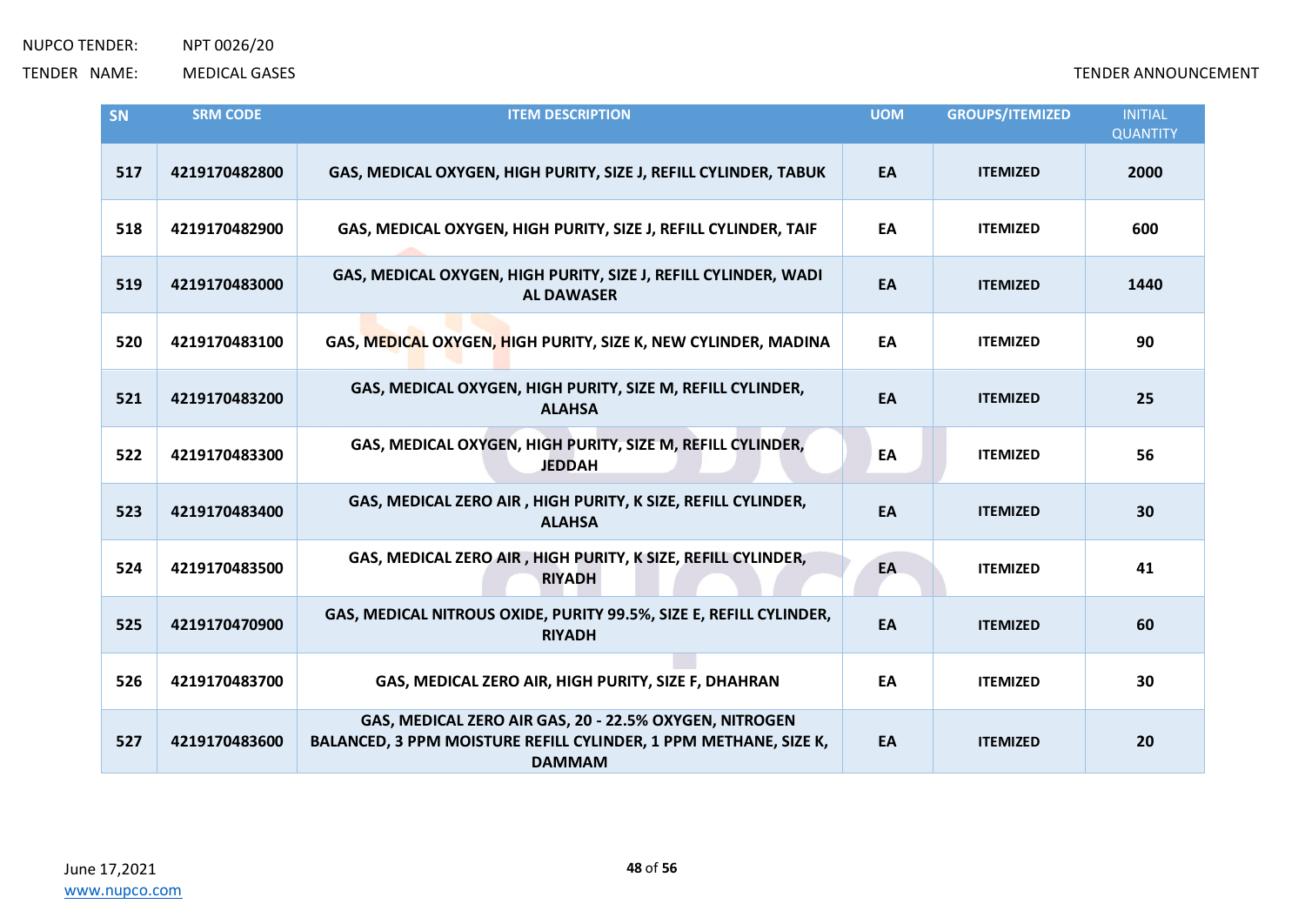| <b>SN</b> | <b>SRM CODE</b> | <b>ITEM DESCRIPTION</b>                                                                                                                                        | <b>UOM</b> | <b>GROUPS/ITEMIZED</b> | <b>INITIAL</b><br><b>QUANTITY</b> |
|-----------|-----------------|----------------------------------------------------------------------------------------------------------------------------------------------------------------|------------|------------------------|-----------------------------------|
| 528       | 4219170483800   | GAS, MIXED MEDICAL GAS CYLINDER, NITRIC OXIDE 800 PPM, BALANCE<br>NITROGEN, REFILL, HIGH PURITY, SIZE M, MAKKAH                                                | EA         | <b>ITEMIZED</b>        | 120                               |
| 529       | 4219170484000   | GAS, MIXED MEDICAL GAS CYLINDER, PROPRIETARY MIXTURE HCI<<br>5.5%, NEON BALANCED, USED FOR DERMA EXCIMER LASER CALIBRATION<br>(Xecl), 10 LITER, REFILL, RIYADH | EA         | <b>ITEMIZED</b>        | 8                                 |
| 530       | 4219170484100   | GAS, MIXED MEDICAL, 10% METHANE, ARGON BALANCE, SIZE K, REFILL<br><b>CYLINDER, RIYADH</b>                                                                      | EA         | <b>ITEMIZED</b>        | 40                                |
| 531       | 4219170483900   | GAS, MIXED MEDICAL GAS CYLINDER, NITRIC OXIDE 800 PPM, BALANCE<br>NITROGEN, REFILL, HIGH PURITY, SIZE M, RIYADH                                                | EA         | <b>ITEMIZED</b>        | 400                               |
| 532       | 4219170484200   | GAS, MIXED MEDICAL, 11.0 PPM NITROGEN DIOOXIDE, BALANCE,<br>REFILL CYLINDER, SIZE 3 LITER, WADI AL DAWASER                                                     | EA         | <b>ITEMIZED</b>        | 12                                |
| 533       | 4219170484300   | GAS, MIXED MEDICAL, 16% OXYGEN, 4%CARBON DXIDE, BALANCE<br>NITROGEN, REFILL CYLINDER, SIZE E, DHAHRAN                                                          | EA         | <b>ITEMIZED</b>        | 24                                |
| 534       | 4219170484400   | GAS, MIXED MEDICAL, 20% OXYGEN, BALANCE NITROGEN, REFILL<br><b>CYLINDER, SIZE J, RIYADH</b>                                                                    | EA         | <b>ITEMIZED</b>        | 6                                 |
| 535       | 4219170484500   | GAS, MIXED MEDICAL, 25.0 PPM NITRIC OXIDE, BALANCE NITROGEN,<br>REFILL CYLINDER, SIZE 3 LITER, WADI AL DAWASER                                                 | EA         | <b>ITEMIZED</b>        | 6                                 |
| 536       | 4219170484600   | GAS, MIXED MEDICAL, 26% OXYGEN, BALANCE NITROGEN, REFILL<br><b>CYLINDER, SIZE F, DHAHRAN</b>                                                                   | EA         | <b>ITEMIZED</b>        | 24                                |
| 537       | 4219170484700   | GAS, MIXED MEDICAL, 28% CARBON DIOXIDE, 14%HELIUM, 21<br>%OXYGEN BALANCE NITROGEN, REFILL CYLINDER, SIZE J, RIYADH                                             | EA         | <b>ITEMIZED</b>        | 20                                |
| 538       | 4219170484800   | GAS, MIXED MEDICAL, 400 PPM NITRIC OXIDE, BALANCE NITROGEN,<br>REFILL CYLINDER, SIZE E, DHAHRAN                                                                | EA         | <b>ITEMIZED</b>        | 720                               |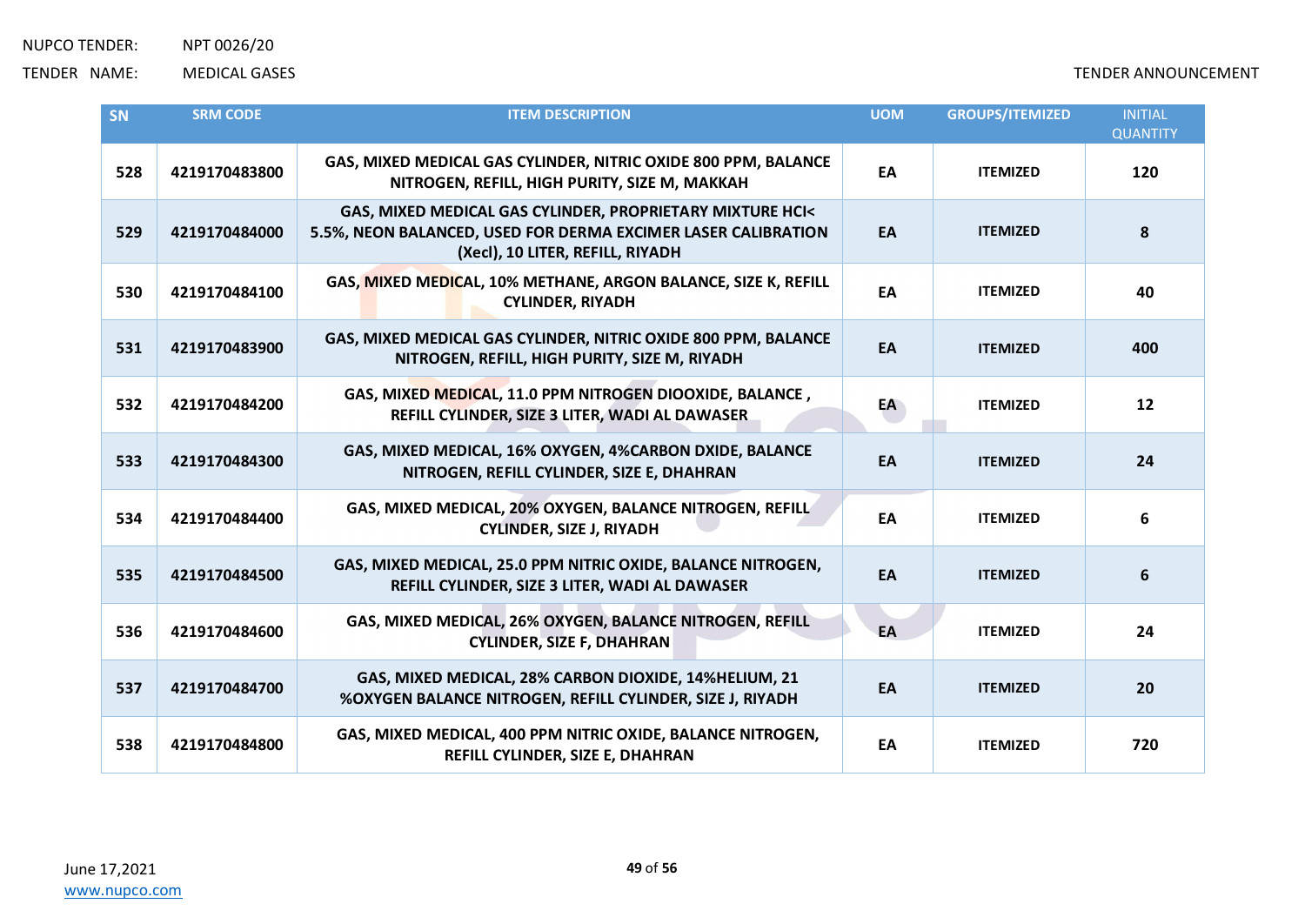| SN  | <b>SRM CODE</b> | <b>ITEM DESCRIPTION</b>                                                                               | <b>UOM</b> | <b>GROUPS/ITEMIZED</b> | <b>INITIAL</b><br><b>QUANTITY</b> |
|-----|-----------------|-------------------------------------------------------------------------------------------------------|------------|------------------------|-----------------------------------|
| 539 | 4219170484900   | GAS, MIXED MEDICAL, 400 PPM NITRIC OXIDE, BALANCE NITROGEN,<br>REFILL CYLINDER, SIZE F, DHAHRAN       | EA         | <b>ITEMIZED</b>        | 360                               |
| 540 | 4219170485000   | GAS, MIXED MEDICAL, 400 PPM NITRIC OXIDE, BALANCE NITROGEN,<br>REFILL CYLINDER, SIZE J, RIYADH        | EA         | <b>ITEMIZED</b>        | 20                                |
| 541 | 4219170485100   | GAS, MIXED MEDICAL, 400 PPM NITRIC OXIDE, BALANCE NITROGEN,<br>REFILL CYLINDER, SIZE J, TAIF          | EA         | <b>ITEMIZED</b>        | 950                               |
| 542 | 4219170485200   | GAS, MIXED MEDICAL, 400 PPM NITRIC OXIDE, BALANCE NITROGEN,<br><b>REFILL CYLINDER, SIZE K, RIYADH</b> | EA         | <b>ITEMIZED</b>        | 6                                 |
| 543 | 4219170485300   | GAS, MIXED MEDICAL, 400 PPM NITRIC OXIDE, BALANCE NITROGEN,<br>REFILL CYLINDER, SIZE K, TAIF          | EA         | <b>ITEMIZED</b>        | 200                               |
| 544 | 4219170485400   | GAS, MIXED MEDICAL, 5% CARBON DIOXIDE, 10% HYDROGEN, 85%<br>NITROGEN, SIZE K, REFILL CYLINDER, RIYADH | EA         | <b>ITEMIZED</b>        | 30                                |
| 545 | 4219170485500   | GAS, MIXED MEDICAL, 5% CARBON DIOXIDE, BALANCE NITROGEN, 10<br>LITER, REFILL CYLINDER, RIYADH         | EA         | <b>ITEMIZED</b>        | 30                                |
| 546 | 4219170485700   | GAS, SYNTHETIC AIR, INDUSTRIAL GRADE, K SIZE, REFILL CYLINDER,<br><b>RIYADH</b>                       | EA         | <b>ITEMIZED</b>        | 132                               |
| 547 | 4219170485800   | GAS, MEDICAL ARGON GAS CYLINDER, PURITY 99.9 %AR, SIZE F, REFILL,<br><b>DHAHRAN</b>                   | EA         | <b>ITEMIZED</b>        | 30                                |
| 548 | 4219170485900   | GAS, MEDICAL ARGON GAS CYLINDER, PURITY 99.999%, SIZE F, REFILL,<br><b>NAJRAN</b>                     | EA         | <b>ITEMIZED</b>        | 18                                |
| 549 | 4219170486000   | GAS, MEDICAL ARGON GAS CYLINDER, PURITY 99.999%, SIZE K, NEW<br><b>CYLINDER, RIYADH</b>               | EA         | <b>ITEMIZED</b>        | 35                                |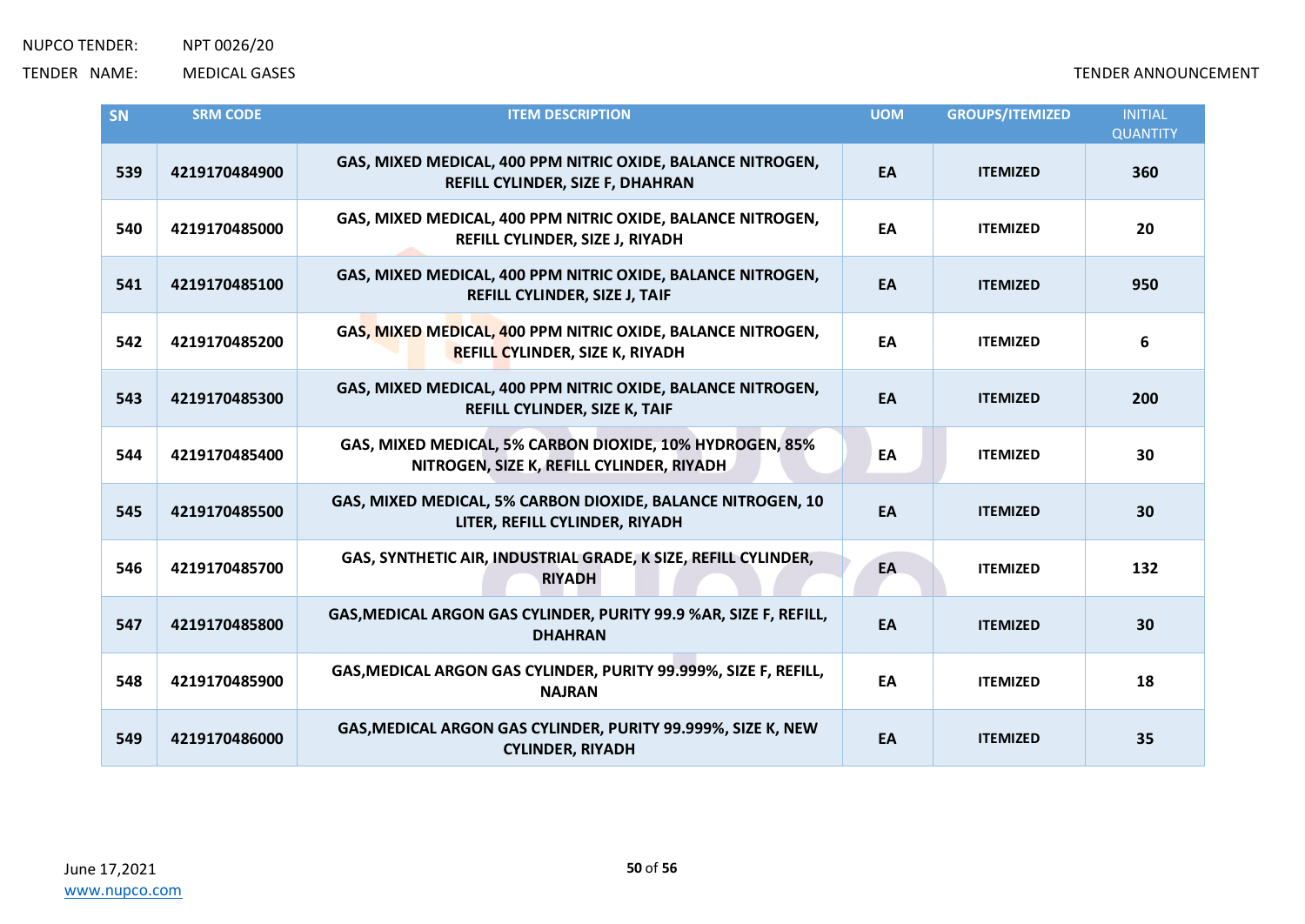| <b>SN</b> | <b>SRM CODE</b> | <b>ITEM DESCRIPTION</b>                                                                                                                           | <b>UOM</b> | <b>GROUPS/ITEMIZED</b> | <b>INITIAL</b><br><b>QUANTITY</b> |
|-----------|-----------------|---------------------------------------------------------------------------------------------------------------------------------------------------|------------|------------------------|-----------------------------------|
| 550       | 4219170486100   | GAS, MEDICAL ARGON GAS CYLINDER, PURITY 99.999%, SIZE K, REFILL,<br><b>RIYADH</b>                                                                 | EA         | <b>ITEMIZED</b>        | 808                               |
| 551       | 4219170486200   | GAS, MEDICAL ARGON GAS CYLINDER, PURITY 99.999%, SIZE K, REFILL,<br><b>SHAROURAH</b>                                                              | EA         | <b>ITEMIZED</b>        | 50                                |
| 552       | 4219170486300   | GAS, MEDICAL ARGON GAS CYLINDER, PURITY 99.999%, SIZE K, REFILL,<br><b>TAIF</b>                                                                   | EA         | <b>ITEMIZED</b>        | 50                                |
| 553       | 4219170486400   | GAS, MEDICAL ARGON GAS CYLINDER, ULTRA HIGH PURITY 99.9999%,<br>SIZE K, NEW CYLINDER, RIYADH                                                      | EA         | <b>ITEMIZED</b>        | 40                                |
| 554       | 4219170486500   | GAS, MEDICAL ARGON GAS CYLINDER, ULTRA HIGH PURITY 99.9999%,<br><b>SIZE K, REFILL, RIYADH</b>                                                     | EA         | <b>ITEMIZED</b>        | 40                                |
| 555       | 4219170485600   | GAS, MIXED MEDICAL, CARBON MONOXIDE 0.3%, ACETYLENE 0.3%,<br>METHAN 0.3%, OXYGEN 21%, BALANCE NITROGEN, SIZE M, REFILL<br><b>CYLINDER, RIYADH</b> | EA         | <b>ITEMIZED</b>        | 36                                |
| 556       | 4219170486600   | GAS, MEDICAL GAS MIXTURE, CO 0.3%, METHANE 0.3%, OXYGEN 21%,<br>BALANCE NITROGEN, SIZE M, REFILL CYLINDER, RIYADH                                 | EA         | <b>ITEMIZED</b>        | 30                                |
| 557       | 4219170486700   | GAS, MEDICAL GAS NITROGEN, HIGH PURITY, REFILL CYLINDER, SIZE E,<br><b>RIYADH</b>                                                                 | EA         | <b>ITEMIZED</b>        | 10                                |
| 558       | 4219170486900   | GAS, MEDICAL MIXTURE, CARBON MONOXIDE .25%, HELIUM 9.27%, AIR<br>BALANCE, REFILL CYLINDER, 10L SIZE, RIYADH.                                      | EA         | <b>ITEMIZED</b>        | 30                                |
| 559       | 4219170487000   | GAS, MEDICAL OXYGEN, HIGH PURITY, NEW CYLINDER, SIZE D, AL<br><b>QASSIM</b>                                                                       | EA         | <b>ITEMIZED</b>        | 108                               |
| 560       | 4219170487100   | GAS, MEDICAL OXYGEN, HIGH PURITY, NEW CYLINDER, SIZE E, AL<br>QASSIM                                                                              | EA         | <b>ITEMIZED</b>        | 180                               |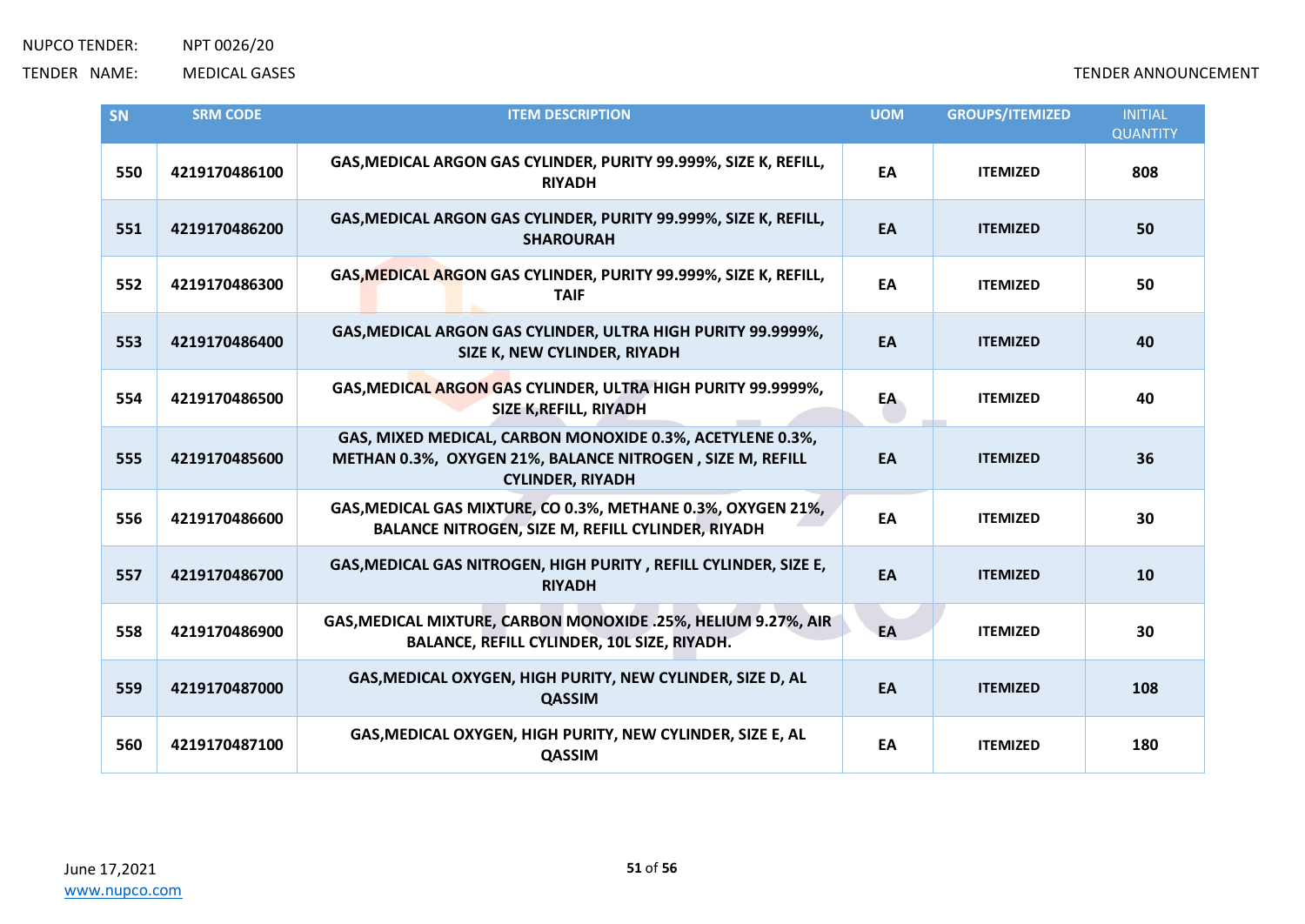| SN  | <b>SRM CODE</b> | <b>ITEM DESCRIPTION</b>                                                                            | <b>UOM</b> | <b>GROUPS/ITEMIZED</b> | <b>INITIAL</b><br><b>QUANTITY</b> |
|-----|-----------------|----------------------------------------------------------------------------------------------------|------------|------------------------|-----------------------------------|
| 561 | 4219170487200   | LIQUID, MEDICAL CARBON DIOXIDE, HIGH PURITY, REFILL, ALAHASA<br>(PER US GALLON)                    | EA         | <b>ITEMIZED</b>        | 60                                |
| 562 | 4219170487300   | LIQUID, MEDICAL ARGON, HIGH PURITY 99.997%, REFILL, RIYADH                                         | L          | <b>ITEMIZED</b>        | 3230                              |
| 563 | 4219170487400   | LIQUID, MEDICAL ARGON, HIGH PURITY 99.998%, REFILL, RIYADH                                         | L          | <b>ITEMIZED</b>        | 3245                              |
| 564 | 4219170487500   | LIQUID, MEDICAL CARBON DIOXIDE, HIGH PURITY, SIZE K, REFILL,<br><b>RIYADH (PER US GALLON)</b>      | EA         | <b>ITEMIZED</b>        | 40                                |
| 565 | 4219170486800   | GAS, MEDICAL MIXED GAS, NITROGEN DIOXIDE 9.0 PPM + AIR BALANCE,<br>REFILL CYLINDER, SIZE D, MAKKAH | EA         | <b>ITEMIZED</b>        | 6                                 |
| 566 | 4219170487600   | LIQUID, MEDICAL NITROGEN, HIGH PURITY, REFILL, HAFAR AL BATEN                                      | <b>GAL</b> | <b>ITEMIZED</b>        | 12960                             |
| 567 | 4219170487700   | LIQUID, MEDICAL NITROGEN, HIGH PURITY, REFILL, JEDDAH                                              | <b>GAL</b> | <b>ITEMIZED</b>        | 52000                             |
| 568 | 4219170487800   | LIQUID, MEDICAL NITROGEN, HIGH PURITY, REFILL, JIZAN                                               | <b>GAL</b> | <b>ITEMIZED</b>        | 1000                              |
| 569 | 4219170487900   | LIQUID, MEDICAL NITROGEN, HIGH PURITY, REFILL, MAKKAH                                              | <b>GAL</b> | <b>ITEMIZED</b>        | 150                               |
| 570 | 4219170488000   | LIQUID, MEDICAL NITROGEN, HIGH PURITY, REFILL, SHAROURAH                                           | <b>GAL</b> | <b>ITEMIZED</b>        | 300                               |
| 571 | 4219170488100   | LIQUID, MEDICAL NITROGEN, HIGH PURITY, REFILL, TAIF                                                | <b>GAL</b> | <b>ITEMIZED</b>        | 200                               |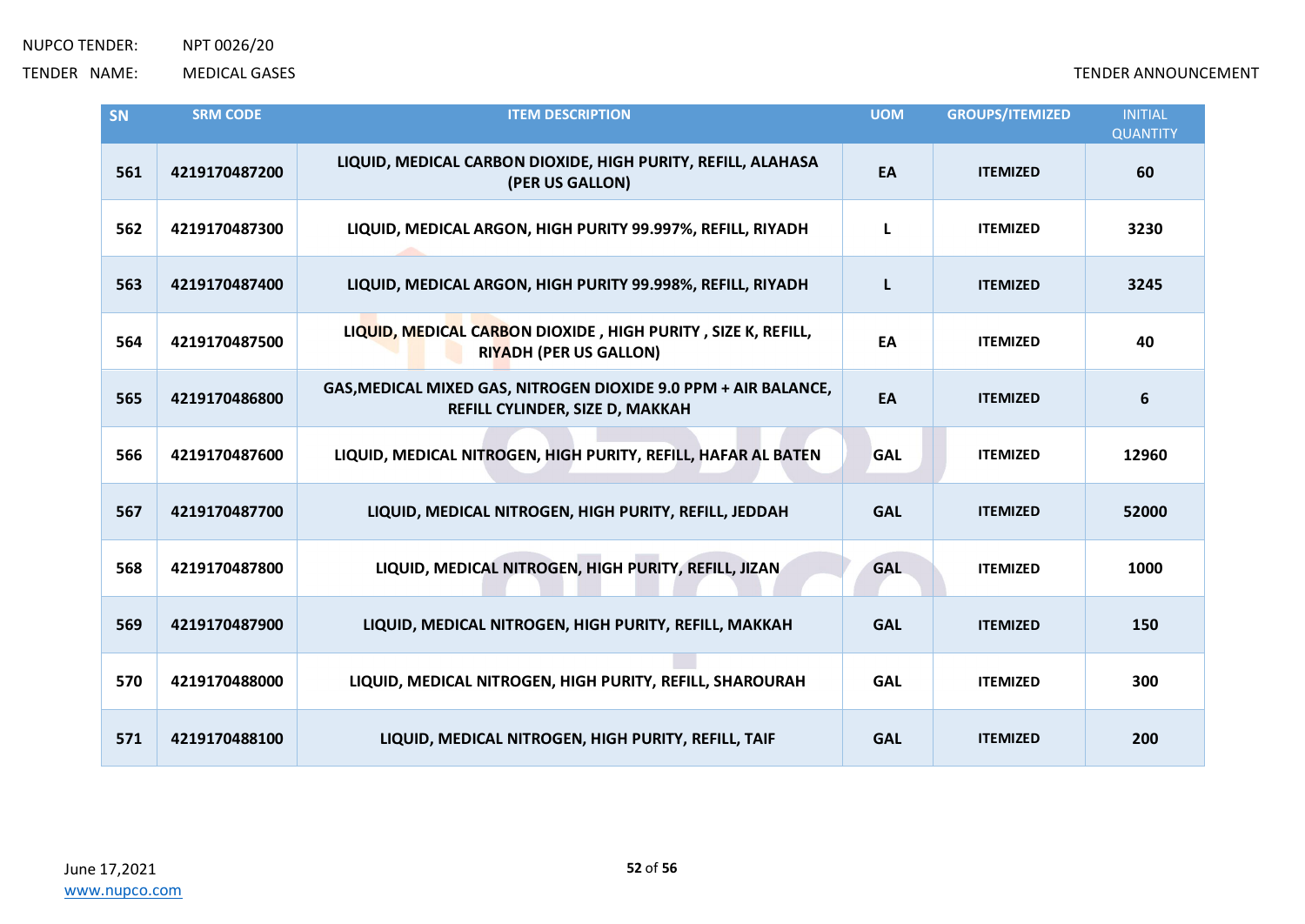| SN  | <b>SRM CODE</b> | <b>ITEM DESCRIPTION</b>                                          | <b>UOM</b> | <b>GROUPS/ITEMIZED</b> | <b>INITIAL</b><br><b>QUANTITY</b> |
|-----|-----------------|------------------------------------------------------------------|------------|------------------------|-----------------------------------|
| 572 | 4219170488200   | LIQUID, MEDICAL NITROGEN, HIGH PURITY, REFILL, WADI AL DAWASER   | <b>GAL</b> | <b>ITEMIZED</b>        | 72                                |
| 573 | 4219170488300   | LIQUID, MEDICAL NITROGEN, PURITY 99.999%, REFILL, DHAHRAN        | L          | <b>ITEMIZED</b>        | 900                               |
| 574 | 4219170488400   | LIQUID, MEDICAL NITROGEN, PURITY 99.999%, SIZE K, REFILL, JEDDAH | <b>GAL</b> | <b>ITEMIZED</b>        | 10                                |
| 575 | 4219170488600   | LIQUID, MEDICAL OXYGEN, HIGH PURITY, REFILL, AL KHARJ            | <b>GAL</b> | <b>ITEMIZED</b>        | 250000                            |
| 576 | 4219170488700   | LIQUID, MEDICAL OXYGEN, HIGH PURITY, REFILL, ALAHSA              | <b>GAL</b> | <b>ITEMIZED</b>        | 80000                             |
| 577 | 4219170488800   | LIQUID, MEDICAL OXYGEN, HIGH PURITY, REFILL, DAMMAM              | <b>GAL</b> | <b>ITEMIZED</b>        | 210000                            |
| 578 | 4219170488900   | LIQUID, MEDICAL OXYGEN, HIGH PURITY, REFILL, DHAHRAN             | L          | <b>ITEMIZED</b>        | 100000                            |
| 579 | 4219170489000   | LIQUID, MEDICAL OXYGEN, HIGH PURITY, REFILL, HAFAR AL BATEN      | <b>GAL</b> | <b>ITEMIZED</b>        | 86000                             |
| 580 | 4219170489100   | LIQUID, MEDICAL OXYGEN, HIGH PURITY, REFILL, JEDDAH              | <b>GAL</b> | <b>ITEMIZED</b>        | 100000                            |
| 581 | 4219170489200   | LIQUID, MEDICAL OXYGEN, HIGH PURITY, REFILL, JIZAN               | <b>GAL</b> | <b>ITEMIZED</b>        | 100000                            |
| 582 | 4219170489300   | LIQUID, MEDICAL OXYGEN, HIGH PURITY, REFILL, JUBAIL              | <b>GAL</b> | <b>ITEMIZED</b>        | 300000                            |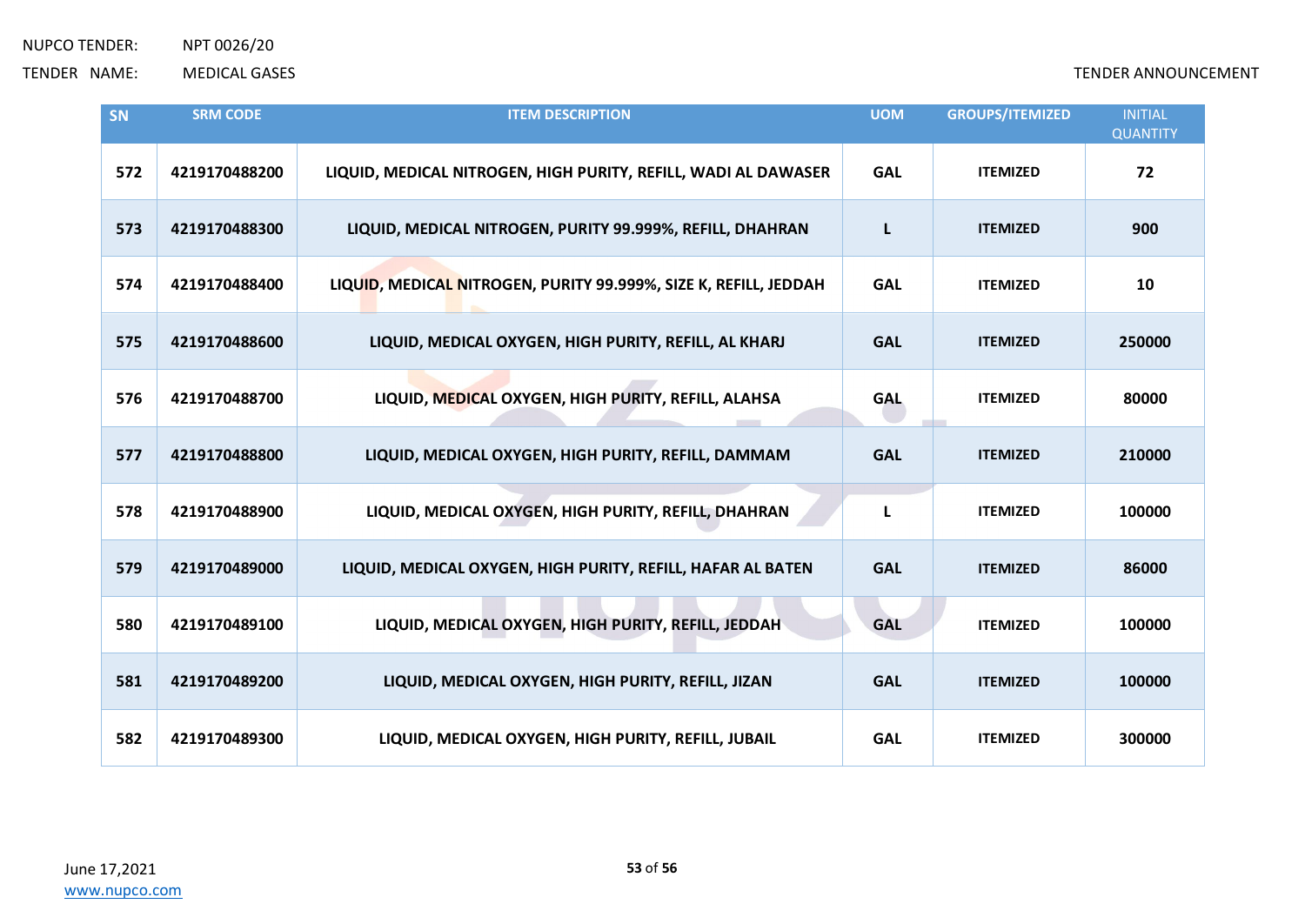| SN  | <b>SRM CODE</b> | <b>ITEM DESCRIPTION</b>                                                                         | <b>UOM</b> | <b>GROUPS/ITEMIZED</b> | <b>INITIAL</b><br><b>QUANTITY</b> |
|-----|-----------------|-------------------------------------------------------------------------------------------------|------------|------------------------|-----------------------------------|
| 583 | 4219170489400   | LIQUID, MEDICAL OXYGEN, HIGH PURITY, REFILL, MADINA                                             | <b>GAL</b> | <b>ITEMIZED</b>        | 31015                             |
| 584 | 4219170489500   | LIQUID, MEDICAL OXYGEN, HIGH PURITY, REFILL, MAKKAH                                             | <b>GAL</b> | <b>ITEMIZED</b>        | 151000                            |
| 585 | 4219170489600   | LIQUID, MEDICAL OXYGEN, HIGH PURITY, REFILL, NAJRAN                                             | <b>GAL</b> | <b>ITEMIZED</b>        | 48000                             |
| 586 | 4219170489700   | LIQUID, MEDICAL OXYGEN, HIGH PURITY, REFILL, RIYADH                                             | <b>GAL</b> | <b>ITEMIZED</b>        | 6219860                           |
| 587 | 4219170489800   | LIQUID, MEDICAL OXYGEN, HIGH PURITY, REFILL, SHAROURAH                                          | <b>GAL</b> | <b>ITEMIZED</b>        | 30000                             |
| 588 | 4219170489900   | LIQUID, MEDICAL OXYGEN, HIGH PURITY, REFILL, TABUK                                              | <b>GAL</b> | <b>ITEMIZED</b>        | 300000                            |
| 589 | 4219170490000   | LIQUID, MEDICAL OXYGEN, HIGH PURITY, REFILL, TAIF                                               | <b>GAL</b> | <b>ITEMIZED</b>        | 200                               |
| 590 | 4219170490100   | LIQUID, MEDICAL OXYGEN, HIGH PURITY, REFILL, WADI AL DAWASER                                    | <b>GAL</b> | <b>ITEMIZED</b>        | 44566                             |
| 591 | 4219170488500   | LIQUID, MEDICAL NITROGEN, PURITY 99.999%, SIZE K, REFILL, RIYADH                                | <b>GAL</b> | <b>ITEMIZED</b>        | $6\phantom{1}6$                   |
| 592 | 4219170490200   | MEDICAL GAS MIXTURE, HELIUM 5.0, O2 2PPM, NITROGEN 5 PPM, 10L,<br>E SIZE, NEW CYLINDER, RIYADH. | EA         | <b>ITEMIZED</b>        | 9                                 |
| 593 | 4219170490300   | MEDICAL MIXED GAS, NITRIC OXIDE 800PPM, BALANCE NITROGEN,<br>REFILL CYLINDER, SIZE K, ALAHASA   | EA         | <b>ITEMIZED</b>        | 15                                |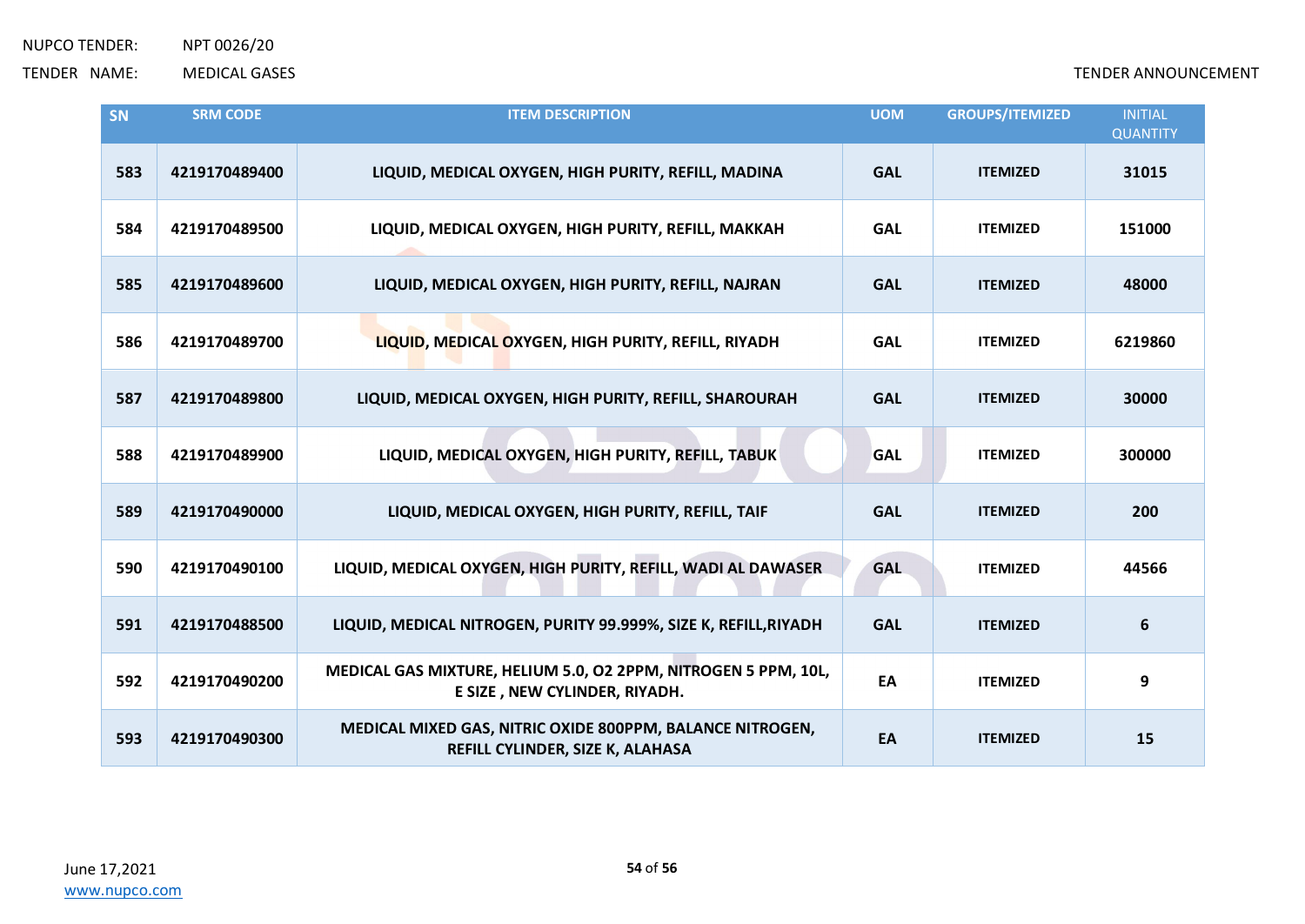| SN  | <b>SRM CODE</b> | <b>ITEM DESCRIPTION</b>                                                                             | <b>UOM</b> | <b>GROUPS/ITEMIZED</b> | <b>INITIAL</b><br><b>QUANTITY</b> |
|-----|-----------------|-----------------------------------------------------------------------------------------------------|------------|------------------------|-----------------------------------|
| 594 | 4219170490500   | GAS, MEDICAL CARBON DIOXIDE CYLINDER, PURITY 99.5%, SIZE E, NEW<br><b>CYLINDER, NAJRAN</b>          | EA         | <b>ITEMIZED</b>        | 36                                |
| 595 | 4219170490600   | GAS, MEDICAL CARBON DIOXIDE, HIGH PURITY, SIZE D, REFILL<br><b>CYLINDER, TAIF</b>                   | EA         | <b>ITEMIZED</b>        | 700                               |
| 596 | 4219170490700   | GAS, MEDICAL ENTONOX, HIGH PURITY, REFILL CYLINDER, SIZE E,<br><b>TABUK</b>                         | EA         | <b>ITEMIZED</b>        | 450                               |
| 597 | 4219170490800   | GAS, MEDICAL HELIUM GAS CYLINDER, PURITY 99.99%, SIZE E, NEW<br><b>CYLINDER, NAJRAN</b>             | EA         | <b>ITEMIZED</b>        | 18                                |
| 598 | 4219170490400   | MEDICAL MIXED GAS, NITRIC OXIDE 800PPM, BALANCE NITROGEN,<br><b>REFILL CYLINDER, SIZE K, JEDDAH</b> | EA         | <b>ITEMIZED</b>        | 13                                |
| 599 | 4219170490900   | GAS, MEDICAL NITROGEN OXIDE GAS CYLINDER, HIGH PURITY, SIZE E,<br><b>NEW CYLINDER, RIYADH</b>       | EA         | <b>ITEMIZED</b>        | 10                                |
| 600 | 4219170491000   | GAS, MEDICAL NITROGEN OXIDE GAS CYLINDER, HIGH PURITY, SIZE J,<br><b>NEW CYLINDER, RIYADH</b>       | EA         | <b>ITEMIZED</b>        | 10                                |
| 601 | 4219170491100   | GAS, MEDICAL NITROGEN OXIDE GAS CYLINDER, HIGH PURITY, SIZE J,<br><b>REFILL, RIYADH</b>             | EA         | <b>ITEMIZED</b>        | 600                               |
| 602 | 4219170491300   | GAS, MEDICAL OXYGEN CYLINDER, HIGH PURITY, NEW CYLINDER, SIZE<br><b>D, DAMMAM</b>                   | EA         | <b>ITEMIZED</b>        | 100                               |
| 603 | 4219170491400   | GAS, MEDICAL OXYGEN CYLINDER, HIGH PURITY, NEW CYLINDER, SIZE<br>E, DAMMAM                          | EA         | <b>ITEMIZED</b>        | 100                               |
| 604 | 4219170491500   | GAS, MEDICAL OXYGEN CYLINDER, HIGH PURITY, SIZE E, REFILL, TAIF                                     | EA         | <b>ITEMIZED</b>        | 1000                              |